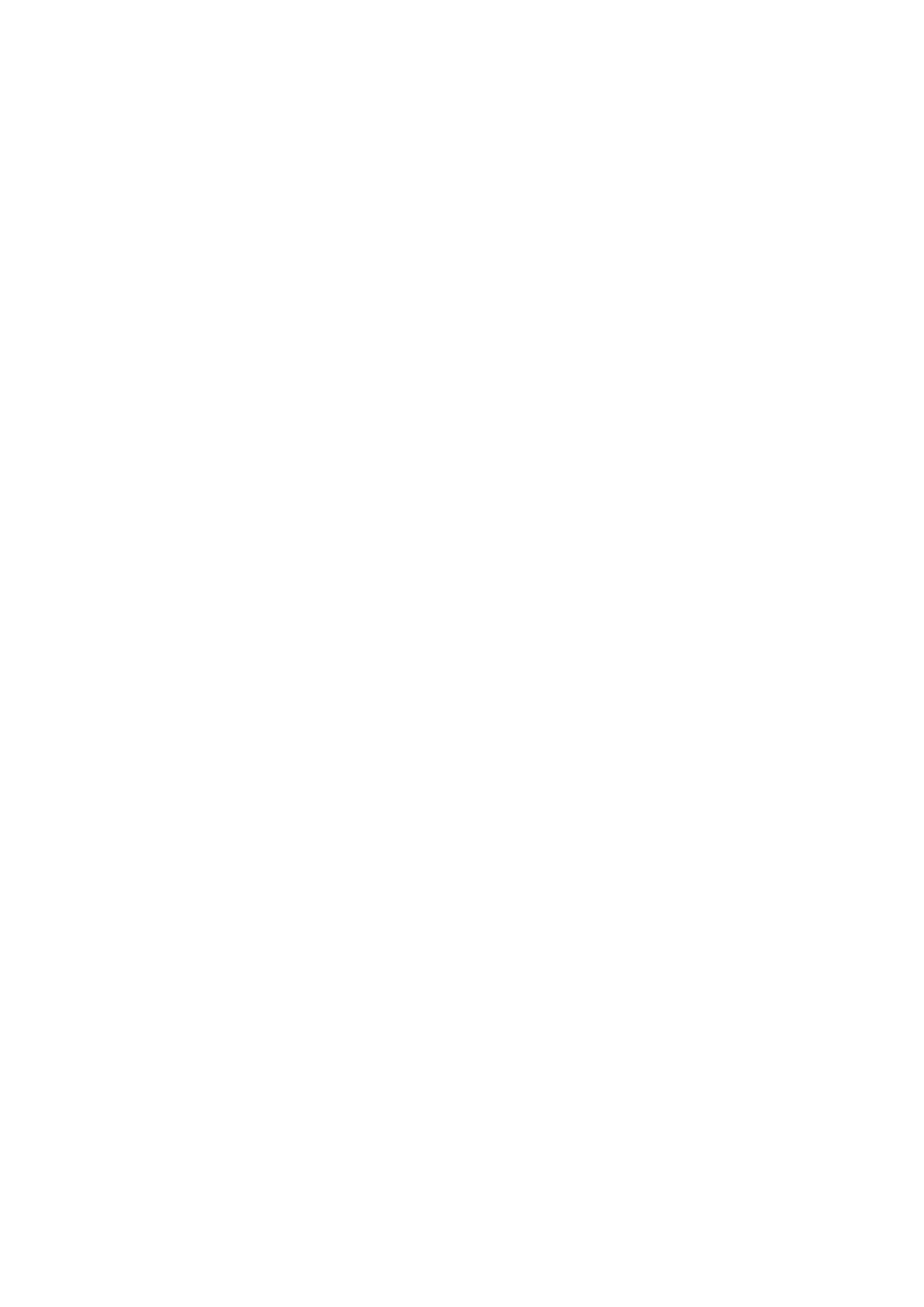Food loss analysis: causes and solutions **Case study on the rice value chain in the Democratic Republic of Timor-Leste**

> FOOD AND AGRICULTURE ORGANIZATION OF THE UNITED NATIONS ROME, 2018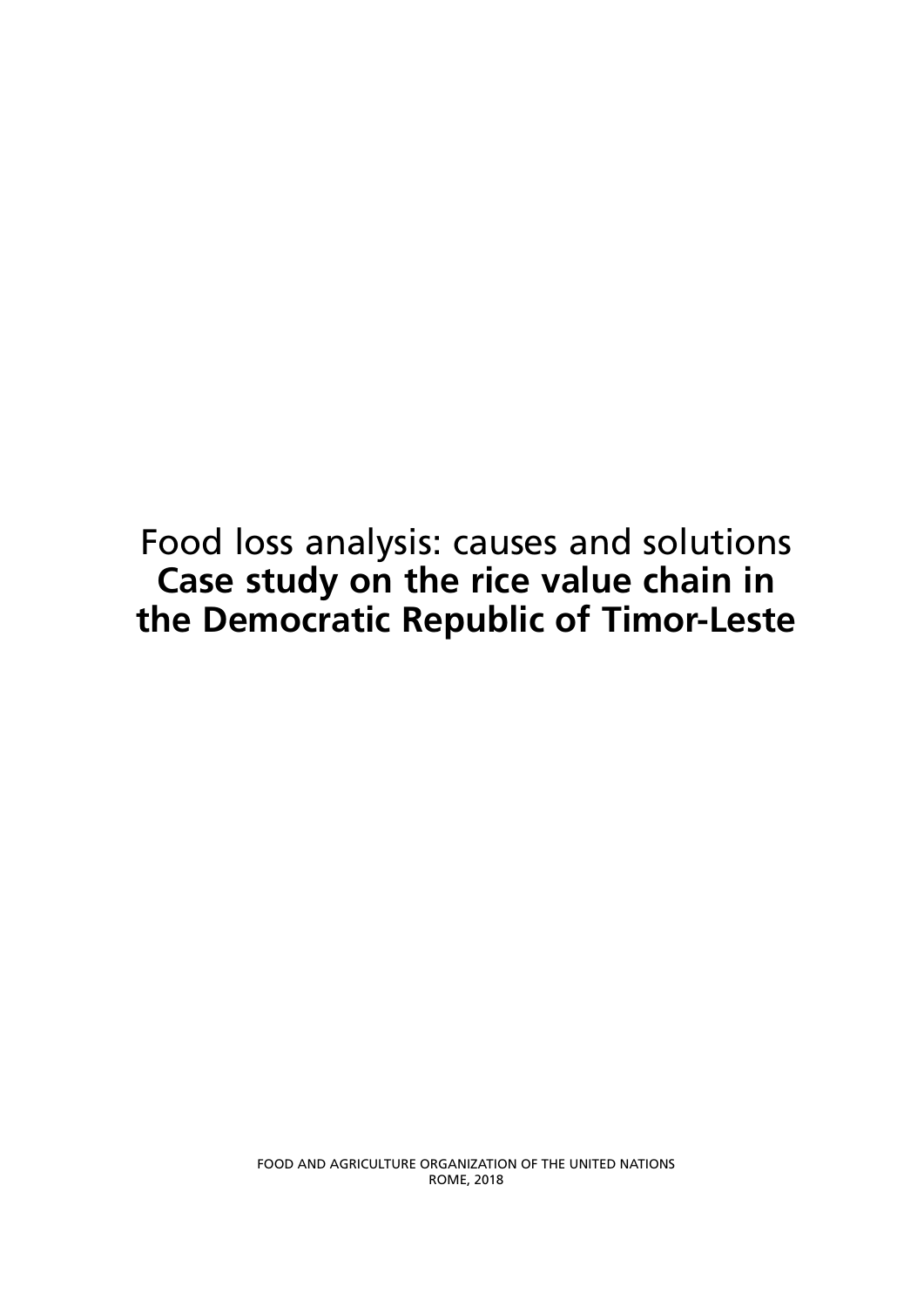Required citation:

FAO. 2018. *Food loss analysis: causes and solutions - Case study on the rice value chain in the Democratic Republic of Timor-Leste*. Rome. 38 pp. Licence: CC BY-NC-SA 3.0 IGO.

The designations employed and the presentation of material in this information product do not imply the expression of any opinion whatsoever on the part of the Food and Agriculture Organization of the United Nations (FAO) concerning the legal or development status of any country, territory, city or area or of its authorities, or concerning the delimitation of its frontiers or boundaries. The mention of specific companies or products of manufacturers, whether or not these have been patented, does not imply that these have been endorsed or recommended by FAO in preference to others of a similar nature that are not mentioned.

The views expressed in this information product are those of the author(s) and do not necessarily reflect the views or policies of FAO.

ISBN 978-92-5-130671-0 © FAO, 2018



Some rights reserved. This work is made available under the Creative Commons Attribution-NonCommercial-ShareAlike 3.0 IGO licence (CC BY-NC-SA 3.0 IGO; https://creativecommons.org/licenses/by-nc-sa/3.0/igo/legalcode).

Under the terms of this licence, this work may be copied, redistributed and adapted for non-commercial purposes, provided that the work is appropriately cited. In any use of this work, there should be no suggestion that FAO endorses any specific organization, products or services. The use of the FAO logo is not permitted. If the work is adapted, then it must be licensed under the same or equivalent Creative Commons license. If a translation of this work is created, it must include the following disclaimer along with the required citation: "This translation was not created by the Food and Agriculture Organization of the United Nations (FAO). FAO is not responsible for the content or accuracy of this translation. The original [Language] edition shall be the authoritative edition.

Disputes arising under the licence that cannot be settled amicably will be resolved by mediation and arbitration as described in Article 8 of the licence except as otherwise provided herein. The applicable mediation rules will be the mediation rules of the World Intellectual Property Organization http://www.wipo.int/amc/en/mediation/rules and any arbitration will be in accordance with the Arbitration Rules of the United Nations Commission on International Trade Law (UNCITRAL).

**Third-party materials.** Users wishing to reuse material from this work that is attributed to a third party, such as tables, figures or images, are responsible for determining whether permission is needed for that reuse and for obtaining permission from the copyright holder. The risk of claims resulting from infringement of any third-party-owned component in the work rests solely with the user.

**Sales, rights and licensing**. FAO information products are available on the FAO website (www.fao.org/publications) and can be purchased through publications-sales@fao.org. Requests for commercial use should be submitted via: www.fao.org/contact-us/licence-request. Queries regarding rights and licensing should be submitted to: copyright@fao.org.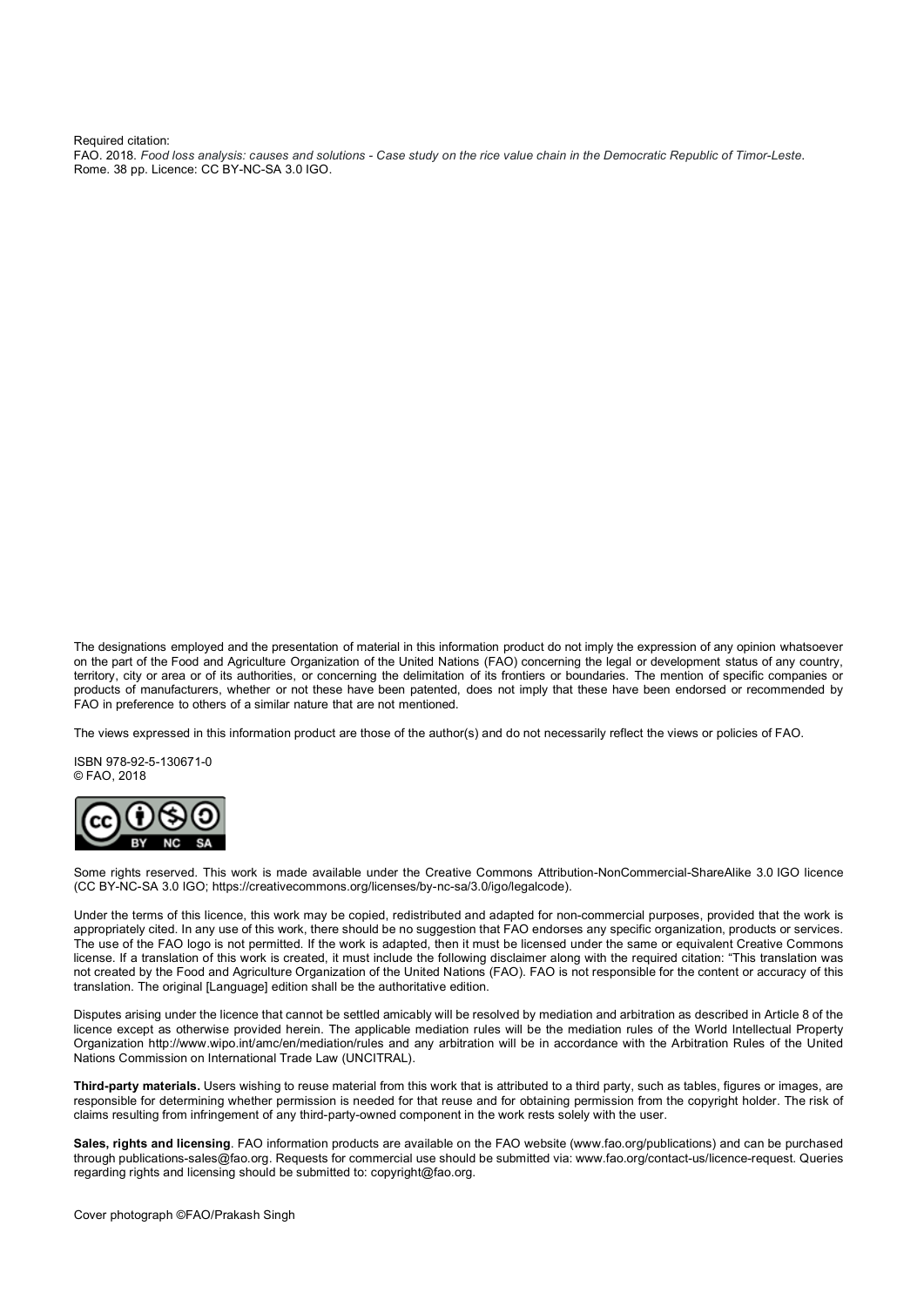## **Contents**

| Foreword                                                                                                                                                                                                                                                                                                                           | $\mathsf{v}$                                  |
|------------------------------------------------------------------------------------------------------------------------------------------------------------------------------------------------------------------------------------------------------------------------------------------------------------------------------------|-----------------------------------------------|
| Acknowledgements                                                                                                                                                                                                                                                                                                                   | vi                                            |
| Abbreviations and acronyms                                                                                                                                                                                                                                                                                                         | vii                                           |
| Introduction to the case studies                                                                                                                                                                                                                                                                                                   | ix                                            |
| <b>Executive Summary</b>                                                                                                                                                                                                                                                                                                           | xiii                                          |
| Chapter 1<br><b>Introduction and background</b><br>Status and importance of the rice subsector<br>Inventory of activities and lessons learned from past and ongoing interventions in rice losses<br>Overview of the most important FSCs in the rice subsector; selection of FSC<br>Presumed food losses in the Baucau supply chain | 1<br>$\mathbf{1}$<br>$\overline{2}$<br>4<br>6 |
| Chapter 2<br>The rice supply chain - situation analysis<br>Description of the selected rice supply chain<br>Existing marketing system in the rice supply chain<br>Actors in the supply chain: involvement, benefit, job creation and income                                                                                        | 7<br>$\overline{7}$<br>11<br>11               |
| Chapter 3<br>Food losses - Study findings and results<br>Description of the rice supply chain: risk factors<br><b>Critical Loss Points</b><br>Causes of losses and potential loss reduction measures<br>Low loss points                                                                                                            | 15<br>15<br>15<br>16<br>18                    |
| Chapter 4<br>Food loss reduction strategy – conclusions and recommendations<br>Impact of food losses in the selected food supply chain<br>Cost-benefit analysis of identified food loss reduction measures<br>Food loss reduction strategy                                                                                         | 19<br>19<br>19<br>20                          |
| <b>Bibliography</b>                                                                                                                                                                                                                                                                                                                | 23                                            |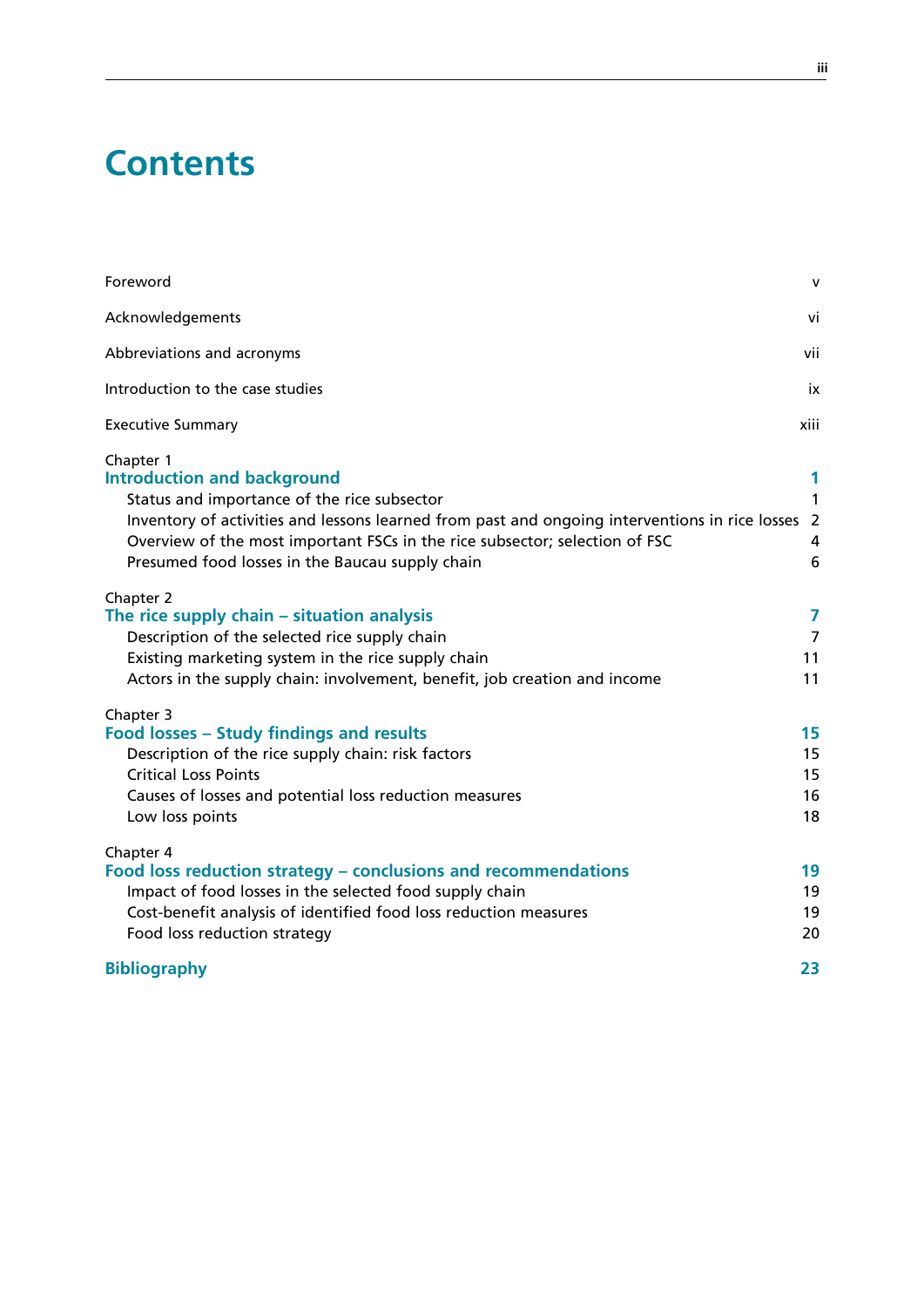| A              | Relevant institutions and their roles in the rice subsector                           | xii              |
|----------------|---------------------------------------------------------------------------------------|------------------|
| 1.1            | Rice production, consumption and rice import in Timor-Leste from 2006 to 2015         | $\mathbf{1}$     |
| 1.2            | National production information for the rice subsector                                | $\overline{2}$   |
| 1.3            | Food safety management mechanisms                                                     | 3                |
| 1.4            | Past and current government interventions in the rice subsector                       | 3                |
| 1.5            | Type of training and assistance received by rice farmers in Baucau                    | 4                |
| 1.6            | Food supply chains in the rice subsector categorized by geographical area             |                  |
|                | of production                                                                         | 5                |
| 1.7            | Importance of the rice supply chains at national level                                | 5                |
| 1.8            | Importance of the rice supply chains for the actors                                   | 5                |
| 1.9            | Preliminary screening of rice losses in the Baucau FSC                                | $\boldsymbol{6}$ |
| 1.10           | Detailed description of the rice supply chain in the sub-district of Vemasse - basics | $\overline{7}$   |
| 1.11           | Detailed description of the rice supply chain - social structures                     | 12               |
| 1.12           | Detailed description of the rice supply chain - Economics                             | 13               |
| 1.13           | <b>Food Loss Risk Factors</b>                                                         | 15               |
| 1.14           | Summary result matrix of rice losses                                                  | 17               |
| 1.15           | Budget calculation for rice loss reduction - using mechanical threshers               | 20               |
| 1.16           | Summary of rice losses, causes and solutions                                          | 21               |
| <b>FIGURES</b> |                                                                                       |                  |
| 1.1            | National production information for the rice subsector: actors and product flow       | $\overline{2}$   |
| 1.2            | Flow diagram of the selected FSC                                                      | $\bf 8$          |
| 1.3            | Manual harvesting by women                                                            | 9                |
| 1.5            | Threshing                                                                             | $\boldsymbol{9}$ |
| 1.7            | On-farm storage                                                                       | 9                |
| 1.4            | Ready to transport to the farm house                                                  | $\boldsymbol{9}$ |
| 1.6            | Winnowing                                                                             | $\boldsymbol{9}$ |
| 1.8            | Storage at home (warehouse)                                                           | 9                |
| 1.9            | Sun drying                                                                            | 10               |
| 1.10           | Rice ready to be transported to the milling house                                     | 10               |
| 1.11           | Processing/milling                                                                    | 10               |
| 1.12           | Actors in the rice supply chain in Baucau                                             | 11               |
| 1.13           | Estimated losses along the post-harvest chain in the study area                       | 16               |
| 1.14           | Threshing inefficiency                                                                | 18               |
| 1.15           | Poor storage                                                                          | 18               |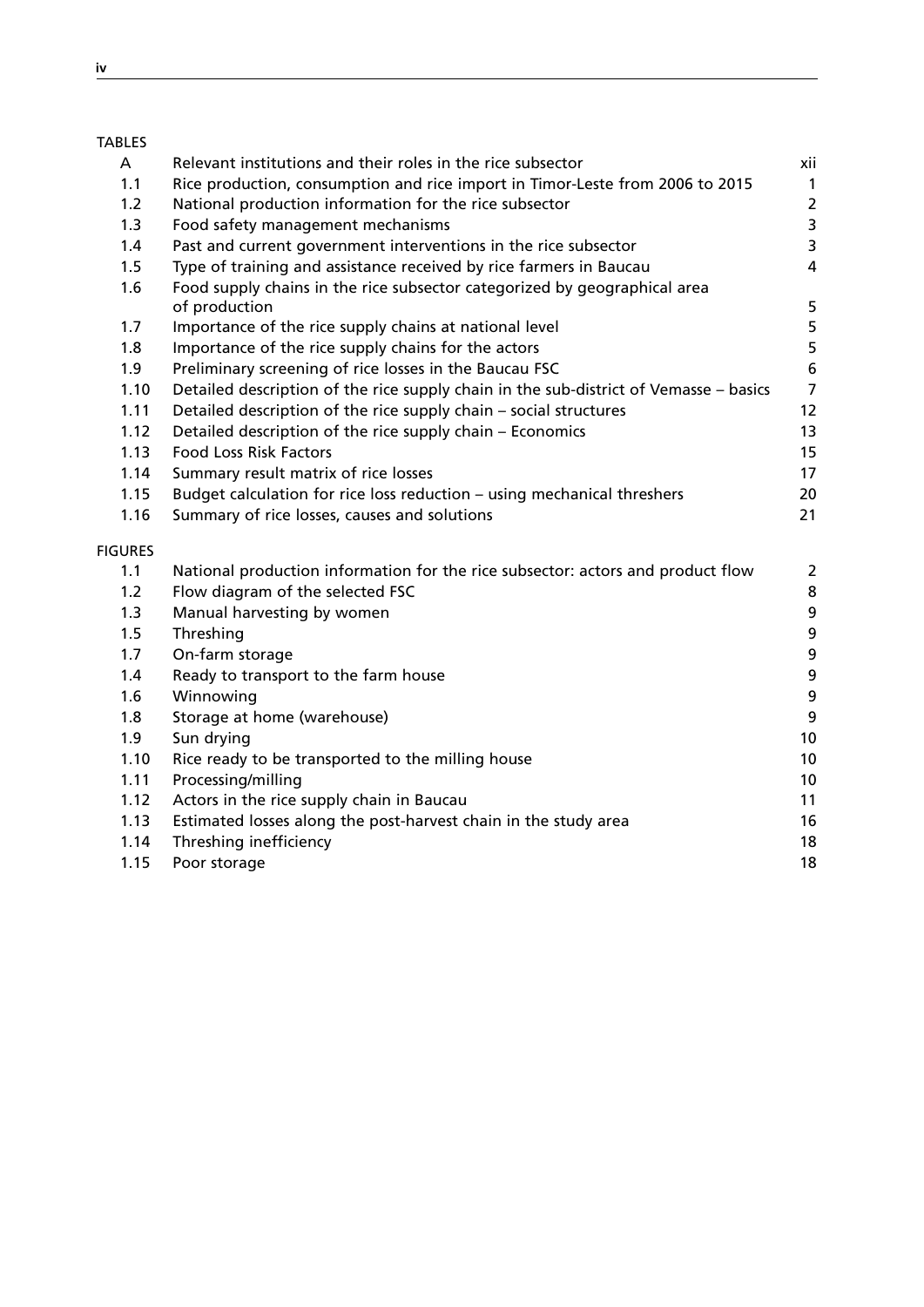## <span id="page-6-0"></span>**Foreword**

Widescale global food losses and waste affect the sustainability and efficacy of food and nutrition systems, especially in the developing world. While food loss measurements are often limited by a dearth of data, high loss estimates in developing countries result from food supply chain failures. In 2011, the Food and Agriculture Organization of the United Nations (FAO) and the Swedish Institute for Food and Biotechnology published its Global Food Losses and Waste study which estimated that approximately one third of the total food produced for human consumption is either lost or wasted. While numerous studies have been undertaken to quantify food losses at the national level, information regarding the critical loss points, or areas where food loss in a specific food supply chain is most prevalent, is often unclear. Compounding the challenge, the underlying reasons for loss-inducing food supply chain failures also require further examination.

In order to improve global, regional and local knowledge about the underlying reasons for food loss, as well as to assess where critical loss points occur, FAO undertook a series of case studies involving numerous food supply chains in developing countries. Utilizing a defined food loss and waste analysis framework, the Organization and its partners identified nationally-important food products, and commissioned local-level studies of the losses in these chains. The findings of the study will be used to develop technically, economically, environmentally and socially feasible solutions to reduce food losses. These solutions will be developed both in the chains examined, as well as in similar chains in other countries, with due considerations for economic parity, agro-ecology and social conditions.

Rice is one of the most consumed food products in the Democratic Republic of Timor-Leste and is critical for food and nutrition security. The Ministry of Planning and Finance estimated that the 23 percent of households in the country were involved in rice production, covering a total of 36 700 hectares. However, rice production and availability are hampered by supply chain inefficiencies such as a reliance on rain fed agriculture. Production is further limited by an absence of large-scale rice industries or producers in the country.

Despite a recent increase in production in the 2006-2009 period, the crop is far from meeting yearly consumption needs. Timor-Leste's growing population is in urgent need to increase the production of paddy rice through an expansion of the cultivated area and the reduction of post-harvest losses. A critical examination of food losses in rice supply chains is required in order to develop worthwhile solutions for the significant farming communities across the island state.

FAO and its partners are grateful for the financial support and partnership of the Government of Ireland, who through its support of the the United Nations Joint Project (UNJP), made funding available for this assessment and final report.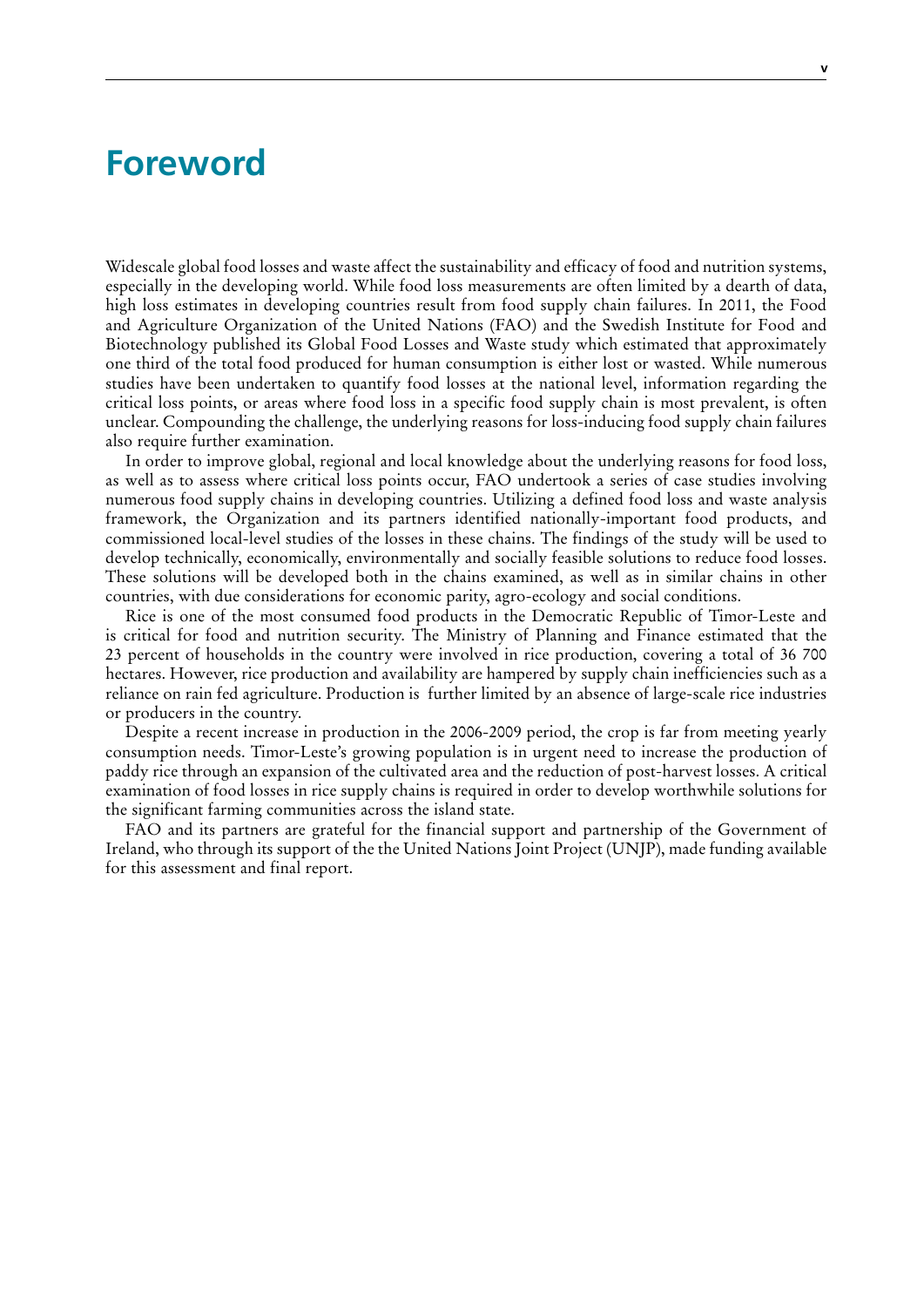## **Acknowledgements**

The authors of the study Acacio da Costa Guterres, Vicente de Paulo Correia and Adelino Pimentel Do Rego from the National University of Timor Lorosa'e (UNTL) would like to thank the Government of Ireland, the Food and Agriculture Organization of the United Nations (FAO) and the International Fund for Agricultural Development (IFAD) for providing funding and technical support to conduct this research project. Special thanks are also go to Mr Cephas Taruvinga (FAO), Ms. Myriam Annette (FAO) and Ms Paula Lopes da Cruz (FAO Country Representative for Timor-Leste), who provided valuable guidance and support for this research project.

Their gratitude is extended to all staff at the Faculty of Agriculture, National University of Timor Lorosa'e (UNTL) for their support during the fieldwork. Special appreciation is especially extended to the final year students from the Department of Agro-Socio Economy and the Department of Agronomy. Finally, sincerest gratitute is extended to the village heads and other stakeholders in Lautem, Baucau and Dili for their guidance and support during this study.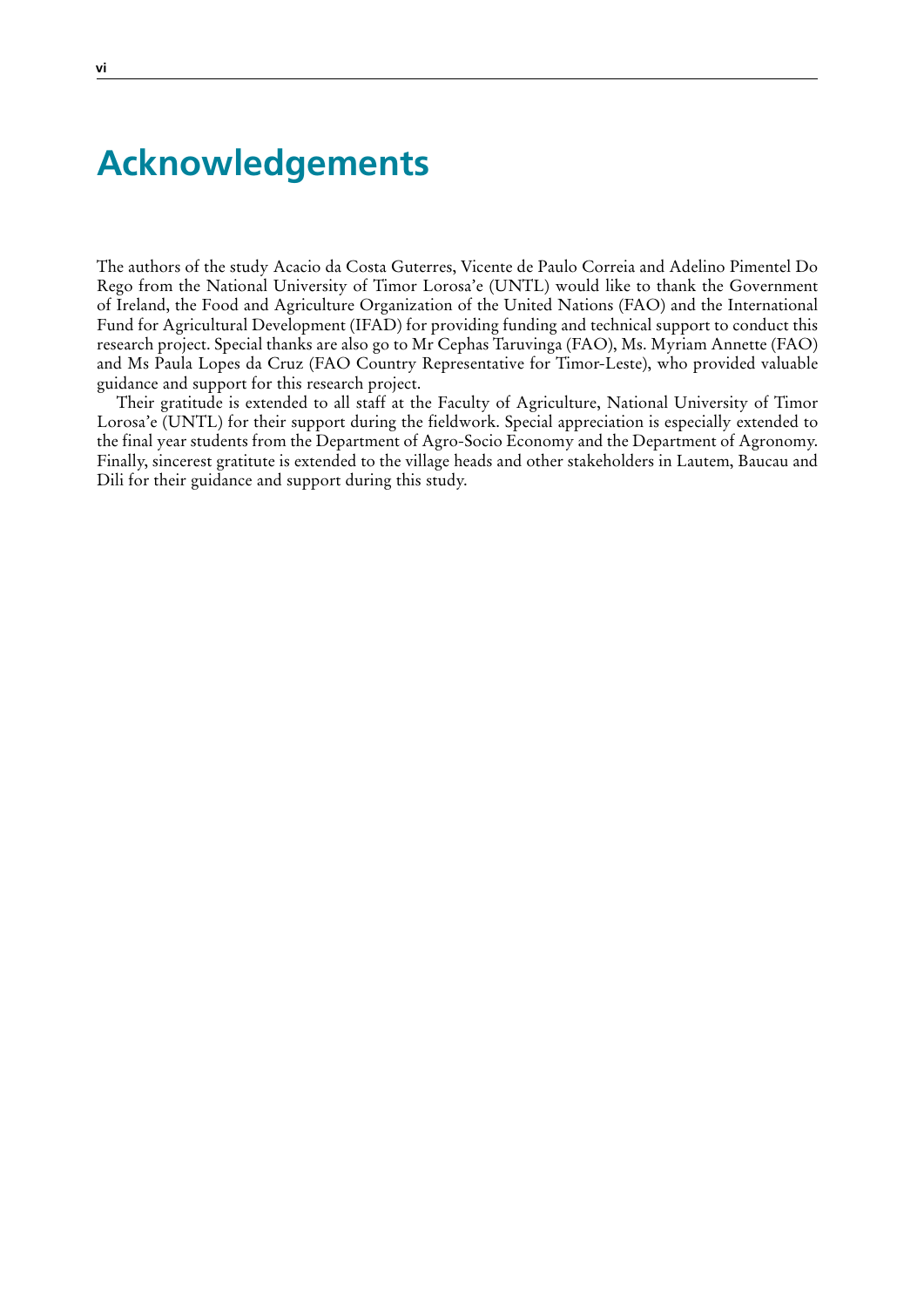# <span id="page-8-0"></span>**Abbreviations and acronyms**

| ACELDA       | Agribusiness firm working in partnership with MDF                             |
|--------------|-------------------------------------------------------------------------------|
| <b>ACIAR</b> | Australian Centre for International Agricultural Research                     |
| ARP          | Agriculture Rehabilitation Project                                            |
| <b>BNCTL</b> | Banco Nacional Comercio de Timor-Leste                                        |
| CLP          | Critical Loss Point                                                           |
| <b>DNS</b>   | Directorate of National Statistic                                             |
| FAO          | Food and Agriculture Organization of the United Nations                       |
| FGD          | Focus Group Discussion                                                        |
| <b>FSC</b>   | Food Supply Chain                                                             |
| GAP          | Good Agriculture Practices                                                    |
| GHP          | Good Hygiene Practices                                                        |
| GIZ          | German Agency for International Cooperation                                   |
| Ha           | Hectare                                                                       |
| <b>HACCP</b> | Hazard Analysis and Critical Control Points                                   |
| Hoka         | Local storage facilities for storing paddy rice                               |
| <b>IFAD</b>  | International Fund for Agricultural Development                               |
| IMF          | International Monetary Fund                                                   |
| <b>JICA</b>  | Japan International Cooperation Agency                                        |
| Kg           | Kilogram                                                                      |
| Kwh          | Kilowatt                                                                      |
| <b>LLP</b>   | Low Loss Point                                                                |
| MAFF         | Ministry of Agriculture, Forestry and Fisheries                               |
| MAP          | Ministério Agricultura e Pescas                                               |
| <b>MCIE</b>  | Ministry of Commerce, Industry and Environment                                |
| MDF          | Market Development Facility                                                   |
| <b>MSME</b>  | Micro Small and Medium Enterprises                                            |
| na           | Not available                                                                 |
| <b>NGO</b>   | Non-Governmental Organization                                                 |
| <b>NSD</b>   | National Statistics Directorate                                               |
| <b>NSSRV</b> | National Seed System for Releases new maize Varieties                         |
| RDP IV       | Rural Development Program (Phase Four)                                        |
| <b>RDTL</b>  | República Democrática de Timor-Leste (The Democratic Republic of Timor-Leste) |
| <b>SDP</b>   | Strategic Development Plan                                                    |
| SoL          | Seed of Life                                                                  |
| SRI          | System of Rice Intensification                                                |
|              |                                                                               |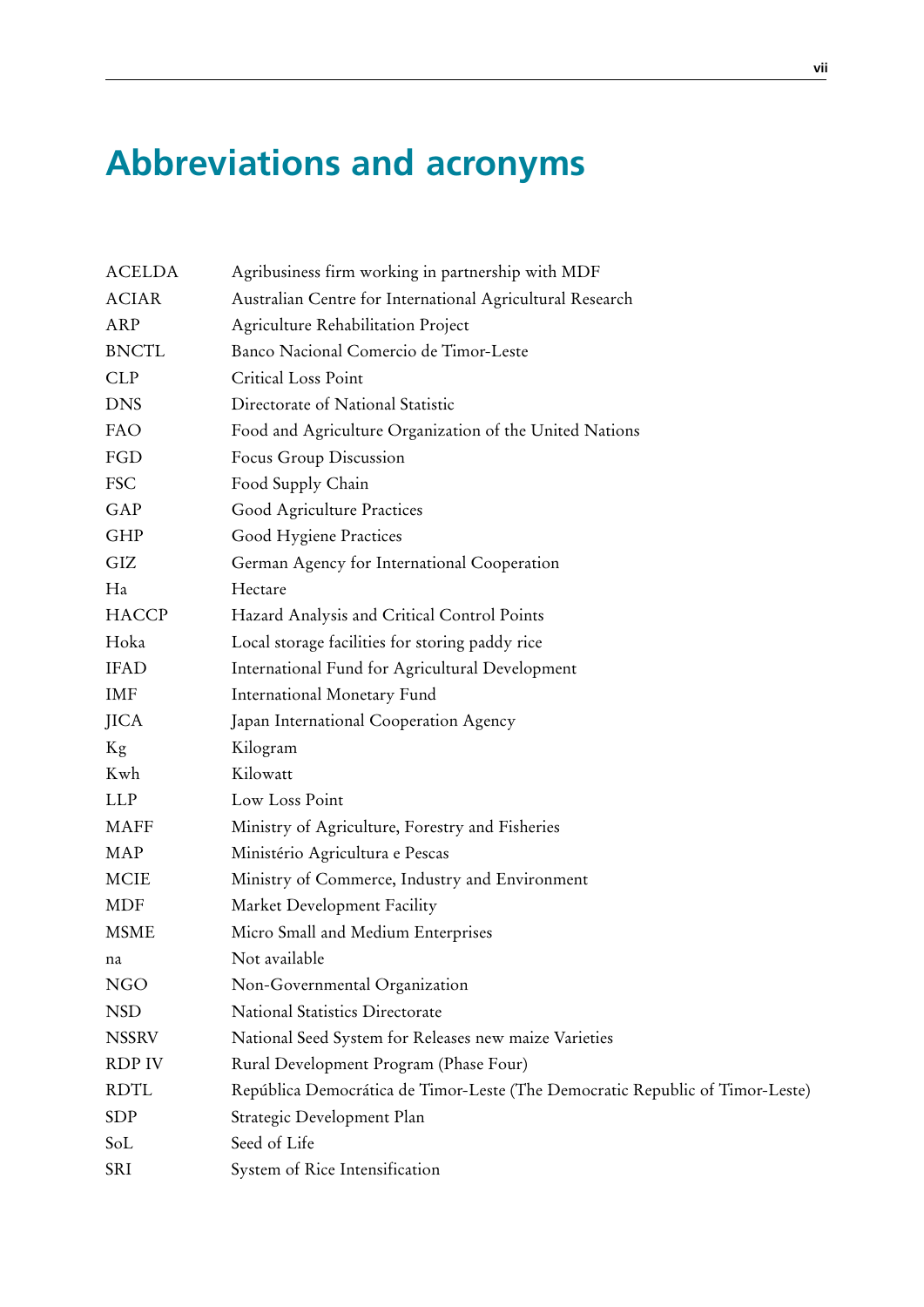<span id="page-9-0"></span>

| <b>TLHS</b>  | Timor-Leste Household Survey                       |
|--------------|----------------------------------------------------|
| <b>TLMSP</b> | Timor-Leste Maize Storage Project                  |
| <b>UNFPA</b> | United Nations Population Fund                     |
| <b>UNJP</b>  | United Nations Joint Project                       |
| <b>UNTL</b>  | Universidade Nacional Timor Lorosa'e               |
| <b>USAID</b> | United States Agency for International Development |
| <b>USD</b>   | United State Dollar                                |
| <b>WFP</b>   | World Food Programme                               |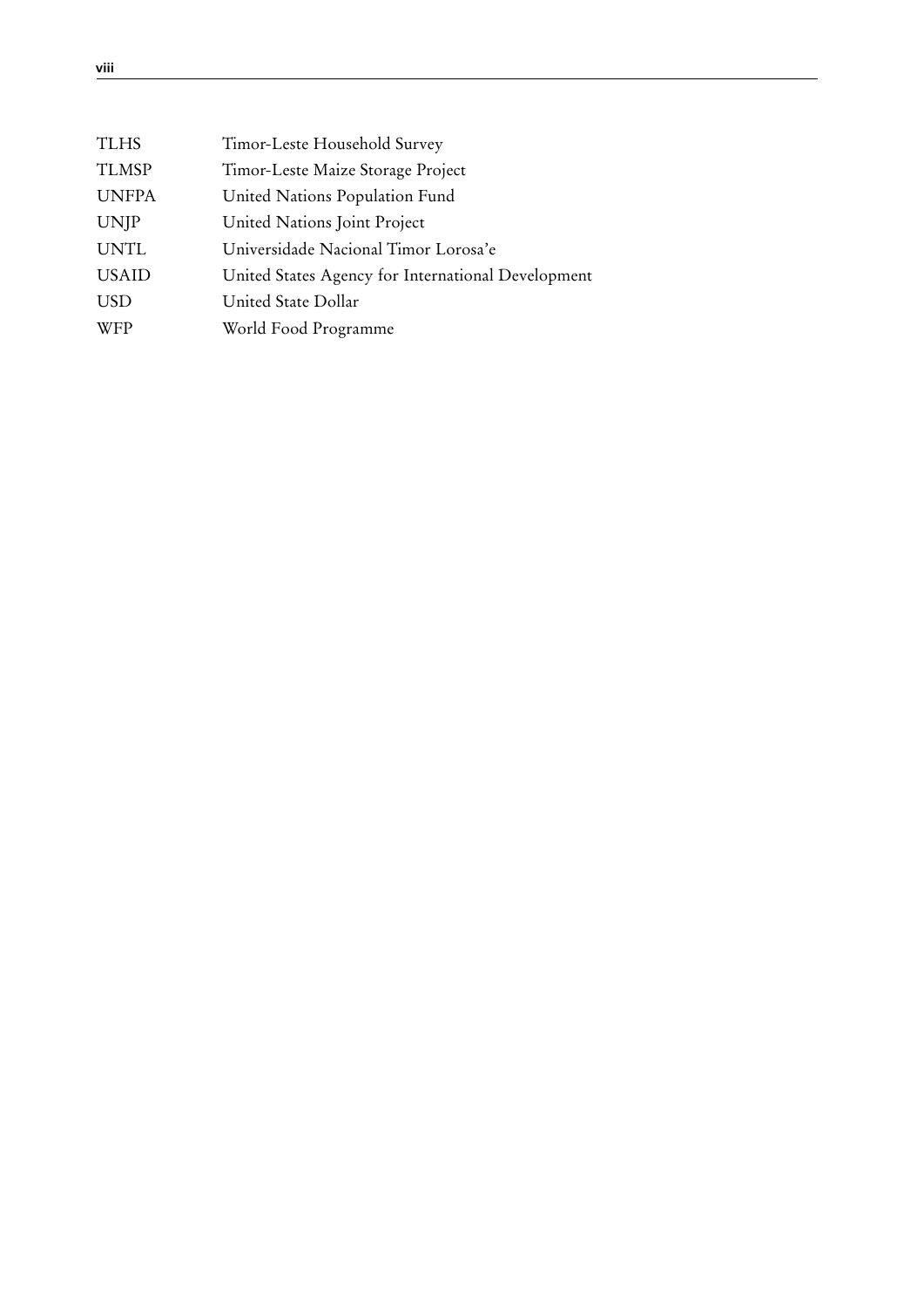## <span id="page-10-0"></span>**Introduction to the case studies**

About 1.3 billion tonnes of food losses and waste are estimated to occur every year globally (FAO, 2011), affecting the efficiency and sustainability of global food systems and nutrition. Accurate estimates of the magnitude of losses and waste are still lacking, especially in developing countries where most smallholder farmers produce and consume grains and pulses as staple food. Nevertheless, the high loss estimates suggest that food losses are significant and have a negative impact on food and nutrition security.

In light of the above, FAO and its partners launched the Global Initiative on Food Losses and Waste, which is a global effort to reduce food losses and waste using various approaches including awarenessraising, and developing a methodology to research post-harvest losses among other initiatives. Multiple partners have been supporting efforts at the national and regional levels through various projects, including the Project 'Food loss reduction through partnerships and evidence-based interventions', also known as the United Nations Joint Project (UNJP). The UNJP, which is funded by the Government of Ireland, is a collaborative initiative on food loss reduction between the FAO and IFAD.

This joint project between IFAD and FAO aims to support the provision of technical support to assess food losses. The project has been linked with IFAD-led field based activities including: national loss assessments in Ethiopia, Malawi and Timor-Leste; a regional workshop on food losses; and the development of awareness and knowledge materials in support of IFAD project design and implementation.

Food losses refer to the decrease in edible food mass throughout the different segments of the food supply chain – production, post-harvest handling, agroprocessing, distribution (wholesale and retail), and consumption. Food losses and their prevention impact the environment and climate change, food security and livelihoods for poor people and economic development. The exact causes of food losses vary throughout the world, and are very much dependent on the specific conditions and local situation in a given country, region or production area.

During recent decades numerous studies have been undertaken to assess the quantities of food losses in many countries around the world. Most of these studies were conducted at the national level, and based on literature reviews, statistical data and stakeholder interviews.

The analysis of literature and overall reports reveals a knowledge gap: while quantitative estimations of food losses have been produced, and there is certainty about the major causes of food losses, it is unclear which of the losses are the most important for specific supply chains, what is the impact of eventual solutions and which solutions are economically, environmentally and socially feasible. It is clear that food loss reduction will greatly benefit all actors in the food production and supply chain, will improve food security for poor people, advance climate resilience and make more efficient use of natural resources. The solution to food loss, however, should not be more expensive than the food loss itself, should not cause any negative impact or risk to consumers' health, should not place a higher burden on the environment and greenhouse gas (GHG) emissions. Solutions to food looses should ensure more food is available for the people who need it most and should be socially and culturally acceptable.

The Save Food Initiative has therefore designed the 'food supply chain' case studies for the most important food subsectors in developing countries. In these case studies, primary and empirical data is generated for the different causes of food losses, and solutions for food losses are analysed for their feasibility. Up to now, no standardized methodology has been used to conduct loss assessments. This has made it difficult to compare results between countries and regions. Using a standardized methodology across the participating countries will be useful for comparing results and sharing information.

A case study is just a one-moment recording of what is happening in a specific food supply chain in a specific season in a specific location; in another season or in a different location the situation can be very different again. It was therefore considered important that the Save Food Initiative should undertake many case studies in many different locations, so that the study results would provide significant trends and solutions. Further, the strategy aimed to use the results of the case studies to target opportunities for investment programmes and interventions, during which a wider geographical scope and seasonality would be analysed.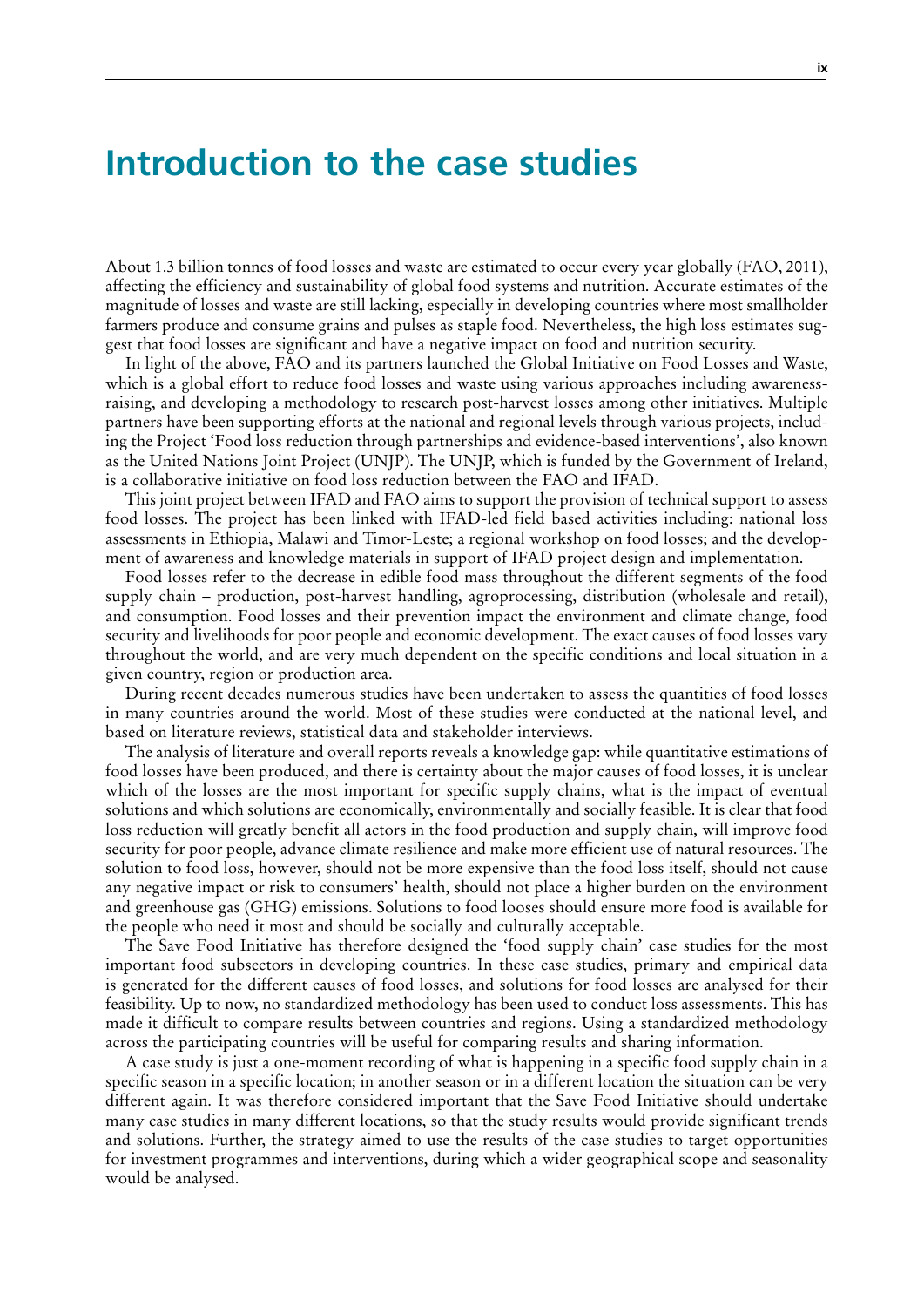The assessment of post-harvest losses along the rice supply chain in Timor-Leste used the methodology developed by FAO under the Save Food initiative and adapted it to the specific conditions and local context. The rice subsector has been identified by the Government of Timor-Leste as a priority commodity for reduction of post-harvest losses. The case study involved smallholder farmers, cooperatives, transporters, traders, millers, warehouse managers of cooperatives, and daily labourers.

The main objective of this study was to obtain a clear view of the weak points in the chain where food losses occur, evaluate quantitative and qualitative losses, analyse their main causes, and identify key interventions to reduce food losses improve the efficiency of the food supply chain (FSC). These analyses will eventually lead to concrete proposals to implement a food loss reduction programme.

An effective supply chain food loss assessment involves the collection of data and its analysis. Assessments were carried out using qualitative and quantitative field methods. Subsequently, solutions and strategies for addressing food losses were formulated from the results and conclusions of the assessment. Through the formulation of food loss reduction strategies, the project adopts a holistic approach based on the entire supply chain, recognizing the strong role of multiple actors, including the role of institutional structures and policy environment.

Given the magnitude of food losses, making profitable investments in reducing losses and improving the efficiency of the food supply chain could help bring down the cost of food to the consumer, increase access to food, while at the same time improve economic returns to farmers and other actors in the value chains.

## **METHODOLOGY**

The assessment of post-harvest losses along the rice supply chains used the methodology developed by the Save Food Initiative. The FAO loss assessment methodology involves the collection of data and its analysis using qualitative and quantitative field methods. Subsequently, solutions to food losses are formulated from the results and conclusions of the assessment. The FAO loss assessment methodology is described below.

## **Selection of countries and subsectors**

Countries and subsectors that already have ongoing programmes are selected to provide the project partners to work and collaborate with in the field. Subsectors are chosen from the important food commodities in the country: cereals, roots and tubers, fruits and vegetables, oilseeds and pulses, fish and seafood, and animal products (meat, milk, eggs, etc.).

#### **Identification of consultants**

The field work is conducted by a team of two or three national consultants: a subsector specialist (who might be an actor in the food supply chain), an agricultural economist and a rural sociologist.

## **Selection of food supply chains**

The main supply chains in the subsector are ranked by their importance in terms of economic impact and food security, as well as their contribution to national development objectives such as employment, poverty reduction and the generation of foreign exchange. Based on the information obtained, one or two FSCs in the subsector are selected for in-depth survey and sampling.

- The basic criteria for selection of the FSCs are:
- based on smallholder producers;
- significant scale of food production;
- preferably including agroprocessing and urban market;
- if possible, included in an ongoing support programme for the subsector.

#### **Uniform methodology**

The methodology of the case studies was designed to be uniform for all countries so that the results are comparable and extrapolation is made possible. The methodology was developed specifically for this purpose. It is comprised of four ('S') elements:

- *Preliminary screening of food losses ('Screening').* This is done based on secondary data, documentation and reports, and expert consultations without travel to the field.
- *Survey food loss sssessment ('Survey').* This is done using different questionnaires for producers, processors or handlers/sellers (i.e. warehouse managers, distributors, wholesalers, and retailers)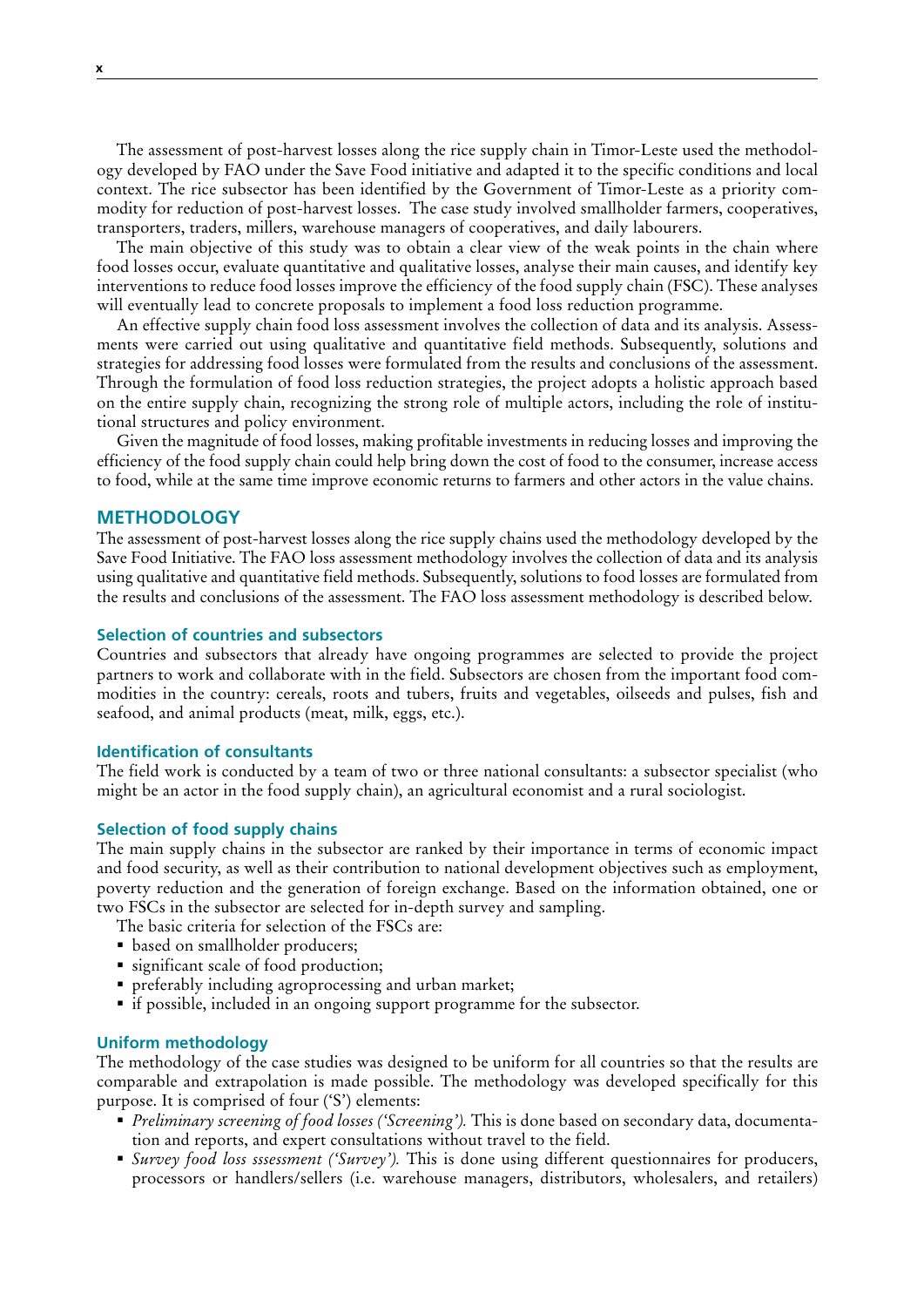and other knowledgeable persons in the supply chain being assessed, complemented by ample and accurate observations and measurements.

- *Load tracking and sampling assessment ('Sampling').* This is useful for quantitative and qualitative analyses at any step in the supply chain.
- *Monitoring and solution finding ('Synthesis').* This is used to develop an intervention programme for food losses, based on the previous assessment methods.

The consultants physically follow the product from production site to final retail outlet for four weeks, make direct observations and measurements, and discuss the causes and solutions for food losses with actors in the supply chain. Finally, the consultants draft a proposal for a food loss reduction strategy or plan.

## **Stakeholder validation**

In a one-day workshop with stakeholders from public and private sectors, the study results and the proposed food loss reduction strategy are discussed and endorsed. A concept for a programme to finalize and implement the food loss reduction strategy or plan is prepared.

## **METHODOLOGY ADOPTED IN THIS STUDY**

In this research, FAO's case study methodology described above was followed along selected supply chains in IFAD supported project areas.

Data was collected from direct observations and interviews with key actors in the supply chains. In addition, secondary data was collected from government and private institutions and through a review of the literature.

The case study was conducted with close consultation and coordination with the six heads of the villages, extension workers and leaders of farmer groups in order to obtain a clear picture of the activities being conducted by stakeholders in the supply chain.

This study was conducted from July to October 2015.

### **Preliminary screening phase**

Activities to select the FSC included:

- Assemble and review technical information or literature, as well as recent economic data. Policy and strategy documents were reviewed as well as technical reports, quality standards and regulatory frameworks and mandates of relevant institutions.
- Conduct consultations with experts from MAFF, FAO Timor-Leste, SoL/the Australian Centre for International Agricultural Research (ACIAR), IFAD Timor-Leste, Universidade Nacional Timor Lorosa'e (UNTL), local NGOs, the private sector and community leaders.
- Identify indicators to assess or measure the impact of food losses on the local and national economy, and on local social systems.

### **Survey phase: collection of primary data**

Thorough interviews with stakeholders of the selected FSC were conducted, including focus group discussions (FGD). The survey was complemented by observations of the FSC activities, systems and products.

The percentages of losses (kilogram/100 kg of grain) along the supply chain were computed from the data generated from the questionnaires. Corresponding monetary values were calculated taking into account the price of one kilogram of paddy rice (USD 0.40) and rice (USD 2.00).

### **Rice study**

The rice study was conducted from July to October 2015 in the district of Baucau. The study area included the subdistricts of Baucau Vila, Vemasse and Laga.

### **Policy framework or national strategy**

Timor-Leste's Strategic Development Plan (SDP 2011-2030) clearly defines the goals of the agriculture sector, which include the improvement of national food security, the reduction of rural poverty, supporting the transition from subsistence to commercial farming, and promoting sustainability and the conservation of Timor-Leste's natural resources (RDTL, 2011).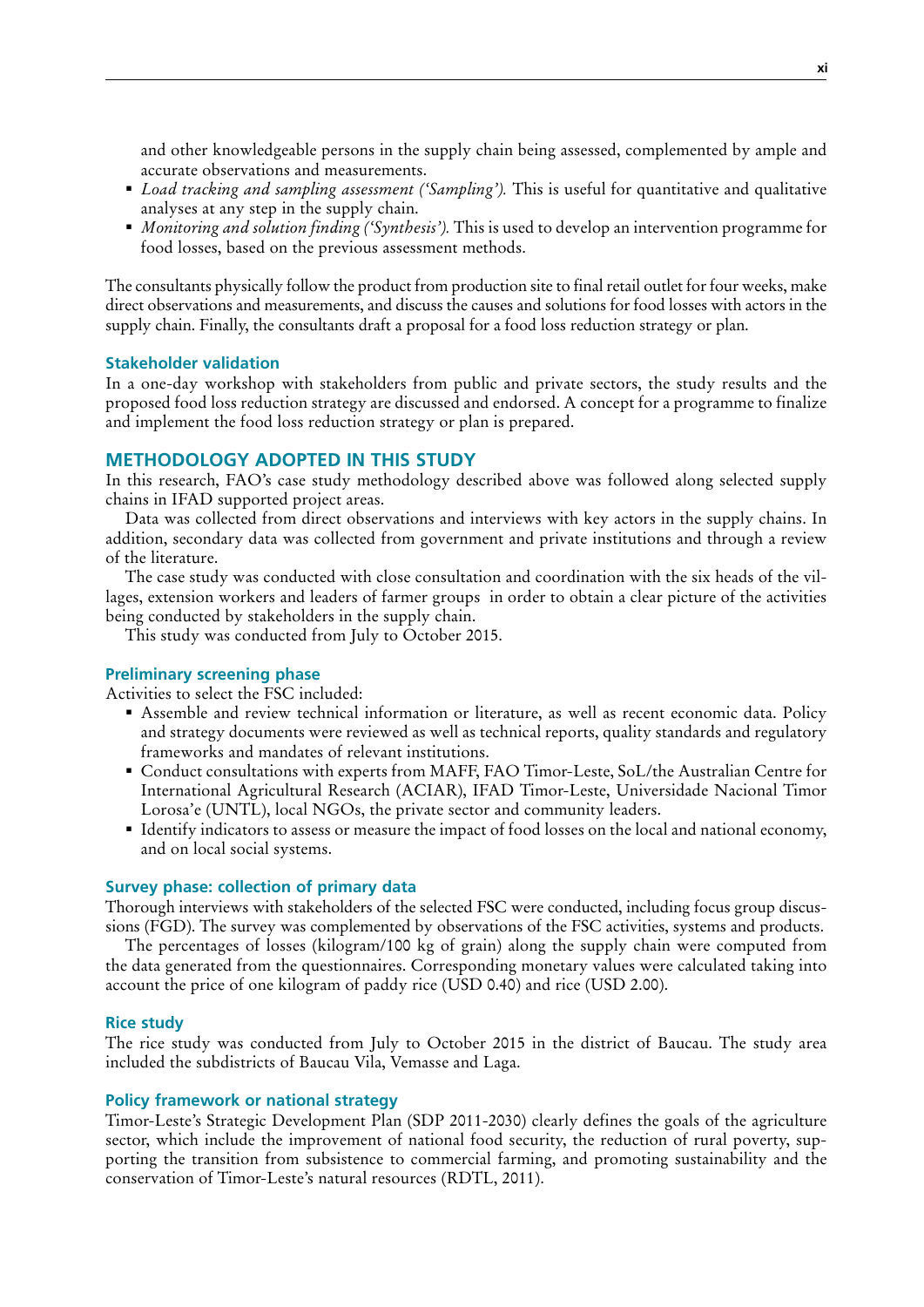As a key area for rural development, increased agricultural productivity will lead to increased demand for other goods and services in rural areas. To achieve this, the Government has developed and implemented policies and regulations in support of agricultural production, post-harvest loss reduction and marketing, thereby enabling the sector to serve as a driving force for economic growth and social progress in the medium and long term.

Some of the key areas of these policies and regulations include:

- technological investment in agricultural mechanisation;
- optimisation of crop production (rice, maize, coffee, coconut, vegetables, etc.) and post-harvest loss reduction;
- promotion of farming seed centres and their distribution at regional and district level;
- reinforcement of technical training for farmers and extension workers; and the
- promotion of agricultural research and information.

The implementation of the above policies included the distribution of improved high-yield varieties of paddy rice, tractors, shelling and milling equipment, and storage facilities (silos and IFAD drums), government purchasing of rice and the allocation of extension workers at village level.

## **RELEVANT INSTITUTIONS AND THEIR ROLES**

There are a number of institutions involved in the development of the rice sector in Timor-Leste. These institutions include the Ministry of Agriculture and Fisheries, the Ministry of Commerce, Industry and Environment, the National Bank of Commerce of Timor-Leste (BNCTL) and national and international agencies. In addition, the institution responsible for setting up food standards is the Ministry of Commerce, Industry and Environment (MCIE). So far, however, no specific food safety standards and quality criteria have been applied to rice in Timor-Leste.

TABLE A

| <b>Institution</b>         | Role in terms of policy                                                                                                                                                                                                  | <b>Mandate and activities</b>                                                                                                                                                                                                                                                     |
|----------------------------|--------------------------------------------------------------------------------------------------------------------------------------------------------------------------------------------------------------------------|-----------------------------------------------------------------------------------------------------------------------------------------------------------------------------------------------------------------------------------------------------------------------------------|
| <b>MAFF</b>                | Policy development and drafting of regulations<br>to support actitivies under MAFF.                                                                                                                                      | Foster and oversee food production; and promote industry<br>in the agriculture sector; create technical assistance centre<br>for farmers.                                                                                                                                         |
| <b>MCIE</b>                | Design, execute and assess the policies for com-<br>merce, industry and environment.                                                                                                                                     | Promote the development of the cooperative sector, espe-<br>cially in rural areas and agriculture; promote micro and small<br>enterprises; purchase local products such as rice and maize.                                                                                        |
| <b>BNCTL</b>               | Commercial bank that caters to Timorese indi-<br>viduals, micro, small and medium enterprises<br>interests in urban and rural areas.                                                                                     | Provide financial access to poor Timorese (e.g. offer loans to<br>farmers in rural areas).                                                                                                                                                                                        |
| SoL/<br><b>RDP IV</b>      | Focus on increasing yields by selecting and dis-<br>tributing improved varieties of superior genetic<br>quality.                                                                                                         | Improve agronomic practices, reduce post-harvest storage<br>losses, and improve input supply arrangement for seeds.                                                                                                                                                               |
| <b>IFAD</b>                | Guarantee food self-sufficiency and empower<br>rural women and men to achieve higher incomes<br>and improved food security.                                                                                              | Facilitate policy development on food security issues.                                                                                                                                                                                                                            |
| <b>FAO</b>                 | Support the improvement of institution and<br>coordination mechanisms for policies, laws, requ-<br>lations and programmes.                                                                                               | Supported the development of the post-harvest management<br>strategic framework in 2013.                                                                                                                                                                                          |
| IFAD, SoL,<br><b>USAID</b> | Ensure sustainable post-harvest protection of<br>seeds and grain stocks and improve crop produc-<br>tion in rural areas.                                                                                                 | Address seed system security issues to mitigate post-harvest<br>storage losses for rice and maize and to maintain better<br>quality seeds.                                                                                                                                        |
| <b>UNDP</b>                | Address local climate impacts, through strength-<br>ened local administrative capacity, accounta-<br>bility, and public participation to ensure that<br>climate risks are properly weighted in local<br>decision-making. | Provide technical advice and assistance to build strong and<br>capable public institutions at national and subnational levels<br>in justice, parliament, human rights, anti-corruption, police,<br>economic development, environmental management and<br>disaster risk management |

#### **Relevant institutions and their roles in the rice subsector**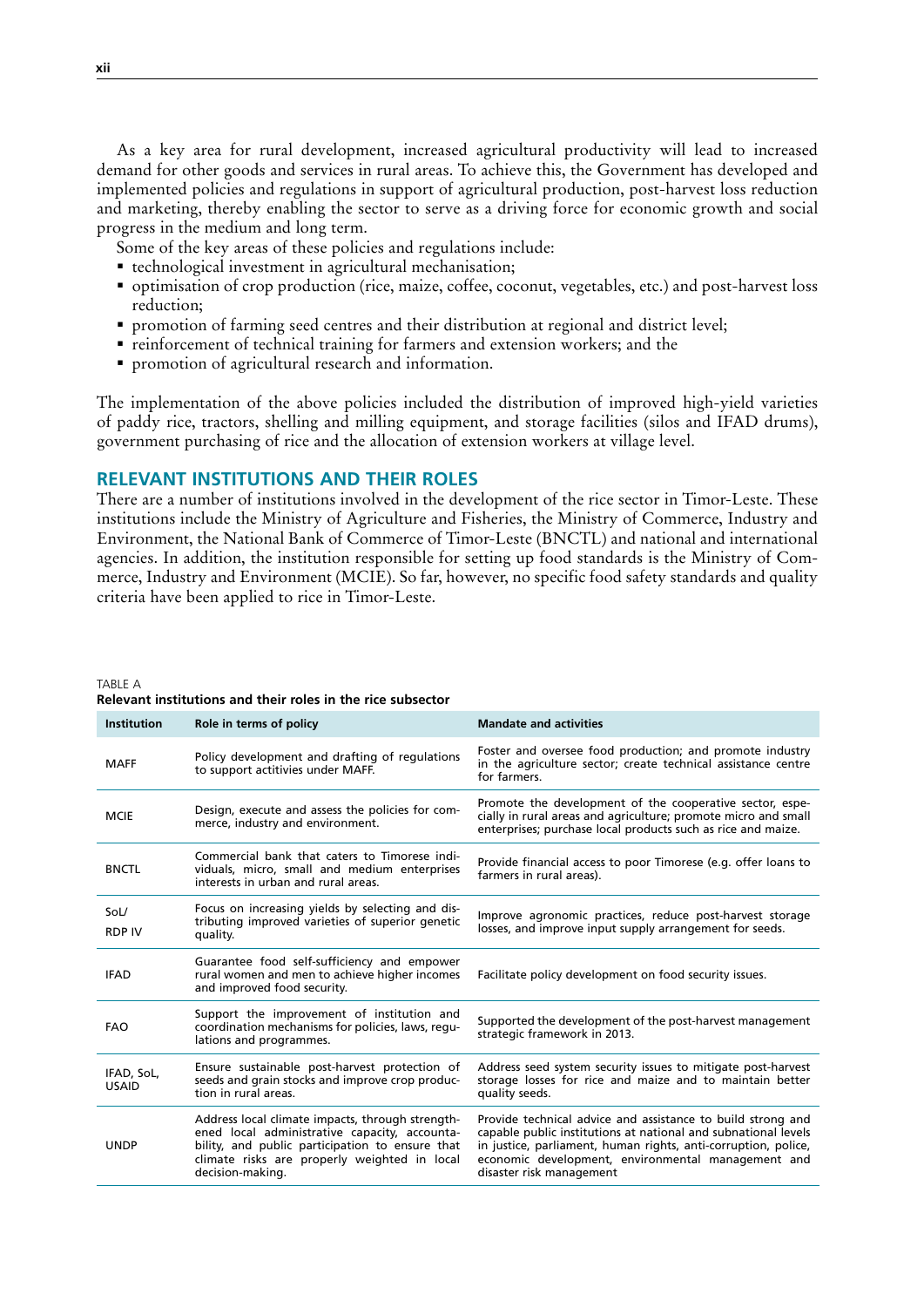## <span id="page-14-0"></span>**Executive Summary**

Rice is a major food commodity and is consumed by the majority of the population in the Democratic Republic of Timor-Leste. Most farming households in the country can be characterized as subsistence farmers, and rice is a key determinant of household food security. The demand on rice is high and the result is that local production cannot fulfill this demand. Consequently, a large quantity of rice is imported, and the volume continues to increase.

Because of the lack of market opportunities and low production, most of the rice production (85 percent) is for own consumption. There are no large-scale rice industries or producers in Timor-Leste. Most rice is produced by smallholder farmers and there is only a small percentage of medium-scale producers.

The average annual production of rice in Timor-Leste is around 50 000 tonnes; and productivity is 1.8 tonnes/ha. Of this, 15 percent of rice production is marketed, generating a market value of USD 4.95 million respectively.

In the past 10 years, the Government of Timor-Leste and various key stakeholders have invested much effort in increasing rice production, particularly in high potential areas such as Maliana, Baucau, Viqueque, Manatuto and Suai. The stakeholders involved in the rice subsectors include the Ministry of Agriculture, Forestry and Fisheries (MAFF), the German Agency for International Cooperation (GIZ), the Ministry of Commerce, Industry and Environment (MCIE), the Food and Agriculture Organization of the United Nations (FAO), the International Fund for Agricultural Development (IFAD), Seed of Life (SoL), the the United Nations Development Programme (UNDP), the World Bank, the Japan International Cooperation Agency (JICA), and local and international non-governmental organizations (NGOs).

Some examples of the interventions implemented include:

- **providing training and technical assistance to farmers;**
- promoting the use and distribution of improved seeds, storage facilities, agricultural machines and equipment;
- allocating extension workers in all villages around the country;
- improving linkages between products and markets; and
- rehabilitating irrigation schemes. Even if these programmes do not focus on food loss reduction, their interventions are key components for reducing post-harvest losses in the rice supply chains.

There are two types of supply chains in the rice subsector, formal and informal. In the informal chain, farmers sell their paddy/rice directly to the consumers at the farmgate, to their neighbours, and to friends and at the local market or village level. Most farmers in Timor-Leste are involved in this chain. In the formal chain of the rice subsector, farmers distribute their paddy rice to the processors. The processors sell the processed rice to the retailers, who in turn sell it to the consumers. Only a small number of rice producers sell their products directly to the consumers at the local or district market.

In this study, the formal and informal rice supply chains were selected for an in-depth field survey in the district of Baucau, following the methodology of the 'food supply chain' case studies.

It was found that losses occurred at all stages of the selected rice supply chains. In the rice supply chain, the critical loss points (CLP) identified were the stages of harvesting, threshing, milling and storage at the warehouse, with average estimated losses after each process of 3.5 percent, 5, 10 and 5 respectively.

The total losses of paddy rice estimated at the CLPs were 47 tonnes or 21 percent of the total annual production of 224.4 tonnes, which represents an economic loss of USD 10 900 for paddy rice (selling price: USD 0.40 per kg) and USD 24 000 for rice after milling (selling price: USD 2.00 per kg). The total economic losses in the studied supply chain are USD 35 000 or USD 350 per farmer.

The causes of losses are multiple: lack of labour, lack of equipment, rain during harvesting, inadequate and inefficient harvesting or production practices, lack of drying and storage facilities, poor management of these facilities, lack of transport equipment and poor road conditions. Quantitative and qualitative losses are mainly because of moulds, damage by rodents and chickens, spillage and germination.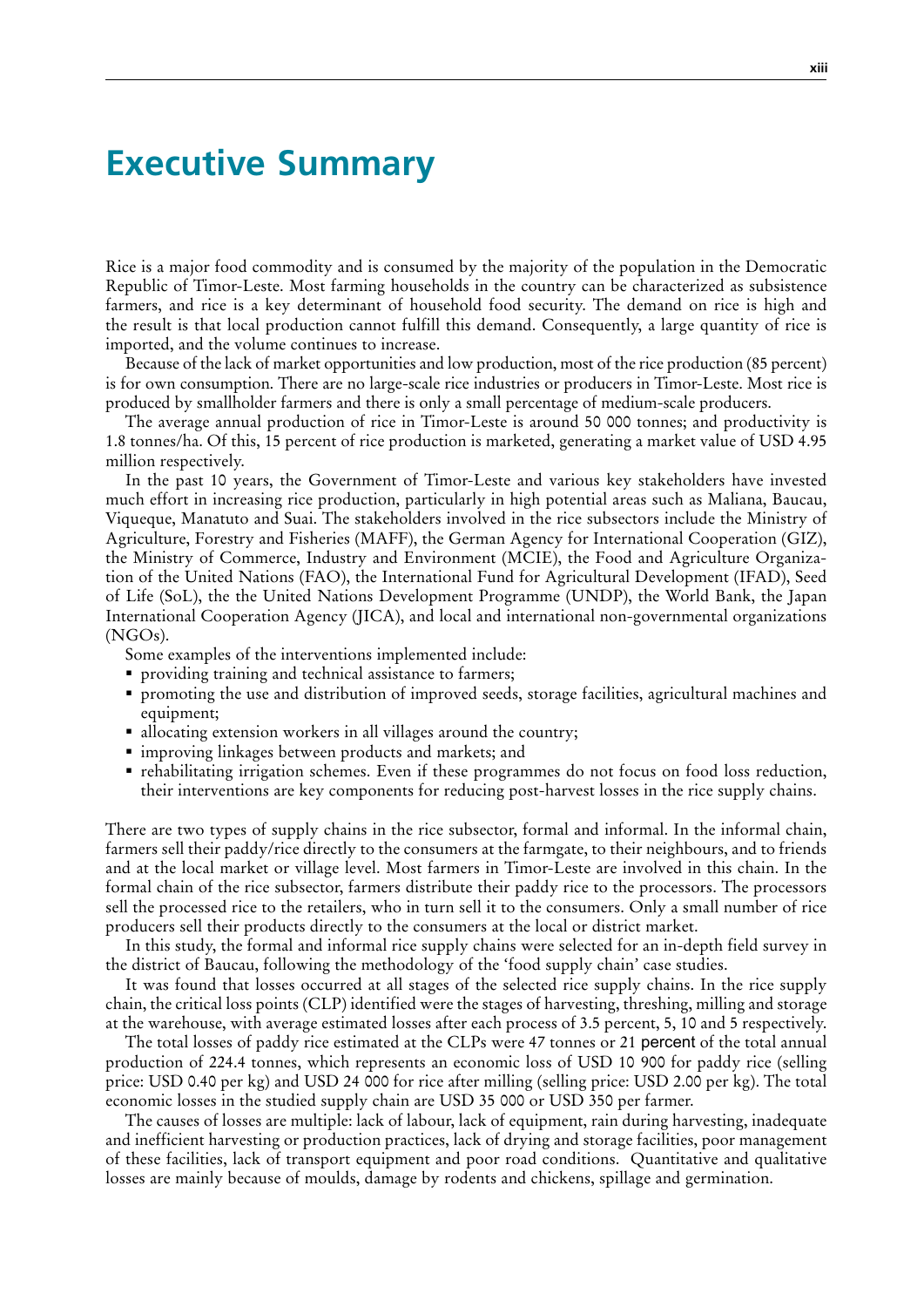To address these challenges, and reduce post-harvest losses (PHL) in the rice supply chains, the study recommends that the government and institutional partners introduce and promote proven post-harvest technologies, and provide training and extension services to raise awareness of post-harvest losses, their impact, value and how to address them.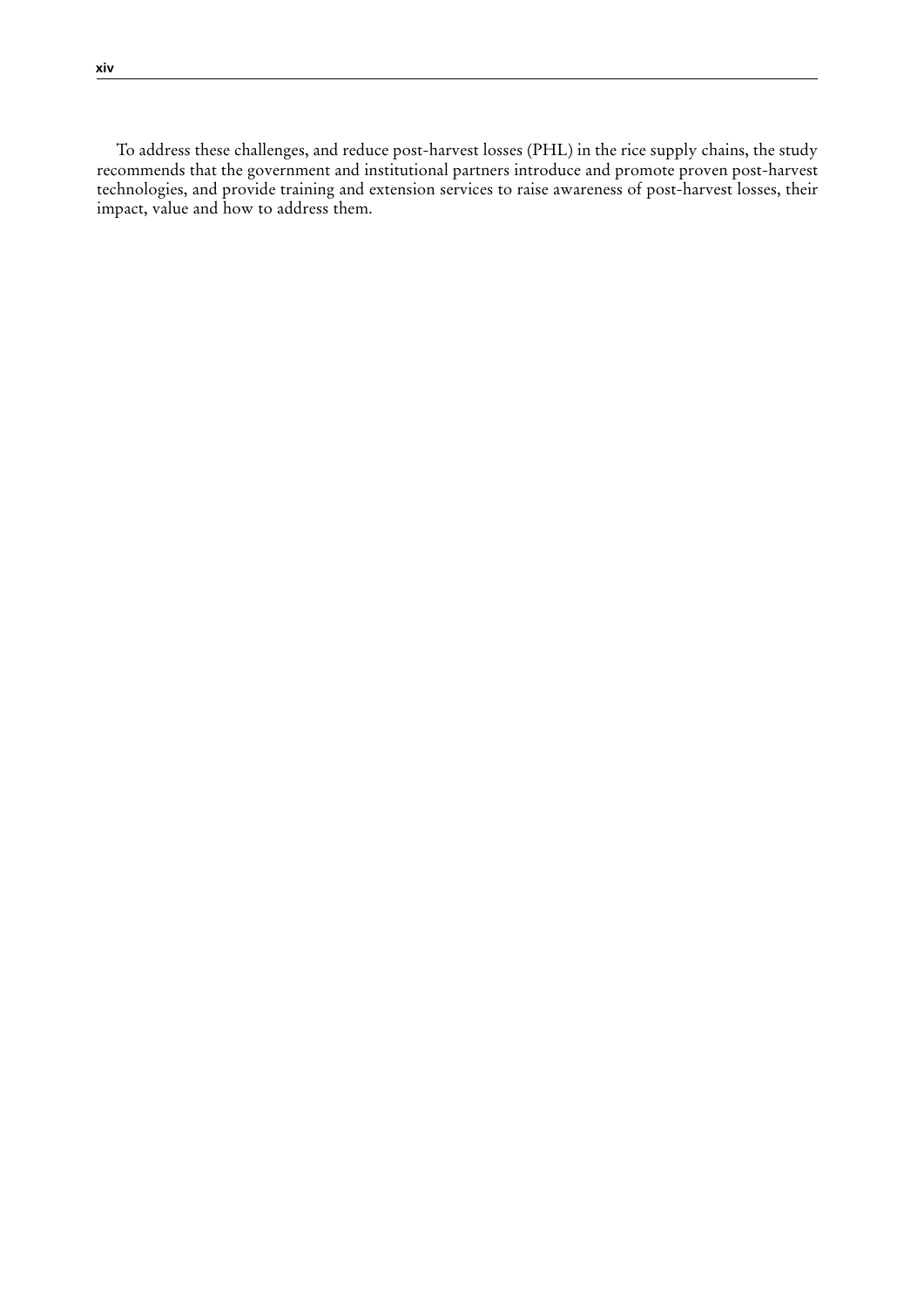## <span id="page-16-0"></span>Chapter 1 **Introduction and background**

## **STATUS AND IMPORTANCE OF THE RICE SUBSECTOR**

Rice is the second most important staple crop after maize in the Democratic Republic of Timor-Leste. Rice is also a major source of income and employment in the rural areas and absorbs more than 50 percent of the total labour force in the agriculture sector.

The Ministry of Planning and Finance estimated that the percentage of households involved in the production of rice was approximately 23 percent in 2005, on a cultivated area of 36 700 ha (FAO/ WFP, 2007). The average cultivated area per farm is 1.2 ha (Care International, 2004) and the average yield is 1.8 tonnes of paddy per hectare. In addition, with the use of improved seeds and fertilizers, and continued rehabilitation of irrigation schemes, rice production in Timor-Leste increased by about 22 percent between 2006 and 2009 alone (Table 1.1) (RDTL, 2011). Despite an increase in the production of paddy rice of 39 217 tonnes from 2006 to 2009, it is still far from meeting yearly consumption needs, which are estimated at about 63 000 tonnes. In 2015, the population growth rate was 2.4 percent and the volume of imports increased to 74 000 tonnes. This critical figure indicates the urgency of increasing the production of paddy rice through the expansion of the cultivated area and the reduction of post-harvest losses.

Table 1.1 shows that since 2009, the production of paddy rice has continued to decrease. One of the reasons for reduced production is the lack of rainwater because of the erratic climatic. Another reason is the lack of labour and marketing.

In addition, most paddy rice produced (85 percent) is for the farmers' own consumption and only around 10 to 15 percent is traded through traders and retailers. No cooperatives are involved in the distribution of rice to the end consumers as shown in Figure 1.2.

There are no large-scale rice industries or producers in Timor-Leste. Most of the rice is produced

TABLE 1.1

**Rice production, consumption and rice import in Timor-Leste from 2006 to 2015**

| production, consumption and nec import in rimor Ecste nomi Eveo to Evis |                                  |                                                   |                                                |                                |  |  |  |
|-------------------------------------------------------------------------|----------------------------------|---------------------------------------------------|------------------------------------------------|--------------------------------|--|--|--|
| Year                                                                    | Paddy production<br>(tonne/year) | <b>Rice production</b><br>(60 % milling recovery) | <b>Rice consumption</b><br>(TLHS 95 kg/cap/yr) | <b>Rice imports</b><br>(tonne) |  |  |  |
| 2006                                                                    | 55 414                           | 33 248                                            | 92 055                                         | 64 348                         |  |  |  |
| 2007                                                                    | 60 424                           | 36 254                                            | 94 240                                         | 64 028                         |  |  |  |
| 2008                                                                    | 77418                            | 46 451                                            | 96 520                                         | 57 811                         |  |  |  |
| 2009                                                                    | 120 775                          | 72 465                                            | 98 895                                         | 38 508                         |  |  |  |
| 2010                                                                    | 75 000                           | 45 000                                            | 101 365                                        | 63 865                         |  |  |  |
| 2011                                                                    | 98 297                           | 58 978                                            | 101 325                                        | 97 177                         |  |  |  |
| 2012                                                                    | 119 166                          | 71 499                                            | 103 757                                        | 98 189                         |  |  |  |
| 2013                                                                    | 85 334                           | 51 200                                            | 106 247                                        | 80 337                         |  |  |  |
| 2014                                                                    | 88 823                           | 53 293                                            | 111 435                                        | na                             |  |  |  |
| 2015                                                                    | 60 361                           | 36 216                                            | 114 095                                        | na                             |  |  |  |
|                                                                         |                                  |                                                   |                                                |                                |  |  |  |

*Source:* RDTL, 2011; IMF, 2011; MAFF, 2015

TLHS Timor-Leste Household Survey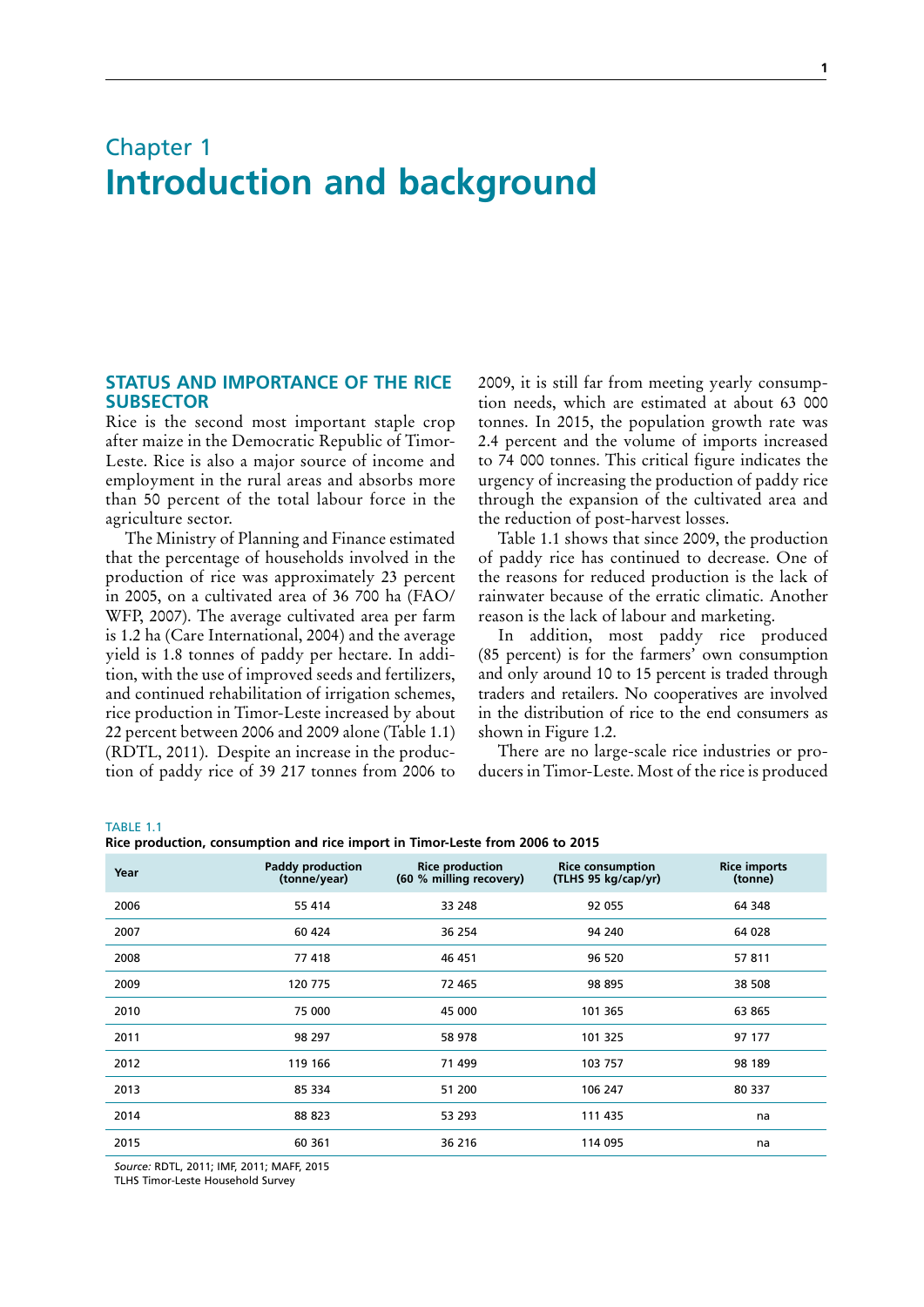### <span id="page-17-0"></span>FIGURE 1.1

**National production information for the rice subsector: actors and product flow**



*Source:* authors' research (preliminary screening phase)

#### TARIF<sub>12</sub>

#### **National production information for the rice subsector**

|                                                  | <b>Annual production</b><br>(tonne/year) | <b>Cultivated area</b><br>(ha) | Average yield<br>(tonne/ha) |
|--------------------------------------------------|------------------------------------------|--------------------------------|-----------------------------|
| Rice (averages for the period 2006-2015)         | 50 000                                   | 27 780                         | 1.8                         |
| Average annual growth over the last 10 years (%) | 2.4                                      |                                |                             |
| Average cost of production (USD/tonne)           | 190                                      |                                |                             |
|                                                  | On-farm consumption                      | <b>Marketed</b>                |                             |
| Percentage of production                         | 85                                       | 15                             |                             |
|                                                  | Volume (tonne/year)                      | Value (USD/year)               |                             |
| Market product #1, rice                          | 7 500                                    | 4.95 million                   |                             |
|                                                  | <b>Small</b>                             | <b>Medium</b>                  | Large***                    |
| Level of processing operation                    |                                          | 0                              | 0                           |
| Level of trading/wholesale operation             |                                          | 0                              | 0                           |
| Level of retail operation                        |                                          | 0                              | 0                           |
|                                                  |                                          |                                |                             |

*Source*: Young, 2013

by smallholder farmers (97 percent) and there are few medium-scale producers.

## **Description of the food safety management mechanisms**

There are no food safety standards to regulate the food sold to consumers. Regular checks are conducted by the Ministry of Commerce, Industry and Environment (MCIE), which are mostly limited to the expiration date of imported foods. No specific food safety and quality criteria and standards are applied to rice.

## **INVENTORY OF ACTIVITIES AND LESSONS LEARNED FROM PAST AND ONGOING INTERVENTIONS IN RICE LOSSES**

Success in increasing rice production depends upon effective extension programmes, timely input supply, and access to credit and support for mechanisation programmes.

From 2002, government interventions, with the support of various institutions, have focused on increasing rice output throughout the country, in particular in high potential areas through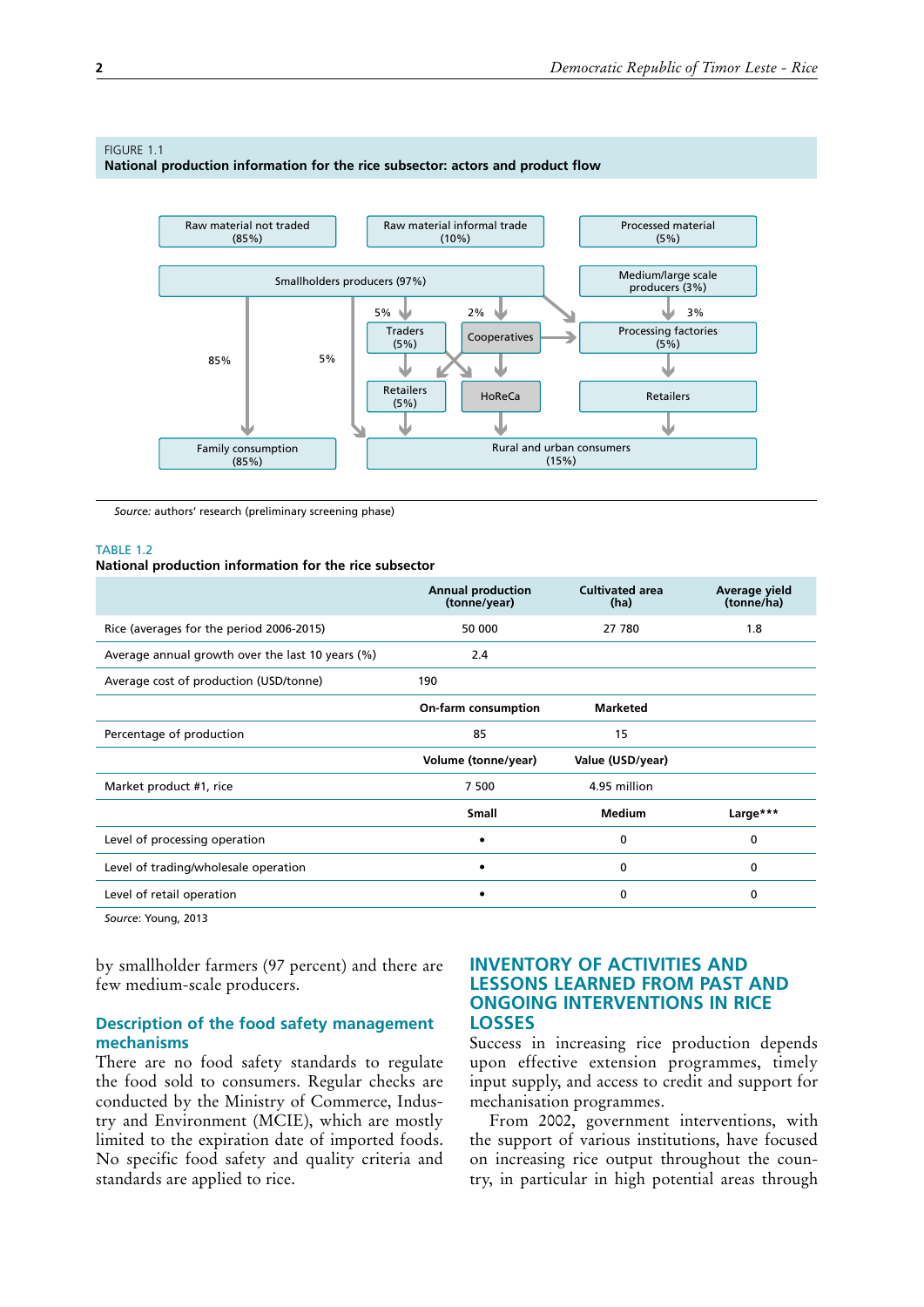<span id="page-18-0"></span>

| Food safety management mechanisms |  |
|-----------------------------------|--|
|-----------------------------------|--|

| Controller                                          | Control                                            | Actual situation in the FSC            |             | <b>Responsible Agent</b> |                                  |  |
|-----------------------------------------------------|----------------------------------------------------|----------------------------------------|-------------|--------------------------|----------------------------------|--|
|                                                     |                                                    | Exists and applies to the<br>whole FSC |             | <b>MCIE</b>              |                                  |  |
|                                                     | National food safety/quality<br>standards          | Exists but not rigorous<br>X           |             |                          | Only apply for imported<br>foods |  |
|                                                     |                                                    | None                                   |             |                          |                                  |  |
|                                                     |                                                    | Harvest                                | None        |                          |                                  |  |
| Government<br>regulation and                        | Frequency of checking (None,<br>Low, Medium, High) | Transport                              | Low         |                          |                                  |  |
| requirements                                        |                                                    | Storage                                | None        | <b>MCIE</b>              |                                  |  |
|                                                     |                                                    | Process                                | None        |                          |                                  |  |
|                                                     |                                                    | Market                                 | Low         |                          |                                  |  |
|                                                     | Obligatory registration of the                     | Exists                                 | X           |                          |                                  |  |
|                                                     | food processing/ preparation unit                  | None                                   | <b>MCIE</b> |                          |                                  |  |
| FSC actors -<br>food safety<br>management<br>system | GHP/ GAP/ HACCP/ voluntary<br>standards            |                                        | None        |                          |                                  |  |
|                                                     | Identification of potential hazards                |                                        | None        |                          |                                  |  |
|                                                     |                                                    |                                        |             |                          |                                  |  |

*Source*: secondary data

### TABLE 1.4

#### **Past and current government interventions in the rice subsector**

| <b>Activities/Intervention</b>                                                                                                                                                                            | <b>Institution/Project</b>                | Year           |
|-----------------------------------------------------------------------------------------------------------------------------------------------------------------------------------------------------------|-------------------------------------------|----------------|
| Improve food security (including rice) of selected poor households, increase<br>agricultural production and promote rural growth and food security of rural<br>families                                   | ARP                                       | 2002 - 2007    |
| Identification of rice varieties with good yield potential, tolerant to major abiotic<br>and biotic stresses, with acceptable grain qualities for various rice ecosystems                                 | SoL and MAFF                              | 2000 - 2016    |
| An assessment of rice growing technology in Timor-Leste concluded that<br>the most significant opportunities for increasing rice yields are through the<br>employment of improved growing practices (ICM) | University of Hawaii                      | 2006 - 2007    |
| Training of Timorese engineering workers on how to make high quality<br>mechanical rice weeders                                                                                                           | MAFF/JICA/GIZ/<br><b>USAID</b>            | 2007 - 2008    |
| Intervention focused on new irrigation scheme, purchasing of new tractors<br>including recruitment of field staff or extension workers with the goal of<br>fostering rice production                      | <b>MAFF</b>                               | 2008 - 2012    |
| Intervention efforts focus primarily on the rehabilitation of irrigation schemes<br>and improving the production of rice using improved technology                                                        | JICA/GIZ/MAFF/<br><b>CARE INT/CONCERN</b> | 2012 - Present |

*Source*: MAFF, 2006, MAP,2007; Janes et al. 2010; Young, 2013; JICA, 2014

the rehabilitation of irrigation schemes, distribution of tractors to farmers, free land preparation (ploughing), distribution of new seeds for paddy, distribution of fertilizers and chemicals, introduction of integrated crops management and training (RDTL, 2011; National Commission for Research and Development, 2008; MAFF, 2008a; MAFF, 2008b; RDTL, 2007).

In the last five years, farmers (or groups of farmers) have benefited from the:

- distribution of 315 medium and large tractors, 2 591 hand tractors, 24 rice-milling machines and 133 power threshers;
- rehabilitation and protection of irrigation canals (21 538 ha of the total area of non-functional irrigation schemes were rehabilitated);
- implementation of the System of Rice Intensification (SRI);
- free land preparation;
- transplanting of hybrid rice on 100 ha; and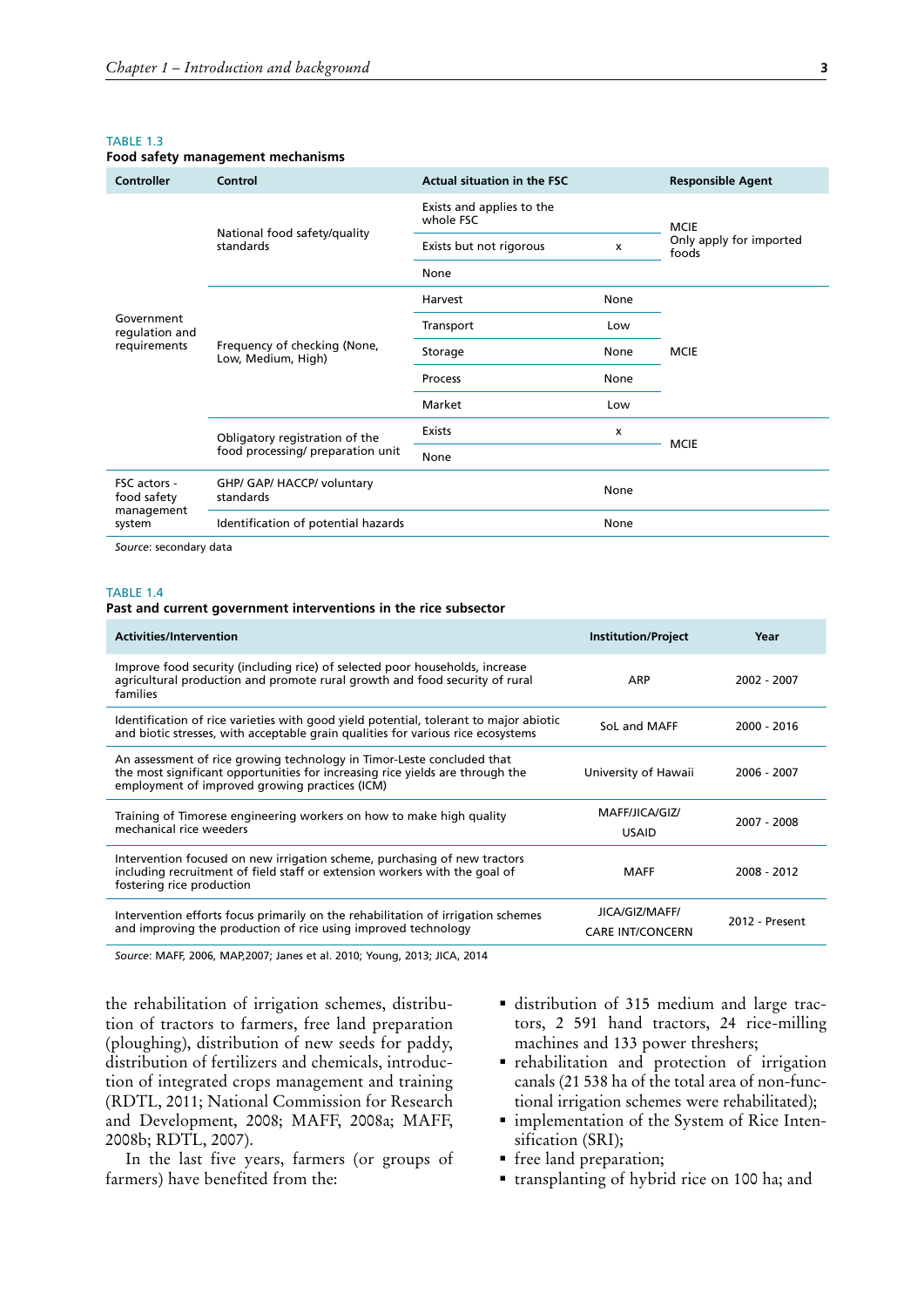|           | iype or training and assistance received by rice rammers in baucau |                       |                   |                          |                          |                          |              |                          |
|-----------|--------------------------------------------------------------------|-----------------------|-------------------|--------------------------|--------------------------|--------------------------|--------------|--------------------------|
| <b>No</b> | Topics of training and assistance                                  | <b>MAFF</b><br>$(\%)$ | <b>NGO</b><br>(%) | Univ.<br>(%)             | Agency<br>$(\%)$         | Agribus/<br>(%)          | Coop.<br>(%) | Other<br>$(\%)$          |
|           | Rice production                                                    | 83.3                  | 41.7              | $\overline{\phantom{a}}$ | $\overline{\phantom{a}}$ | 8.3                      | 8.3          |                          |
| 2         | Technical advice                                                   | 91.7                  | 41.7              | $\overline{\phantom{a}}$ | $\overline{\phantom{a}}$ | 8.3                      | 16.7         | $\overline{\phantom{0}}$ |
| 3         | Improving quality and quantity of<br>paddy rice                    | 66.7                  | 41.7              | $\overline{\phantom{a}}$ | 8.3                      | $\overline{\phantom{a}}$ |              |                          |
| 4         | Value adding                                                       | 25                    | 16.7              | $\overline{\phantom{a}}$ | 8.3                      | $\overline{\phantom{a}}$ | 8.3          | -                        |
| 5         | Improving post-harvest handling up<br>to storage                   | 41.7                  | 16.7              | $\overline{\phantom{a}}$ | 8.3                      | $\overline{\phantom{a}}$ |              |                          |
| 6         | Market Information                                                 | 16.7                  | 16.7              | $\overline{\phantom{a}}$ | 8.3                      | $\overline{\phantom{a}}$ | 7.7          | $\overline{\phantom{0}}$ |

<span id="page-19-0"></span>**Type of training and assistance received by rice farmers in Baucau**

*Source:* authors' research (field survey)

 distribution of fertilizers and pesticides and storage silos.

The lessons learned from past and present interventions show that little attention is given to rice marketing and to the issue of losses during production and post-production. It is known, however, that reducing losses can contribute to an increase in rice production and improvement of livelihoods. It is therefore important to develop and implement targeted interventions that will reduce post-harvest losses.

#### **Assistance and training**

Survey results show that 88 percent of respondents in the study area did not receive any assistance or training. For those who benefited from these capacity-building activities (12 percent of the respondents), the training topics included: specific technical advice, rice production, improving the quality and quantity of rice (see Table 1.5). In addition, most of the training and assistance were sponsored by MAFF and NGOs. Other stakeholders that also contributed to the provision of assistance and training in the rice subsector in Baucau were cooperatives, international agencies and a few agribusinesses. Respondents were asked to indicate which training they attended, as they may have participated in several trainings delivered by different institutions.

## **OVERVIEW OF THE MOST IMPORTANT FSCS IN THE RICE SUBSECTOR; SELECTION OF FSC**

The main areas for rice production are Baucau, Viqueque, Manatuto districts and the subdistricts of Maliana, Same and Suai. In 2015, the highest production was recorded in Baucau with a total

production of 13 200 tonnes, while the lowest was in Dili with a total production of 60 tonnes (MAFF, 2015). In addition, the total number of smallholder rice producers is higher in Oecusse compared to other areas (10 800 households) (NSD and UNFPA, 2011).

Detailed information on the rice supply chains in the different geographical areas of production is provided in Table 1.6.

Table 1.7 evaluates the importance of the rice supply chains in terms of economic impact and food security:

As indicated earlier, most paddy rice in Timor-Leste is produced by smallholders. Around 98 percent are poor smallholders who depend on this subsector as a main source of income and livelihood. The annual income generated from this subsector varies from one FSC to another. For example, in FSC 3, rice production generates an income of around USD 600 per year; while for FSC 4, the estimated income generated is around USD 1 000 per year, as shown in Table 1.8.

There are two types of supply chains in the rice subsector: formal and informal. In the informal chain, farmers sell their paddy/rice directly to the consumers in the villages, at subdistrict level. In this chain, most farmers do not sell their paddy/ rice to the main market at the district and national level because of high transport costs and low prices for the product. Most farmers in Timor-Leste are involved in this chain. Farmers continue to engage in this chain because most lack the skills and knowledge of marketing, lack information about input and output prices and have limited capital. In some cases, the transaction occurs between neighbours in the village.

In the formal chain, farmers distribute their *paddy rice* to the processors, who in turn sell the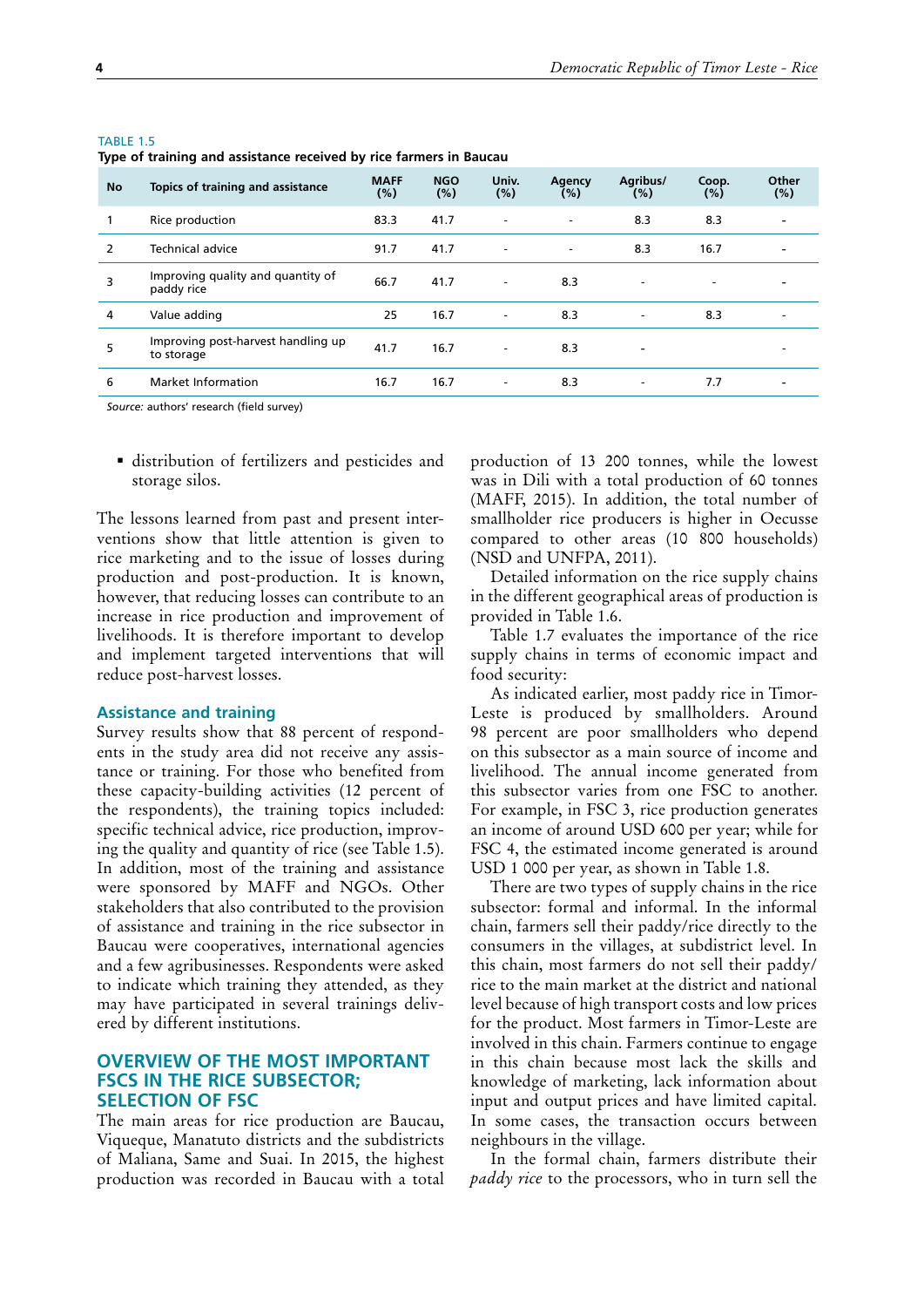<span id="page-20-0"></span>**Food supply chains in the rice subsector categorized by geographical area of production**

| <b>FSC</b>     | Geographical area<br>of production | <b>Final</b><br>product | <b>Volume of final</b><br>product (tonne/<br>year) in 2015 | Number, age, and<br>sex of smallholder<br>producers<br>(households) | <b>Market of final</b><br>product, Location,<br>buyers | Project<br>support |
|----------------|------------------------------------|-------------------------|------------------------------------------------------------|---------------------------------------------------------------------|--------------------------------------------------------|--------------------|
| 1              | Baucau *                           | Rice                    | 13 175                                                     | 9 300                                                               | Baucau/Dili                                            | GIZ                |
| $\overline{2}$ | Viqueque *                         | Rice                    | 4 0 5 0                                                    | 5883                                                                | Vig/Baucau                                             |                    |
| 3              | Maliana *                          | Rice                    | 4 4 4 0                                                    | 5 2 1 9                                                             | Maliana                                                | GIZ                |
| 4              | Manatuto *                         | Rice                    | 2636                                                       | 2 0 8 0                                                             | Manatuto/Dili                                          | <b>JICA</b>        |
| 5              | Same *                             | Rice                    | 1 2 9 2                                                    | 1758                                                                | Same                                                   |                    |
| 6              | Suai *                             | Rice                    | 1 5 3 0                                                    | 2 9 3 8                                                             | Suai                                                   |                    |
| 7              | Oecusse                            | Rice                    | 2 640                                                      | 10835                                                               | Oecusse                                                |                    |
| 8              | Lospalos                           | Rice                    | 1 2 6 5                                                    | 2 1 5 4                                                             | Lospalos                                               |                    |
| 9              | Liquica                            | Rice                    | 412                                                        | 504                                                                 | Liquica                                                |                    |
| 10             | Ainaro                             | Rice                    | 368.5                                                      | 1 0 2 6                                                             | Ainaro                                                 |                    |
| 11             | Ermera                             | Rice                    | 1463                                                       | 2 140                                                               | Ermera                                                 |                    |
| 12             | Aileu                              | Rice                    | 620                                                        | 1 3 9 5                                                             | Aileu                                                  |                    |
| 13             | Dili                               | Rice                    | 58                                                         | 439                                                                 | Dili                                                   |                    |

*Source:* NSD and UNFPA, 2011; Ministry of Finance, 2011; MAFF, 2011; MAFF, 2015 \* Districts with high production potential

## TABLE 1.7 **Importance of the rice supply chains at national level**

| <b>Economic importance</b><br>(USD) | Generation<br>of foreign<br>exchange | <b>Contribution to national</b><br>food (rice) consumption<br>(Percentage) | <b>Contribution to</b><br>national nutrition | Environmental<br>impact |
|-------------------------------------|--------------------------------------|----------------------------------------------------------------------------|----------------------------------------------|-------------------------|
| 2 3 3 1 7 8 0                       | na                                   | 3.46                                                                       |                                              |                         |
| 3 088 800                           | na                                   | 4.60                                                                       |                                              |                         |
| 3 063 060                           | na                                   | 4.55                                                                       |                                              |                         |
| 2 392 500                           | na                                   | 3.55                                                                       |                                              |                         |
| 1955 580                            | na                                   | 2.91                                                                       |                                              |                         |
| 3 245 880                           | na                                   | 4.82                                                                       |                                              |                         |
|                                     |                                      |                                                                            |                                              |                         |

NB. 1=low; 2=Medium; 3=high

## TABLE 1.8

## **Importance of the rice supply chains for the actors**

| <b>Food Supply Chain</b> | Percentage of produce by<br>smallholder (%) | Income generation (USD/<br>smallholder producers/year) | Involvement of the poor $(\%)$ |
|--------------------------|---------------------------------------------|--------------------------------------------------------|--------------------------------|
|                          | 100                                         | 251                                                    | 98                             |
| っ                        | 100                                         | 525                                                    | 98                             |
| 3                        | 100                                         | 587                                                    | 98                             |
| 4                        | 100                                         | 1 1 5 0                                                | 98                             |
| 5                        | 100                                         | 1 1 1 2                                                | 98                             |
| 6                        | 100                                         | 1 1 0 5                                                | 98                             |

*Source:* authors' research (preliminary screening phase)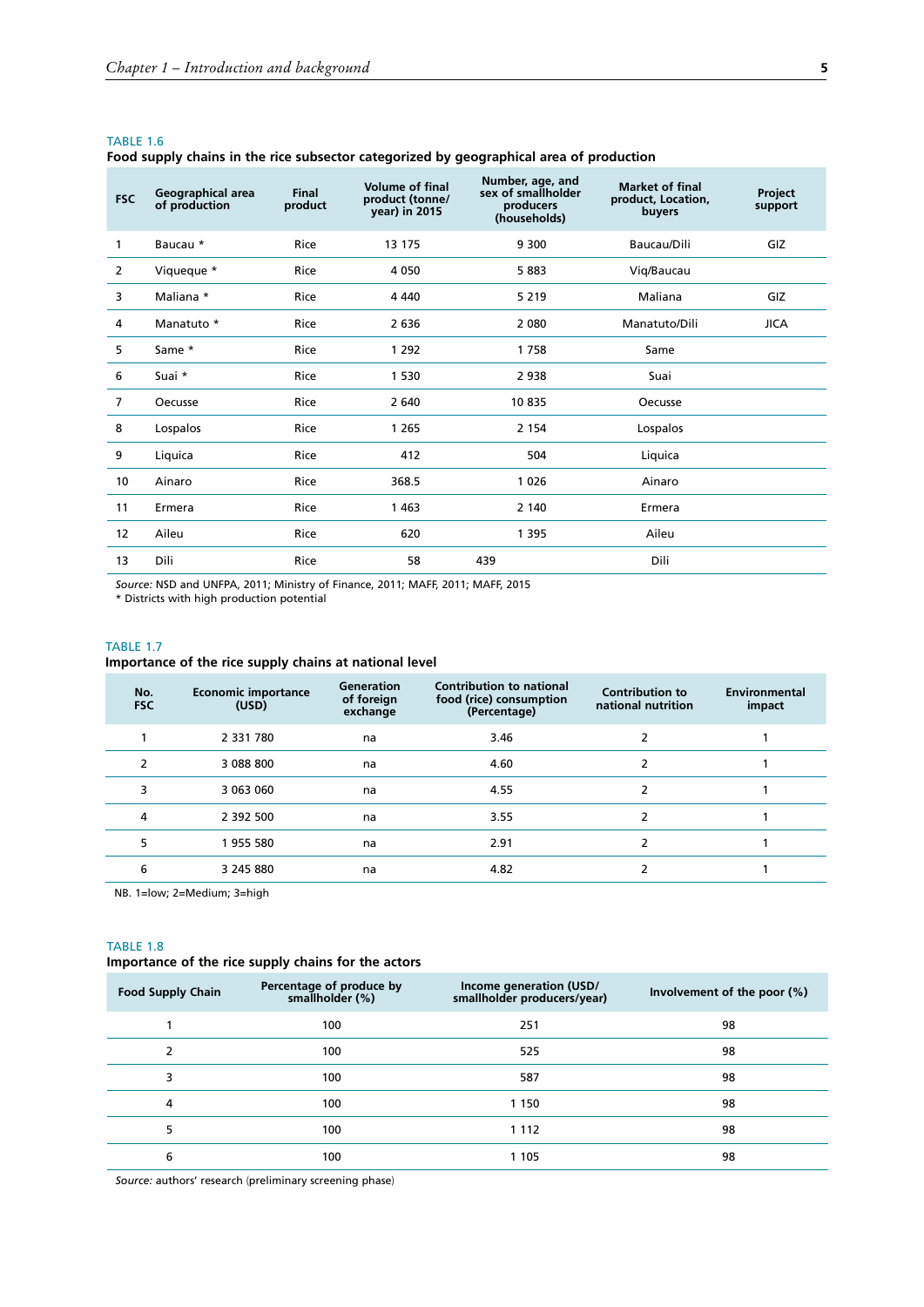|                    | <b>FSC</b><br>Geographical area: Baucau                                                                                      | <b>Market product: Rice</b>               |
|--------------------|------------------------------------------------------------------------------------------------------------------------------|-------------------------------------------|
|                    |                                                                                                                              | <b>Expected loss points</b>               |
| Step in the FSC    | <b>Ouantitative</b><br><b>CLP or LLP</b>                                                                                     | <b>Oualitative</b><br><b>CLP or LLP</b>   |
| Harvesting         | CLP – Harvesting of wet grains, rats, spoilage,<br>late harvesting, strong wind, broken grains,<br>birds, germination, pests | CLP - Mould, weevils, dirt                |
| Homestead transfer | $LLP$ – spillage                                                                                                             | LLP - dirt, discoloration                 |
| Drying             | LLP – broken grains, chicken/birds, other<br>animals                                                                         | $LLP -$ dirt                              |
| Cleaning           | $LLP$ – spillage                                                                                                             | $LLP -$ dirt                              |
| Milling            | $CLP$ – spoilage                                                                                                             | $CLP$ – contamination                     |
| Packaging          | LLP – broken grains, spillage                                                                                                | $LLP -$ dirt                              |
| Storage            | CLP - rats, pests, fermentation, spillage, birds                                                                             | CLP – discoloration, mould, weevils, dirt |
| Loading            | LLP - spillage                                                                                                               | LLP - dirt, contamination                 |
| Off-loading        | LLP - spillage                                                                                                               | LLP - dirt, contamination                 |
| Transportation     | LLP – poor roads, lack of materials to cover the<br>product, poor vehicles                                                   | $IP -$ discoloration                      |

#### <span id="page-21-0"></span>TARIF<sub>19</sub>

**Preliminary screening of rice losses in the Baucau FSC**

*Source:* authors' research (preliminary screening phase)

processed rice to the retailers for distribution to consumers. Only a small percentage of farmers are engaged in this chain.

Based on the selection factors presented in Tables 1.6, 1.7 and 1.8, the Baucau district supply chain was selected for study. The following factors determined the selection of the Baucau supply chain:

- Baucau's high potential for paddy rice production;
- the involvement and long-standing experience of farmers with rice production;
- the importance of the crop for food supply and income generation, farmers depend on this crop for their livelihoods;
- $\blacksquare$  the research revealed the presence of small firms (e.g. ACELDA) in the formal chain that are engaged in purchasing, processing and marketing of the product. It should be noted

that the only firms involved in the rice subsector in Timor-Leste are in Baucau district.

To undertake an in-depth study, the Baucau district supply chain was further broken down into formal and informal supply chains, both of which were then analysed. In the study area, 95 percent of the rice supply chains are informal. This report provides a synthesis and analysis of the data collected from both formal and informal chains.

## **PRESUMED FOOD LOSSES IN THE BAUCAU SUPPLY CHAIN**

The preliminary screening phase has enabled the pre-identification of the critical loss points (the stages of harvesting, milling and storage) and low loss points (the stages of drying, packing, loading, transporting, among others) in the selected rice supply chain.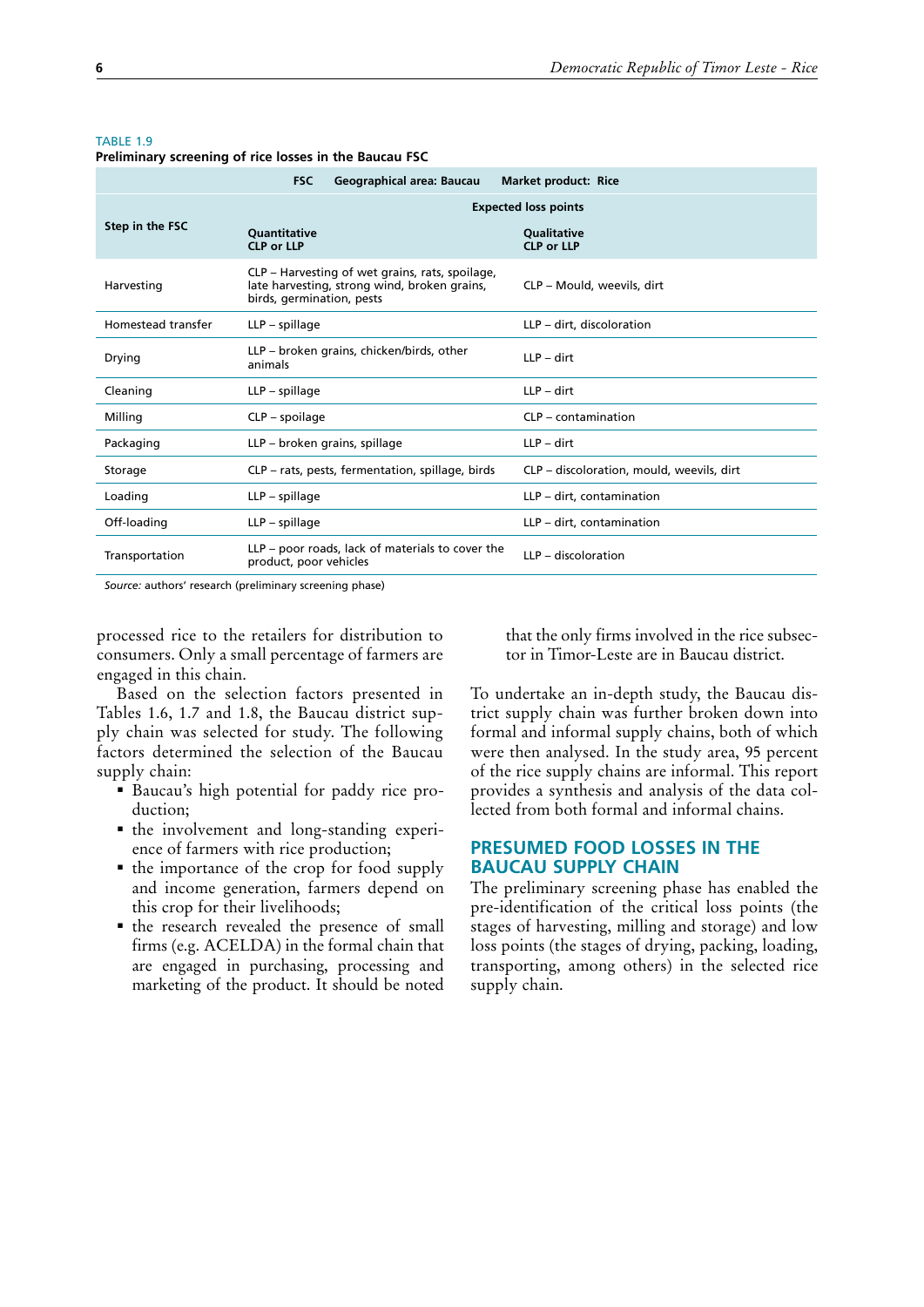## <span id="page-22-0"></span>Chapter 2 **The rice supply chain – situation analysis**

## **DESCRIPTION OF THE SELECTED RICE SUPPLY CHAIN**

This study was conducted from July to October 2015 in the district of Baucau. The study area included the subdistricts of Baucau Vila, Vemasse and Laga. Some of the reasons for choosing this site are that the dominant rice systems in this region are rain-fed lowlands and uplands. The potential cultivated area of paddy rice is 14 400 ha, but only 8 100 ha are planted (56 percent). This cultivated area produced around 26 350 tonnes of paddy rice in Baucau district in 2015 (MAFF, 2015).

As stated, the Baucau supply chain was further broken down into formal and informal supply chains. In the formal chain, farmers sell their **paddy rice** to processors (ACELDA), who process it into **rice** and distribute it to the retailers and end consumers both in Baucau and Dili. ACELDA is a local business that operates in the agricultural sector. Its activities also include buying and selling of paddy/rice. Farmers also sell their **rice** directly to final consumers, particularly in Baucau.

In the informal chain, farmers sell their **paddy rice** to their neighbours. They do not sell their product at the market centers, for examples, in Baucau. The volume of the product sold per transaction is very small compared to the volume marketed in the formal chain. For example, in the informal chain, cans of 12 kg are usually used to sell paddy rice, while In the formal chain, the types of containers used are sacks of 15 or 30 kg and small plastic bags of 5 to 10 kg.

Paddy rice in Baucau is usually planted in January and February and harvested in June or July. The main variety of paddy rice grown by farmers include Nakroman, local red and IR64. Other varieties that are also grown by farmers are Siheran, Membramo, Singapura and Siaun.

#### TABLE 1.10

**Detailed description of the rice supply chain in the sub-district of Vemasse – basics**

| <b>Stage in Food Supply</b> | Geographical    | Months of the year |       | <b>Main</b> | Quantity | Duration/      | <b>Services</b> |
|-----------------------------|-----------------|--------------------|-------|-------------|----------|----------------|-----------------|
| Chain                       | <b>location</b> | from               | to    | products    | (tonne)  | distance       |                 |
| Primary production          | Motagade        | Jan.               | April | Paddy       | 222.30   | 10 m/1.5 km    |                 |
| Harvest                     | Motagade        | April              | July  | Paddy       | 222.30   | 10 m/1.5 km    | Labour          |
| Post-harvest handling       | Motagade        | June               | July  | Paddy       | 222.30   | 10 m/1.5 km    | Labour          |
| Storage                     | Vemasse Vila    | July               | June  | Paddy       |          | 5 <sub>m</sub> |                 |
| Transportation              | Motagade        | Sept.              | Oct.  | Paddy       |          | 10 m/1.5 km    | Truck           |
| Market sales                | Vemasse Vila    | July               | Oct.  | Paddy       | 22.20    | 200 m          | Bemo            |
| Agroprocessing              | Sukaer laran    | July               | June  | <b>Rice</b> | 44.50    | 5 m/1 km       | Miller          |
| Storage                     | Vemasse Vila    |                    |       | Rice        |          | 5 m            |                 |
| Transportation              | Vemasse Vila    |                    |       | Rice        |          | 5 m/1 km       | Truck           |
| Wholesale                   |                 |                    |       |             |          |                |                 |
| Retail                      | Vemasse Vila    |                    |       | Rice        |          | 200 m          |                 |
|                             |                 |                    |       |             |          |                |                 |

*Source:* authors' research (field survey)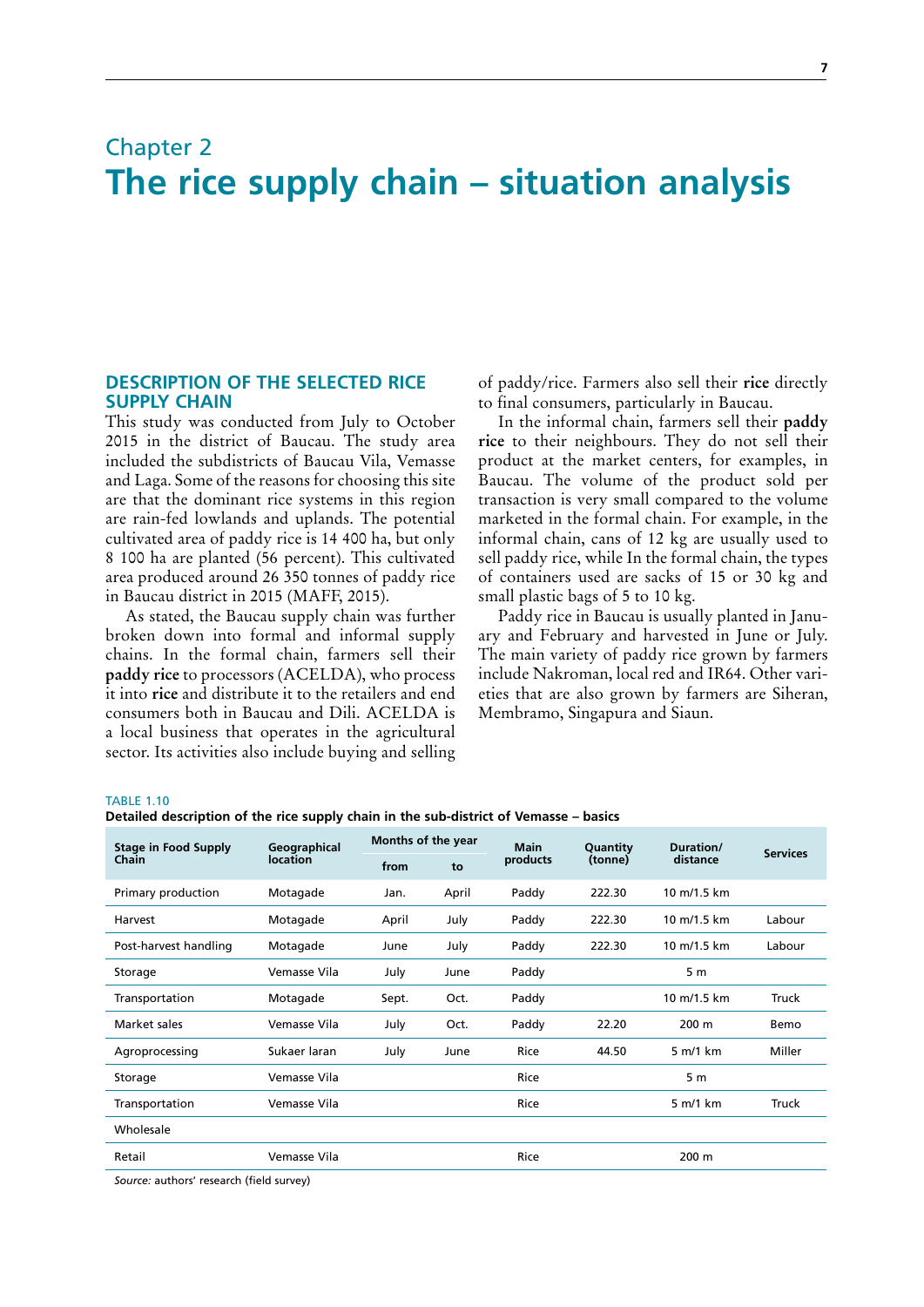## <span id="page-23-0"></span>**Description of the Baucau supply chain**

The FSC activities for paddy rice in the study area are as follows:

- Harvesting manual harvesting using knife or 'arit'
- Transportation to the field house manually
- Threshing using thresher machine
- Winnowing manually
- Packing using sacks and local packaging materials
- Storage using 'hoka' (local storage facilities for storing paddy rice) and sacks to store in the field house
- Transportation using trucks and 'karosa' to transport paddy rice to the warehouse
- Drying sun drying
- Transportation using 'karosa' or 'bemo' or trucks to transport paddy rice to the milling house
- Milling household milling machine

The following details the activies at each stage of the supply chain.

**Harvesting** – of paddy rice includes cutting the rice stalk, laying the cut crop in the field and bundling it for transportion to the farmhouse.

Farmers in the study site harvest their paddy rice in May, June and July. The harvesting process starts with cutting the paddy rice manually, putting it together and tying up the bundles of rice before transporting them to the farmhouse for threshing and winnowing. After harvesting, 72 percent of farmers leave their paddy in the field for a few days.

To determine whether paddy rice is ready for harvesting, farmers look at its colour and harvest when it turns yellow. The time spent harvesting paddy rice ranges from 2 to 21 days, depending on the availability of labour and the size of the harvesting area.

**Storage** – The results of the study showed that 98 percent of farmers store their paddy after harvesting and the average quantity of paddy stored in 2014 was 1 360 kg per farm household. Most farmers (96 %) said they store their paddy in sacks (*'hoka'* in the local language). Only a small per-

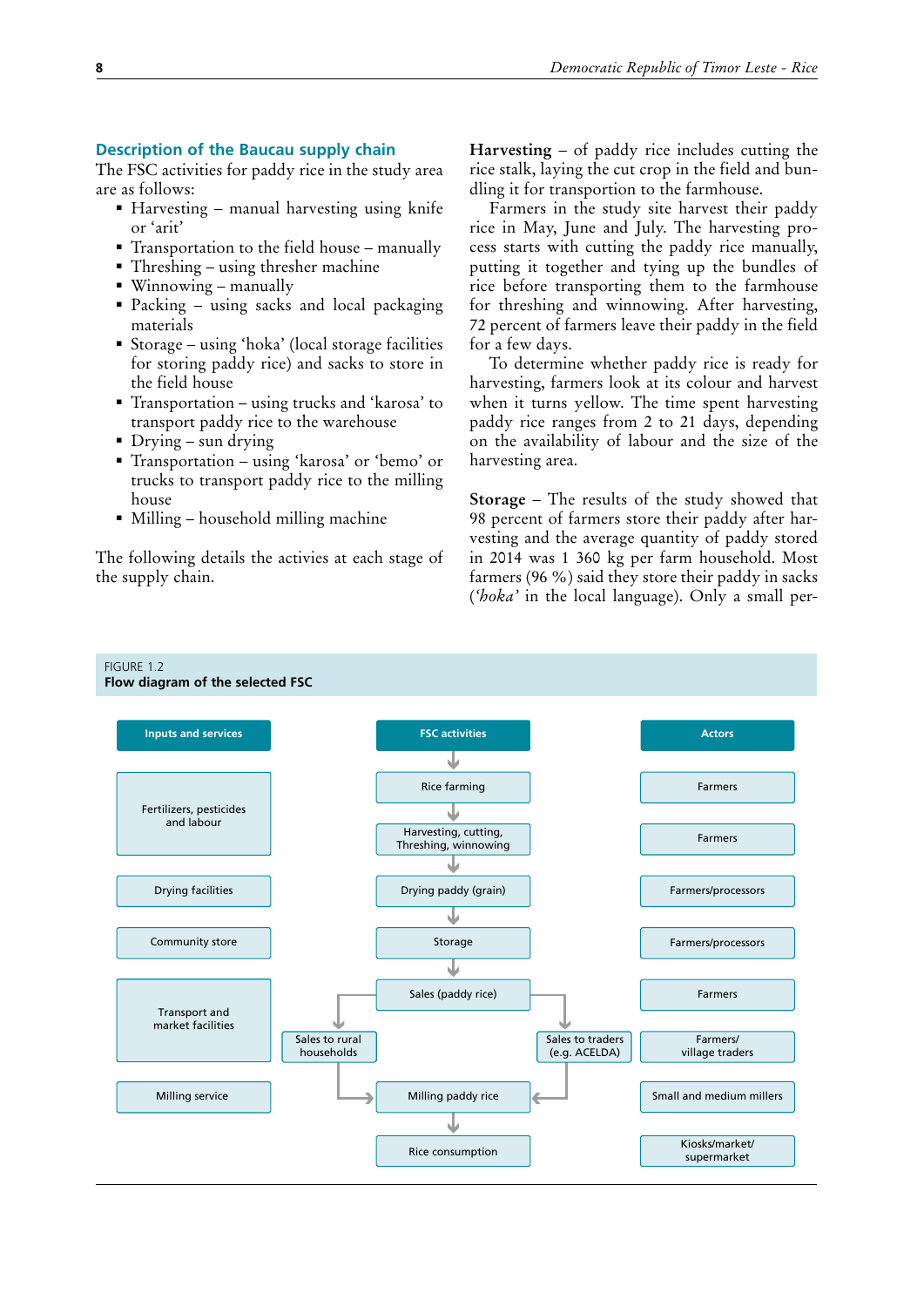<span id="page-24-0"></span>FIGURE 1.3 **Manual harvesting by women**



*©FAO/UNTL*

FIGURE 1.5 **Threshing**



*©FAO/UNTL*

FIGURE 1.7 **On-farm storage**



*©FAO/UNTL*

FIGURE 1.4 **Ready to transport to the farm house**



*©FAO/UNTL*



*©FAO/UNTL*

FIGURE 1.8 **Storage at home (warehouse)**



*©FAO/UNTL*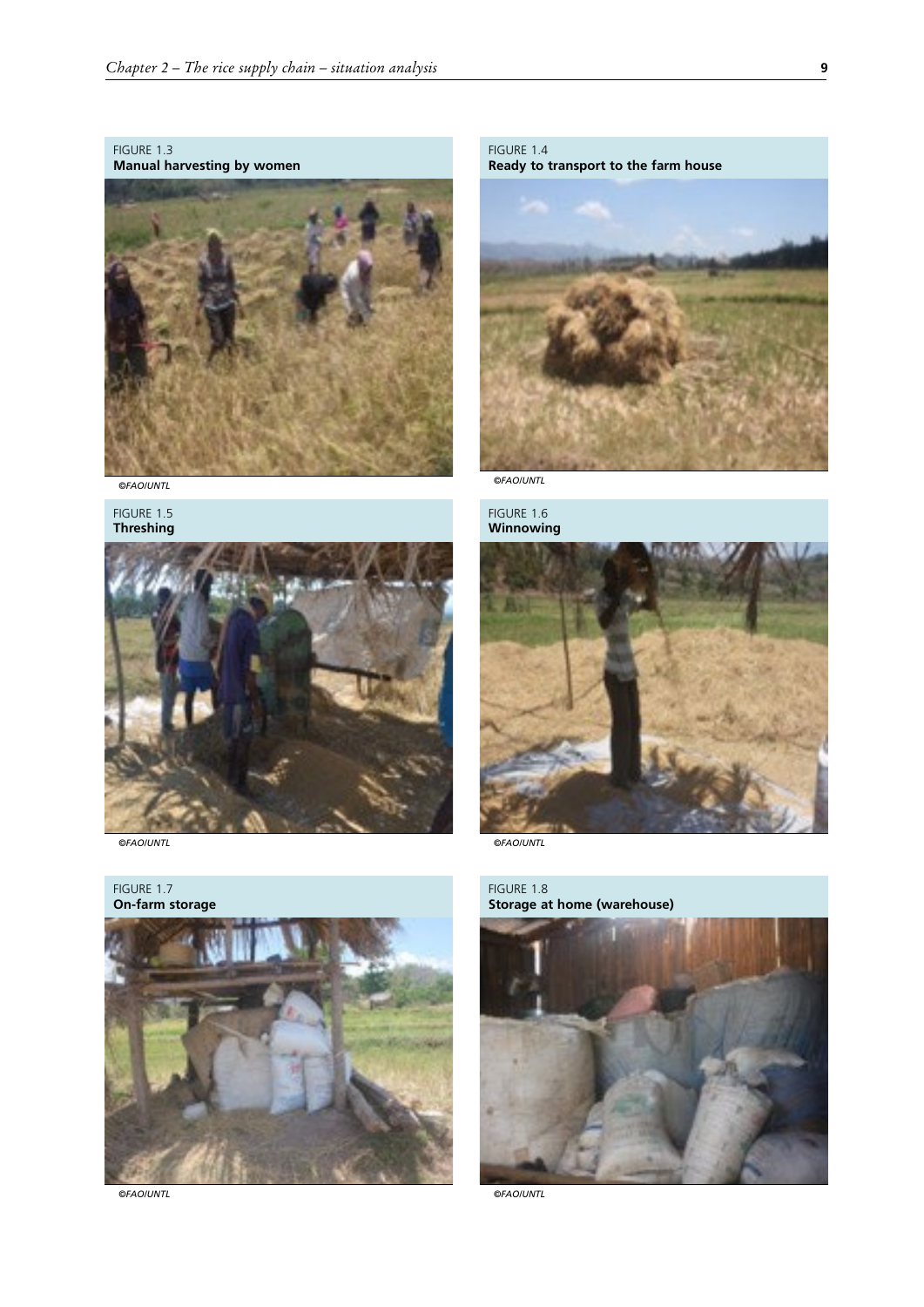<span id="page-25-0"></span>centage of farmers store their paddy in airtight containers and in elevated houses.

The average time for storing paddy rice is 8.5 months, with a minimum of 3 days and a maximum of 24 months. Farmers store their paddy for such a long period because of over-production and few buyers to purchase the product.

Types of storage observed during field visits can be seen in Figures 1.7 and 1.8

**Drying –** Most farmers dry their paddy rice prior to milling. The time taken to dry paddy rice is 1 to 14 days, depending on the duration of sunshine. Most farmers in these areas rely on sun drying to ensure their paddy is sufficiently dried for milling. The result of the study shows that approximately 50 percent of farmers in the study area only need one day to dry their paddy, while others need 3 to 7 days.

Most drying is done at home, while a small number of farmers dry their paddy in the field. Most farmers dry their paddy on a tarpaulin (*biti*) spread on the ground.

There are a number of ways of knowing whether the paddy is dried or not. First, farmers just look at the grain. If the colour is yellow, they know it is dry. The second way is by pressing the grain. If it is hard, they also know it is dry. Lastly, by testing with the teeth, the farmer can also know whether the grain is hard enough (dried) or still soft (not dried). However these traditional methods need experience to accurately determine the level of dryness.

**Processing** – Rice in the study area is usually processed using milling machines. There are around ten small rice milling machines, owned by the community, and one large machine owned by ACELDA, which is the only firm that runs a business in the rice sector (see next section). Farmers can only bring their paddy for milling when the stock for consumption is finished or if they need to give it to needy relatives. The quantity of rice milled is around 50 to 100 kg per household. In addition, the average milling rate for paddy to rice is between 50 to 60 percent but this depends on the variety of paddy. ACELDA usually collects paddy rice from farming collection centres. In 2014, around 120 tonnes of paddy rice was milled. After the paddy has been milled, the product is packed in bags of different sizes to be sold to consumers in Baucau and Dili.

FIGURE 1.9 **Sun drying**



*©FAO/UNTL*

### FIGURE 1.10 **Rice ready to be transported to the milling house**



*©FAO/UNTL*

FIGURE 1.11 **Processing/milling** 



*©FAO/UNTL*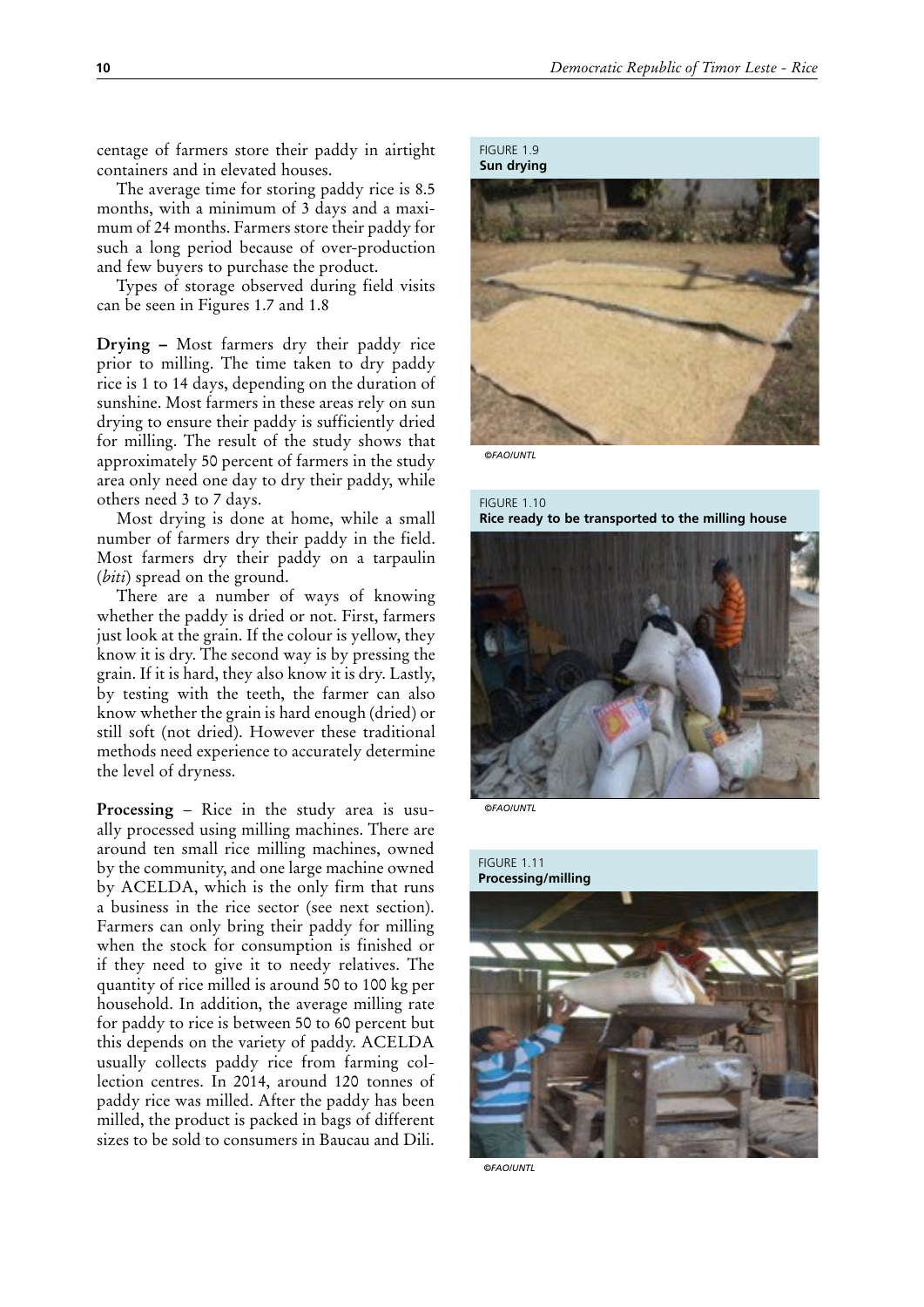<span id="page-26-0"></span>

**Transportation** – Paddy rice is usually transported from the field to warehouses using trucks, motorbikes and hand threshers (*Karosa*). Paddy is usually packed in bags of 25 to 50 kg and loaded onto the truck. The distance from the field to the warehouse is around 1 to 2 km. Farmers usually use *Karosa* to transport paddy to the mill, as the volume is small and the distance from warehouse to the mill is only around 200 to 300 metres. In addition, most farmers or transporters do not cover the product during transportation. ACELDA usually use their own truck to pick up the paddy from the production centres and deliver it to the warehouse over a distance of 15 to 150 km, which takes 1.5 to 5 hours depending on the road conditions.

**Market sales** – Farmers usually sell paddy rice to processors and to their neighbours. Rice is sold in small quantities directly to the consumers in the local and district markets. After paddy rice has been processed, processors sell the rice through the retailers in Baucau and Dili markets, at mini shops and supermarkets, that then sell to consumers.

## **EXISTING MARKETING SYSTEM IN THE RICE SUPPLY CHAIN**

Paddy/rice has been traded for many years based on a system of trust between farmers and traders in the village, and at subdistrict and district level. However, because of the lack of market for this product, farmers have lost the motivation to continue growing paddy rice for marketing. Today, only a few farmers continue to trade this commodity. Farmers market rice to pay the school fees for their children and for other needs.

The study shows that most respondents (92 percent) do not sell their paddy rice at the market, only 8 percent does. This is in line with a study carried out by Care (2004) on paddy rice, which showed that more than 70 percent of farmers at rice production centres do not sell their produce.

During the past few years, the Government has been the only buyer of rice, which has distorted the market. There is no permanent buyer of rice. Recently, however, in Baucau, ACELDA set up a medium-scale rice milling activity. ACELDA buys paddy rice from farmers, processes it (e.g. milling, grading and packing) and sells it to consumers in Baucau and Dili. The capacity of the business is very small. ACELDA therefore only purchases small quantities of paddy rice produced by farmers.

In the traditional marketing system, producers process and package their produce themselves and transport it to the local market and to Baucau market. Only a small number of producers sell their rice directly to Dili market. At the local market, rice costs USD 1 for a 0.5 kg tin, meaning that 1 kg costs USD 2.

The total paddy rice sold in the study area in 2015 was 25.4 tonnes. This represents a total value of about USD 10 000 (farmers sell 1 kg of paddy rice for USD 0.40 at the farmgate or at home). This result reflects that paddy rice alone can offer a significant improvement in income of about USD 1 250 per farm household in the study area.

Most farmers sell their paddy rice in July, September and October.

In terms of market information, skills and technologies on post-harvest management, farmers learn from fellow farmers (48 percent) and from historical data (63 percent). The two main sources of information are extension workers (14 percent) and radio programs (1 percent).

## **ACTORS IN THE SUPPLY CHAIN: INVOLVEMENT, BENEFIT, JOB CREATION AND INCOME**

A number of stakeholders, including MAFF, MCIA, GIZ, JICA, Care International, the United States Agency for International Development (USAID), FAO, and the private sector (e.g. ACELDA) have conducted interventions to improve rice production. As a government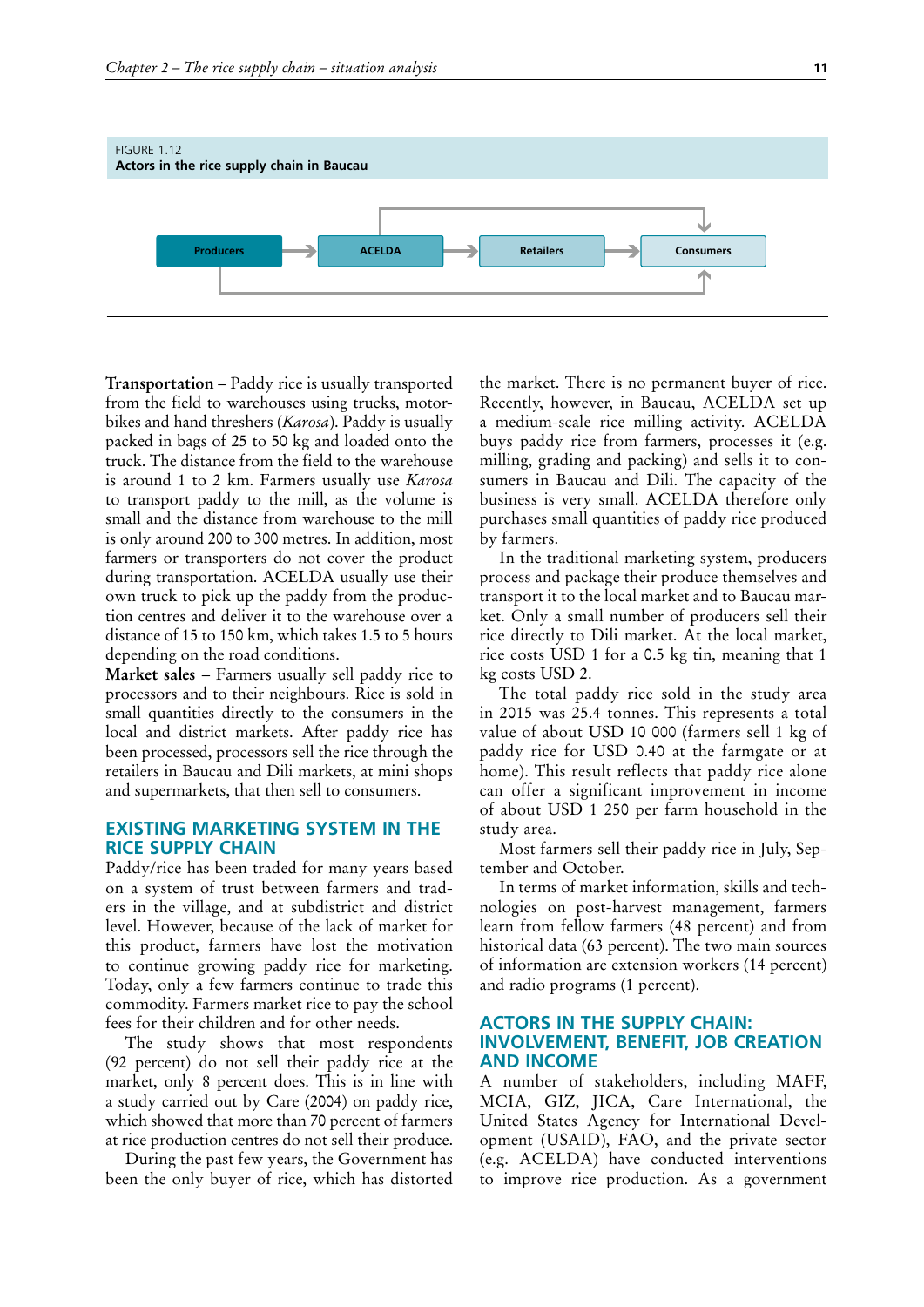<span id="page-27-0"></span>institution, MAFF has invested more compared to the others.

The programmes implemented have benefited more than 115 500 people. For example, the construction of irrigation structures and land preparation for paddy rice alone benefited about 81 000 farmers. It was estimated that 700 new jobs were created for those who manage tractors (MAFF, 2008a; MAFF, 2008b).

In addition, in order to support all MAFF activities at the field level, including free land preparation of 20 000 ha throughout the country, MAFF indirectly created jobs for the delivery of fuel and tractor operators. MAFF also recruited 442 extension workers to be stationed in villages. In the last five years, 11 200 participants, including farmers and MAFF staff, have benefited from training and workshops.

### **Gender and socioeconomic patterns**

Rice production plays a critical role in the community life of Baucau, particularly in areas with high potential in terms of paddy rice production such as Vemasse, Seical, and Laga. As their livelihoods depend very much on this commodity, there is significant involvement of both men and women in rice production and marketing.

Men are responsible for land preparation, threshing and milling while women engage in harvesting, winnowing, drying, cleaning and storage. Men and women work together in marketing,

packing and transportation. Children usually support these activities but not fulltime.

In rice production areas, labour is hired only for certain activities, including planting and harvesting, which are mostly performed by women. This has become a tradition in some areas where the involvement of women for such activities is significant. Therefore, women spend most of their time in the field during the planting and harvesting seasons.

The wages per person per day both for harvesting and planting activities is USD 5.00. However, when the demand for these activities is high, the wages will also rise. In 2014 wages increased to USD 7.50/person/day. Another reason for the increase in wages was the lack of labour (women) during the planting and harvesting seasons because young people have migrated to the capital Dili for jobs, other opportunities, or to study. There is no difference between wages for men and women for planting and harvesting.

It is interesting to note that in the past, it was a tradition for people in the community to help each other carry out farming activities. Exchanging labour was common. When someone's paddy was ready for planting/harvesting, people would come from the community to help do the work. The owner of the farm would only provide meals and drinks and there would be no payment. In the last ten years, however, this tradition has been evolving and people now receive money or

#### TABLE 1.11

**Detailed description of the rice supply chain – social structures**

| <b>FSC</b> steps      |           | <b>Women</b> |           |           | <b>Men</b> |           | <b>Gender/social patterns</b> |
|-----------------------|-----------|--------------|-----------|-----------|------------|-----------|-------------------------------|
|                       | No. child | No. adult    | Qualifier | No. child | No. adult  | Qualifier | (additional obs & remarks)    |
| Primary production    | na        | na           | na        | na        | 100        | 95        | Men                           |
| Harvest               | 35        | 40           | 60        | na        | 25         | 25        | Women and girls               |
| Post-harvest handling | na        | 20           | 10        | 15        | 65         | 50        | Men and boys                  |
| Storage               | na        | 35           | 30        | 20        | 45         | 40        | Women and men                 |
| Transportation        | na        | 10           | na        | 20        | 70         | 50        | Men and boys                  |
| Market sales          | na        | 30           | 30        | na        | 40         | 40        | Men and women                 |
| Agroprocessing        | na        | na           | na        | na        | 5          | 5         | Men and boys                  |
| Storage               | na        | 35           | 30        | 20        | 45         | 40        | Women and men                 |
| Transportation        | na        | 10           | na        | 20        | 70         | 50        | Men and boys                  |
| Wholesale             | na        | na           | na        | na        | na         | na        | $\overline{\phantom{a}}$      |
| Retail                | na        | na           | na        | na        | na         | na        | Men and women                 |
|                       |           |              |           |           |            |           |                               |

*Source:* authors' research (field survey)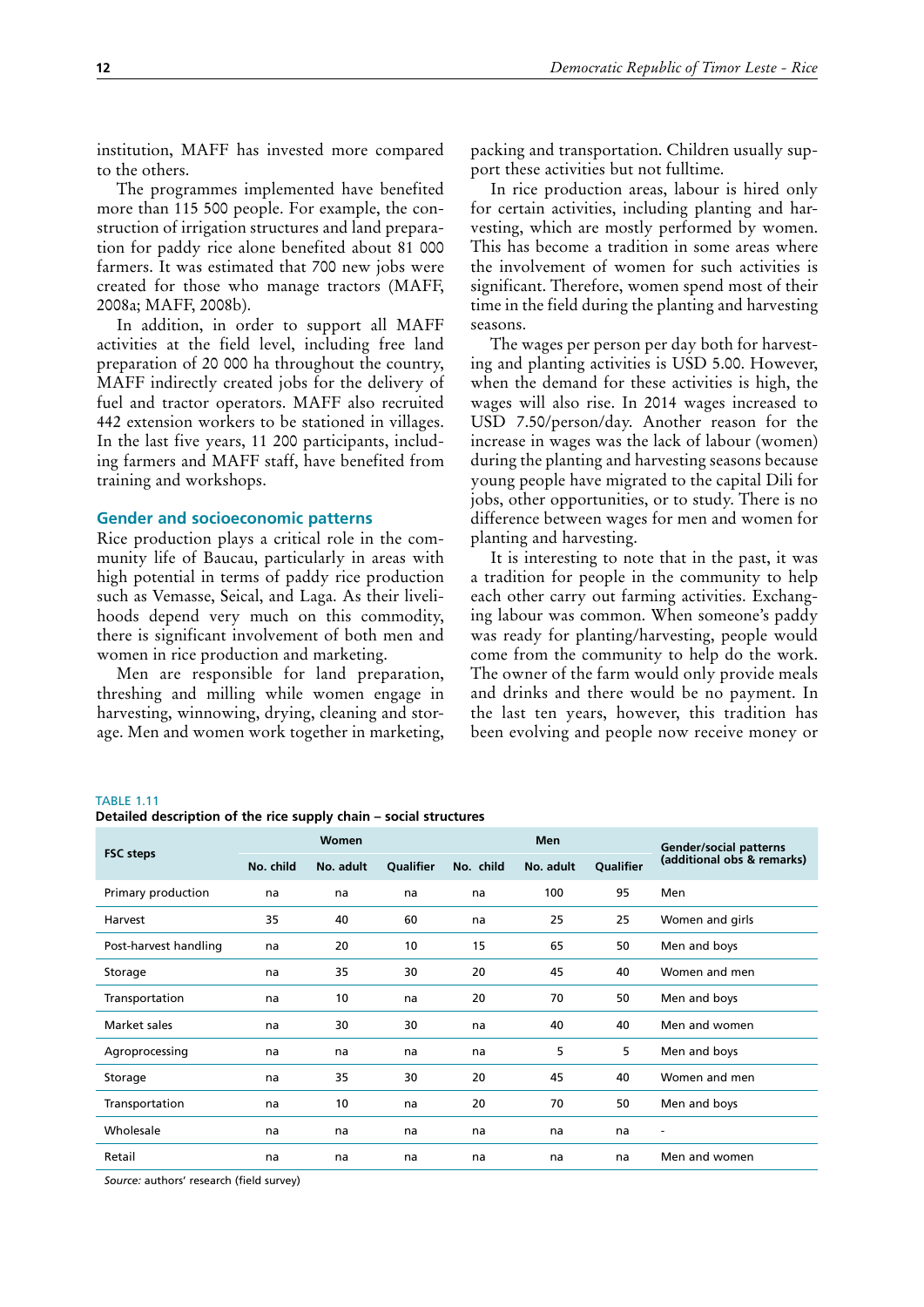| <b>FSC</b> stage      | <b>Main products</b> | Cost of production<br>(USD/kg) | Value of products<br>(USD/kg) | Value added/margins<br>(USD/kg) |
|-----------------------|----------------------|--------------------------------|-------------------------------|---------------------------------|
| Primary production    | Paddy                | 0.19                           | 0.40                          | 0.21                            |
| Harvest               | Paddy                | 0.025                          | 0.40                          | 0.375                           |
| Post-harvest handling | Paddy                | na                             | na                            | na                              |
| Storage               | Paddy                | na                             | na                            | na                              |
| Transportation        | Paddy                | 0.030                          | 0.40                          | 0.37                            |
| Market sales          | Paddy                | na                             | na                            | na                              |
| Agroprocessing        | Rice                 | 0.021                          | 2.00                          | 1.979                           |
| Storage               | Rice                 | na                             | na                            | na                              |
| Transportation        | Rice                 | 0.020                          | 2.00                          | 1.98                            |
| Retail                | Rice                 | na                             | na                            | na                              |

<span id="page-28-0"></span>**Detailed description of the rice supply chain – Economics**

*Source:* authors' research (field survey)

a contribution in-kind for providing assistance. Only a few communities in remote areas still practise this tradition.

In the household, both the husband and the wife make the decisions regarding activities of production, processing and marketing. Men make decisions related to production, harvesting, threshing, processing, transportation and marketing, while women make decisions related to winnowing, drying and storage.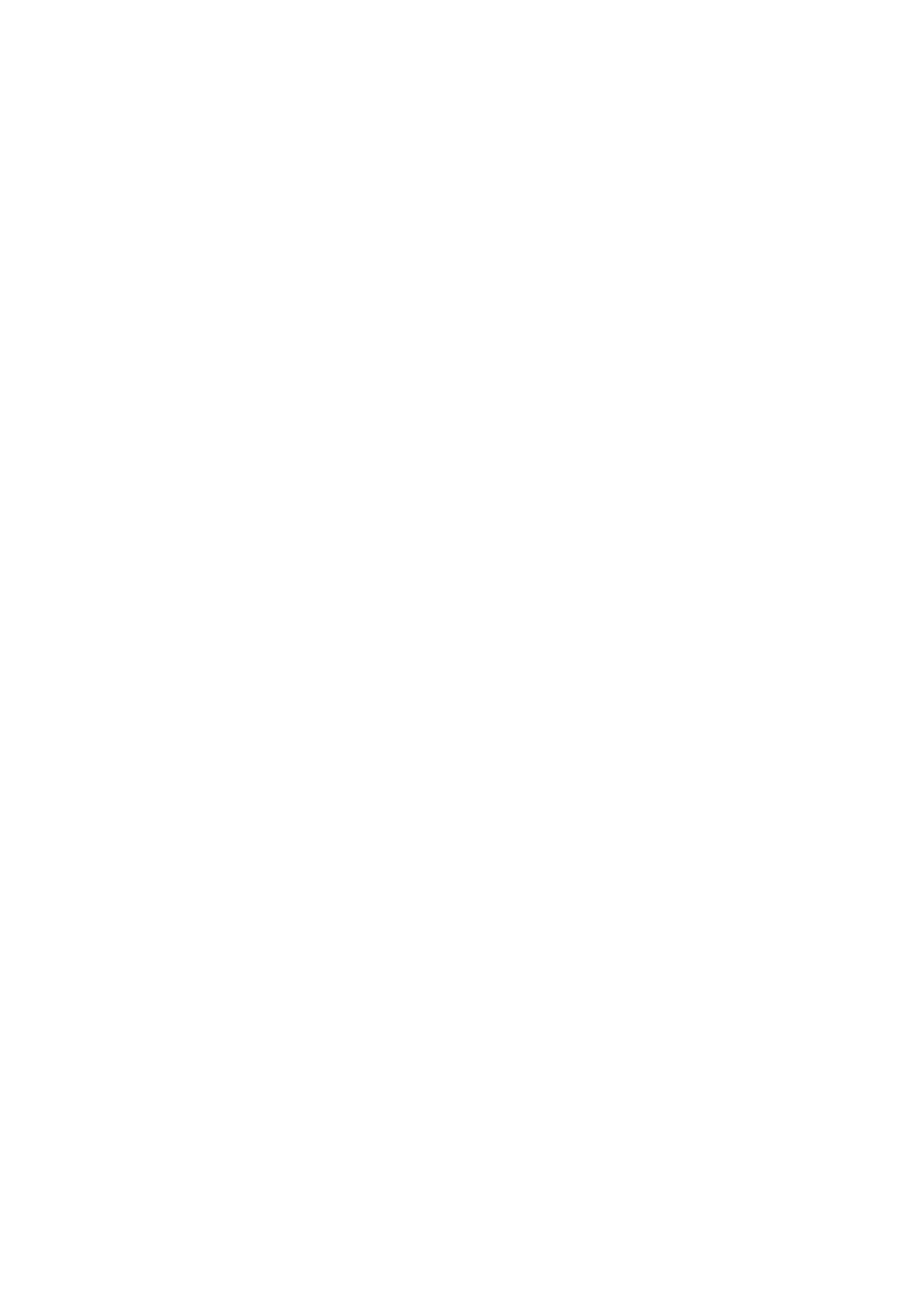## <span id="page-30-0"></span>Chapter 3 **Food losses – Study findings and results**

## **DESCRIPTION OF THE RICE SUPPLY CHAIN: RISK FACTORS**

*Nakroman* is one of the high-yield varieties that is resistant to pests and disease. The values observed in the present study are 'low' for variables such as packaging materials, market information, knowledge of FSC actors and consumer access to food products (Table 1.13), thus contributing to the risk of food losses.

## **CRITICAL LOSS POINTS**

For most respondents, quantitative and qualitative losses of paddy rice occur at all stages: harvest and post-harvest, storage and processing. The critical loss points are the stages of harvesting, threshing, milling and storage (see Figure 1.13 and Table 1.14).

Losses are caused by mould, rodents and chickens at the stages of storage and drying, and by spillage during cleaning, loading, off-loading and transportation. In addition, breakage occurs in a small volume of paddy rice kernels during packaging, as well as germination because of late harvesting and rain.

If the farmer has enough money to hire workers and mechanical threshers, post-harvesting activities take place earlier and are carried out quickly and the level of losses can be lowered. On the

#### TABLE 1.13

### **Food Loss Risk Factors**

| Variable                           | Unit        | Parameter in relation to<br>food losses | Value (observed in the case study) |
|------------------------------------|-------------|-----------------------------------------|------------------------------------|
| Crop variety                       | <b>Name</b> | <b>Resistant variety</b>                | <b>Nakroman</b>                    |
| GAP                                | Y/N         | Yes                                     | No                                 |
| Rainfall during production         | Mm          | Optimum range                           | Minimum range                      |
| Production supply/demand ratio     | Ratio       | <1                                      |                                    |
| Rainfall during post-harvest phase | Mm          | Low rainfall                            | Low rainfall                       |
| Post-harvest technology            | L/M/H       | High                                    | Low                                |
| POs/Coops                          | Y/N         | Yes                                     | No                                 |
| Processing technologies            | L/M/H       | High                                    | Low                                |
| Good manufacturing Practices       | Y/N         | Yes                                     | na                                 |
| Packaging materials and facilities | L/M/H       | High                                    | Low                                |
| Cold chains                        | Y/N         | Yes                                     | No                                 |
| Transport duration                 | Hour        | Low duration                            | na                                 |
| Market information                 | L/M/H       | High                                    | Low                                |
| Price incentive for quality        | Y/N         | Yes                                     | No                                 |
| Knowledge of FSC actors            | L/M/H       | High                                    | Low                                |
| Consumer access to food product    | L/M/H       | High                                    | Low                                |

*Source:* authors' research (field survey)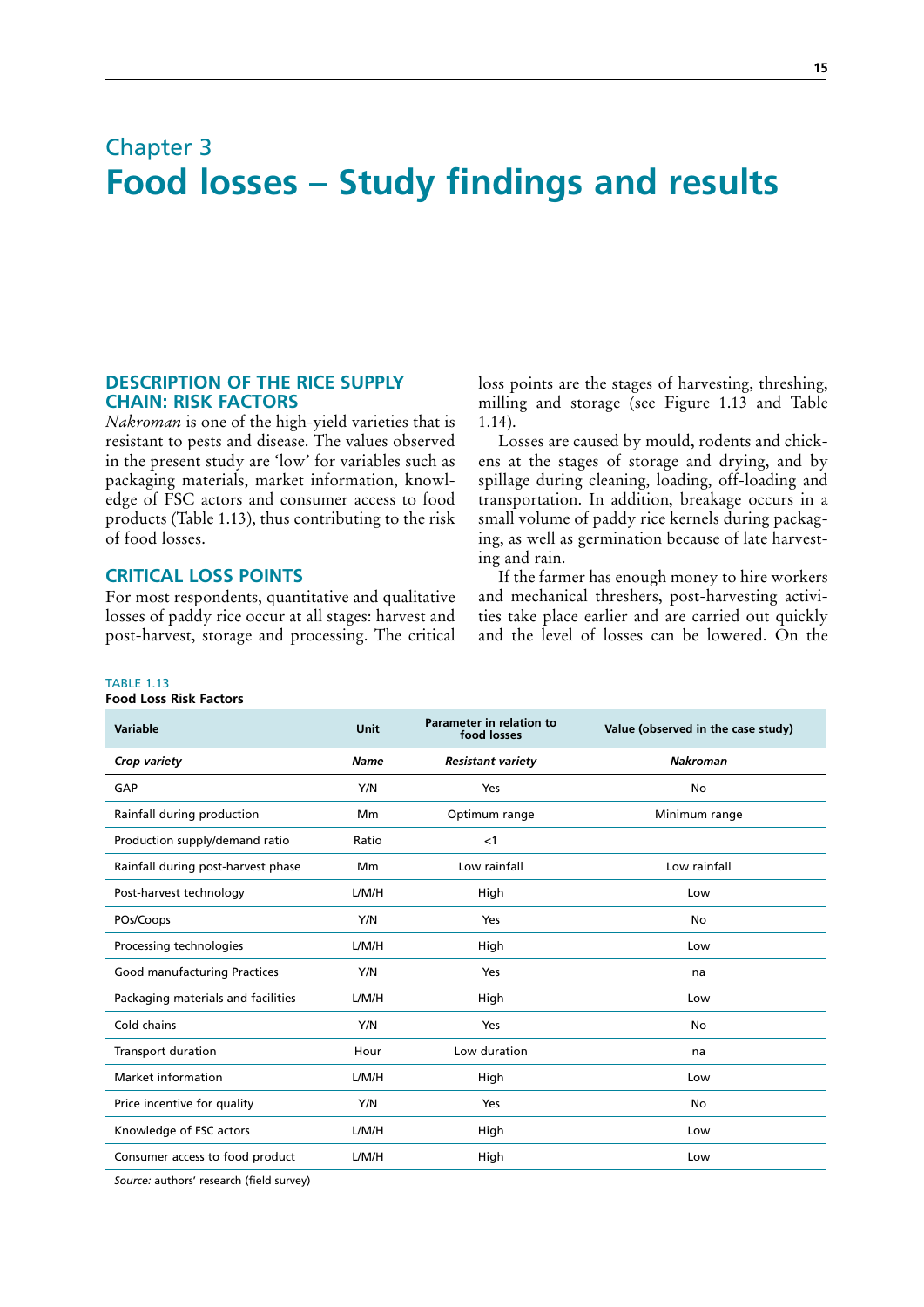<span id="page-31-0"></span>

contrary, if the farmer does not have sufficient financial resources to pay for labour and threshers, harvesting will take longer and post-harvesting activities will be delayed in the field, leading to high levels of losses of paddy rice.

As indicated earlier in this report, in the section describing the Methodology, quantitative and qualitative losses were estimated based on interviews with farmers and other stakeholders involved in the supply chains, complemented by direct observation and focus group discussions.

The critical loss points for paddy rice are the stages of harvesting, threshing, milling and storage. Some of the causes identified at the microlevel are listed below:

- Extended field storage weeks elapse between the time of harvest and the time when paddy rice is transported to the farmhouse, depending on the availability of labour.
- At threshing, spillage occurs because of the poor conditions of the machines, leading to significant losses of paddy rice at this stage.
- It is difficult for farmers, who lack the necessary skills, to set up the machines effectively.
- Farmers grow different varieties of paddy rice, which have different physiological properties such as water content, which contributes to losses at this stage.
- Farmers use local and traditional storage facilities, which are inadequate.

The level of losses is significant for rice farmers in Baucau. The total losses of paddy rice at the CLPs for the study site are 47 tonnes or 21 percent of the total production of 224.4 tonnes.

In terms of economic losses, this amount is equivalent to USD 10 900 for paddy rice (USD 0.40 per kg); and USD 24 000 for rice after milling (USD 2/kg). The total economic losses in the

studied supply chain were USD 35 000 or USD 350 per farmer.

## **CAUSES OF LOSSES AND POTENTIAL LOSS REDUCTION MEASURES**

## **Harvesting**

**Shortage of labour** – There is always a shortage of labour during the harvesting season. This affects both the time and the duration of harvesting activities. Delaying harvesting when the paddy is ready contributes to loss.

Regarding the duration of harvesting, the results of the study showed that some farmers need two to three weeks to harvest their paddy. Again, shortge of labour is the cause of this long duration.

**The shortage of labour** – is usually because there is a lack of capital for hiring labour. Other secondary causes identified are the lack of harvesting technology, the lack of financial services in rural areas and the poor services delivered by MAFF.

**Lack of equipment** – Most famers use only knives and *sabit* for cutting. If the knife is not sharp enough, the efficiency of harvesting is hampered. The lack of appropriate harvesting equipment, compounded by the absence of financial services in the rural areas, contribtes to loss.

**Rain during harvesting** – In some areas, rain continues during May and June when harvesting is in progress. The farmers continue with the harvest, notwithstanding, and this causes the grains that fall to germinate, which results in lost paddy.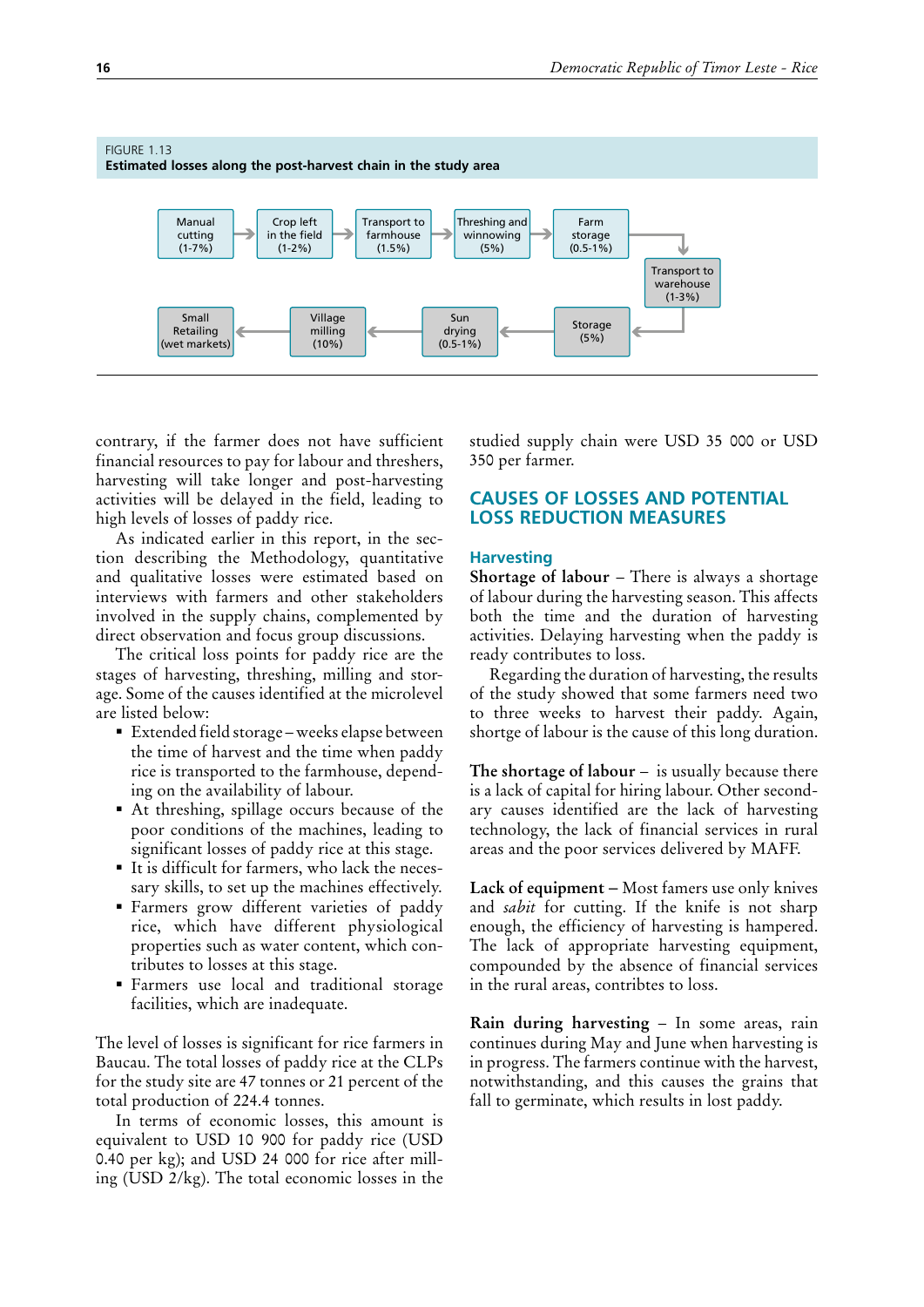<span id="page-32-0"></span>

| Summary result matrix of rice losses<br><b>TABLE 1.14</b>                              |                                        |                                       |                                                  |                                 |                                                                                  |                                                                                                                 |                                  |                         |                                       |                                              |
|----------------------------------------------------------------------------------------|----------------------------------------|---------------------------------------|--------------------------------------------------|---------------------------------|----------------------------------------------------------------------------------|-----------------------------------------------------------------------------------------------------------------|----------------------------------|-------------------------|---------------------------------------|----------------------------------------------|
| Stage in FSC/<br>Process                                                               | Type of loss<br>(quantity/<br>quality) | Percentage<br>lost in this<br>process | Percentage<br>the initial<br>quantity<br>lost of | Quantity<br>lost (kg)           | the product that<br>incurred quality<br>Percentage of<br>loss in this<br>process | Cause of loss                                                                                                   | Economic<br>(USD)<br><b>IOSS</b> | CLP/LLP                 | <b>Destination</b><br>of food<br>loss | actors affected<br>(men/women)<br>Impact/FSC |
| Harvesting                                                                             | Quantity                               | 3.5                                   | 3.5                                              | 7850                            | na                                                                               | equipment, waterlogged,<br>rain during harvesting,<br>Lack of labour, lack of<br>manual method of<br>harvesting | 3 140                            | å                       |                                       | Men and<br>women                             |
| Homestead<br>transfer                                                                  | Quantity                               | 1.5                                   | 1.45                                             | 3250                            | na                                                                               | packing, poor vehicle and<br>Poor transport, lack of<br>poor roads                                              | 1300                             | Ê                       |                                       | Men, women<br>and children                   |
| Threshing                                                                              | Quantity                               | Ln                                    | 4.75                                             | 10660                           | na                                                                               | Poor machine set up, paddy<br>is too dry, mix paddy, Poor<br>machine set up, variety                            | 4 260                            | Ĵ                       |                                       | Men                                          |
| Sun drying                                                                             | Quantity                               | 0.5                                   | 0.45                                             | $\frac{1}{2}$<br>$\overline{ }$ | ma                                                                               | Lack of drying facilities and<br>ack of labour                                                                  | 400                              | Ê                       |                                       | Women and<br>children                        |
| Cleaning                                                                               | Quantity                               | $\frac{5}{2}$                         | 0.45                                             | 010<br>$\overline{ }$           | na                                                                               | Manual method and lack of<br>equipment                                                                          | 400                              | Ê                       | For animal<br>feeding or              | Women and<br>children                        |
| Milling                                                                                | ళ<br>Quantity<br>quality               | $\overline{0}$                        | 8.9                                              | 20000                           | $1 - 2$                                                                          | Poor machine set up                                                                                             | 24 000                           | å                       | product<br>thrown<br>Vewe             | Men                                          |
| Packaging                                                                              | Quantity &<br>quality                  | 0.5                                   | 0.4                                              | 800                             | $0.\overline{2}$                                                                 | and<br>Lack of packing<br>manual method                                                                         | 360                              | $\overline{\mathsf{L}}$ |                                       | Men                                          |
| (warehouse)<br>Storage                                                                 | Quantity &<br>quality                  | LO.                                   | 3.93                                             | 800<br>$\infty$                 | $2 - 5$                                                                          | Lack of storage facilities<br>and lack of packing                                                               | 500<br>$\mathsf{m}$              | å                       |                                       | Men                                          |
| Loading                                                                                | Quantity                               |                                       | 0.74                                             | 1700                            | na                                                                               | of labour and lack of<br>Lack of packing, lack<br>equipment                                                     | 680                              | Ê                       |                                       | Men                                          |
| Off-loading                                                                            | Quantity                               | 1.5                                   | $\overline{1}$                                   | 2500                            | na                                                                               | Lack of packing, lack<br>of labor and lack of<br>equipment                                                      | 1000                             | Ê                       |                                       | Men                                          |
| Transportation                                                                         | Quantity                               |                                       | 0.7                                              | 1600                            | na                                                                               | Poor roads and poor<br>transport                                                                                | 640                              | Ê                       |                                       | Men                                          |
| * This is the loss of paddy during milling<br>Source: authors' research (field survey) |                                        |                                       |                                                  |                                 |                                                                                  |                                                                                                                 |                                  |                         |                                       |                                              |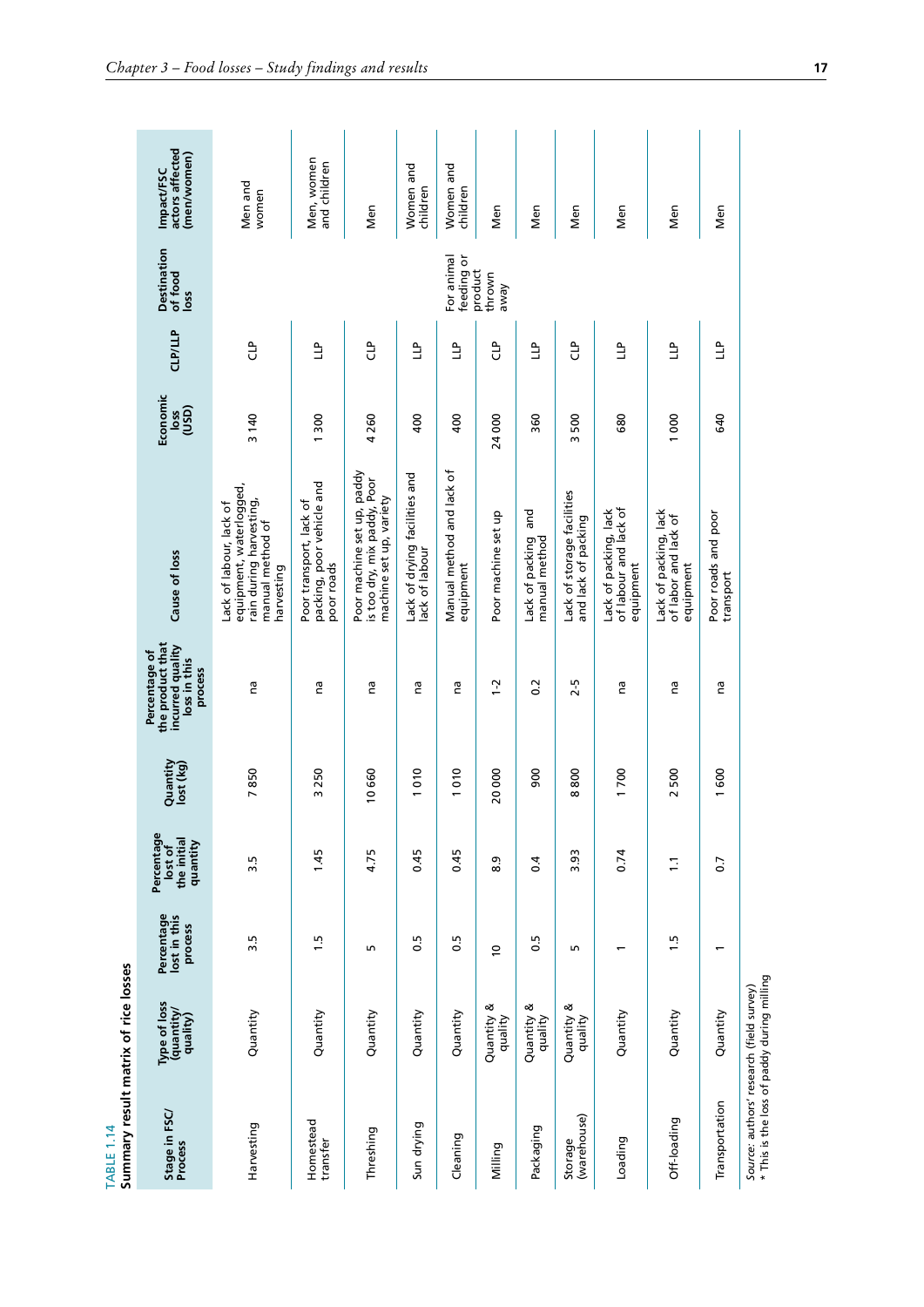## <span id="page-33-0"></span>**Threshing and milling**

Lack of threshers - Most farmers in the study area depend on threshers to process their product. There are very few threshers, however, and farmers have to wait a few weeks after harvesting as the demand for threshers is high at this time. They have no choice but to leave their paddy rice in the field during this time.

The lack of capital to purchase thresher machines and the lack of financial services for loans to farmers have been identified as a secondary cause for the limited number of threshers.

**Milling machine and efficiency of manual threshing** – Farmers lack the requisite skills to set up threshers and milling machines and this contributes to losses. For example, if the machine (thresher) is not set up properly, there will be

FIGURE 1.14 **Threshing inefficiency**



*©FAO/UNTL*

FIGURE 1.15 **Poor storage**



*©FAO/UNTL*

spillage. In addition, the fact that farmers grow different varieties of paddy rice, which are not uniform and have different physiological parameters, including water content, contributes to the losses of paddy and rice at this stage.

The milling rate is an estimated 60 percent. Nevertheless, some farmers said the rate is variable and depends on the moisture content of the paddy, which varies according to rice variety, as well as on the adjustment of milling machines.

## **Storage**

**Lack of storage facilities** – The main constraints faced by farmers in relation to storage include the lack of adequate and safe storage facilities and poor storage management. Most farmers in the study area still use traditional storage facilities, including '*hoka*'. This kind of storage is not safe as it is made of palm leaves or plastic. So far there is no other alternative for farmers to store their paddy. Rodents and chickens therefore easily damage the product. Other problems include weevils, mould and decay.

Identified secondary causes – the lack of training on how to manage storage, the lack of improved storage facilities and lack of capital and financial services.

## **LOW LOSS POINTS**

The low loss points in the paddy rice supply chain occur at the stages of drying, cleaning, transfer to the homestead, packaging, loading and off-loading and transportation. Good practices contributing to the low losses at this stages include:

- Use of tarpaulins to cover the ground to dry paddy;
- Use of sacks  $(25, 30, 35, 50 \text{ kg})$  for packing and transporting the product both to the warehouse and the mill. These practices enable farmers to avoid spillage during loading and off-loading, which would otherwise occur as a result of the heavy loads.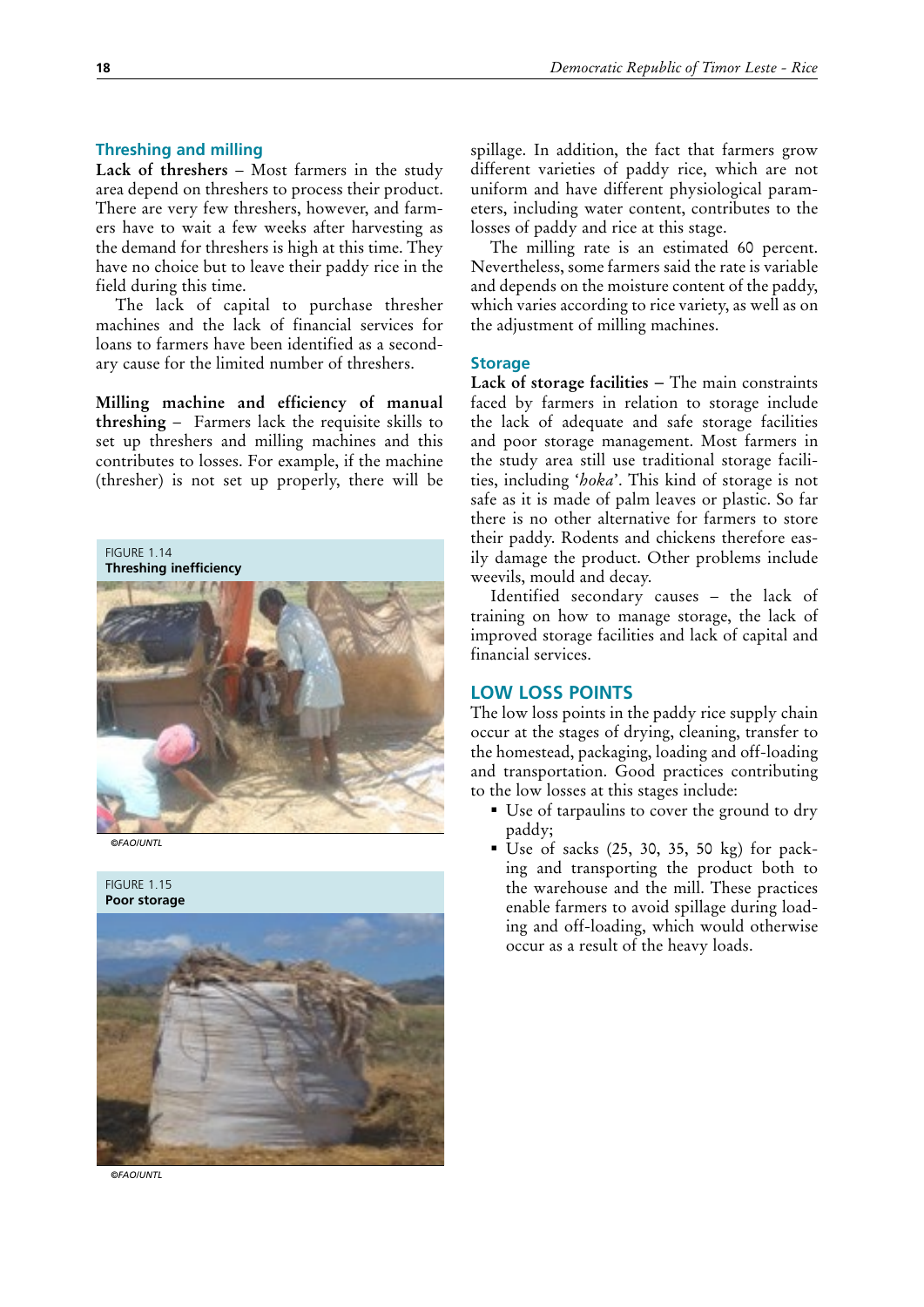## <span id="page-34-0"></span>Chapter 4 **Food loss reduction strategy – conclusions and recommendations**

## **IMPACT OF FOOD LOSSES IN THE SELECTED FOOD SUPPLY CHAIN**

As indicated above, the level of losses is significant for rice farmers in Baucau. The total losses of paddy rice at the CLP stages: harvesting, threshing, milling and warehouse storage amount to 47 tonnes, which is 21 percent of the total production of 224.4 tonnes in the study area.

In terms of economic losses, this amount is equivalent to USD 35 000 (USD 350 per farmer).

These losses affect not only the farmer's socioeconomic prospects, but they also represent a waste of resources at the level of production for example land, water, energy and other inputs. Thus, the losses of paddy rice have an immediate impact on the livelihoods of smallholder households, affecting farmers' ability to feed their families, not to mention their ability to invest in technologies that will help them reduce such losses in the next season.

## **Food loss reduction measures**

### **Micro-level interventions**

- One of the solutions for reducing dependency on labour, and further decreasing loss of paddy, is to introduce harvesting machines into the rice potential areas. In addition, it is also important to improve farmers' harvesting and post-harvest equipment.
- It is important to increase the number of threshers so that the long waiting period for threshing is effectively reduced. The quicker the paddy goes for processing (threshing) after harvesting, the lower paddy losses will be.
- In addition, introducing new storage facilities such as silos and drums to replace traditional local storage facilities is critical in curtailing losses at this stage. So far, farmers do not have alternative storage facilities where they can store paddy safely.

## **Meso-level interventions**

- Improving the skills and knowledge of the operators of milling and threshing machines, through training and assistance, would ensure they can manage the equipment efficiently.
- **Providing training to farmers in the areas** of harvesting, post-harvesting, handling and storage is key to enhancing their skills and improving the effectiveness of the results in the supply chain. Given the magnitude of food losses, making profitable investments in reducing losses and improving the efficiency of the food supply chain would help reduce the cost of food to the consumer, increase access to food, while at the same time improve economic returns to farmers and other actors in the value chain.
- These technologies should be promoted through awareness-raising regarding the costs and impact of post-harvest losses, dissemination of training and knowledge, and increasing farmers' and other actors' access to financial assistance for the purchase or rental of machinery .

The combination of all these measures would result in lowering the level of losses during production and postproduction and improve the quality of the product.

## **COST-BENEFIT ANALYSIS OF IDENTIFIED FOOD LOSS REDUCTION MEASURES Budget calculation for rice loss reduction – mechanical threshers**

Table 1.15 shows a breakdown of calculations to reduce losses in the rice supply chain using mechanical threshers.

Table 1.15 shows that the intervention is feasible as the loss reduction savings over 10 years is higher (around USD 33 200) than the cost of intervention of USD 14 000. In addition, a thresher costs USD 3 500 and can be imported from Indonesia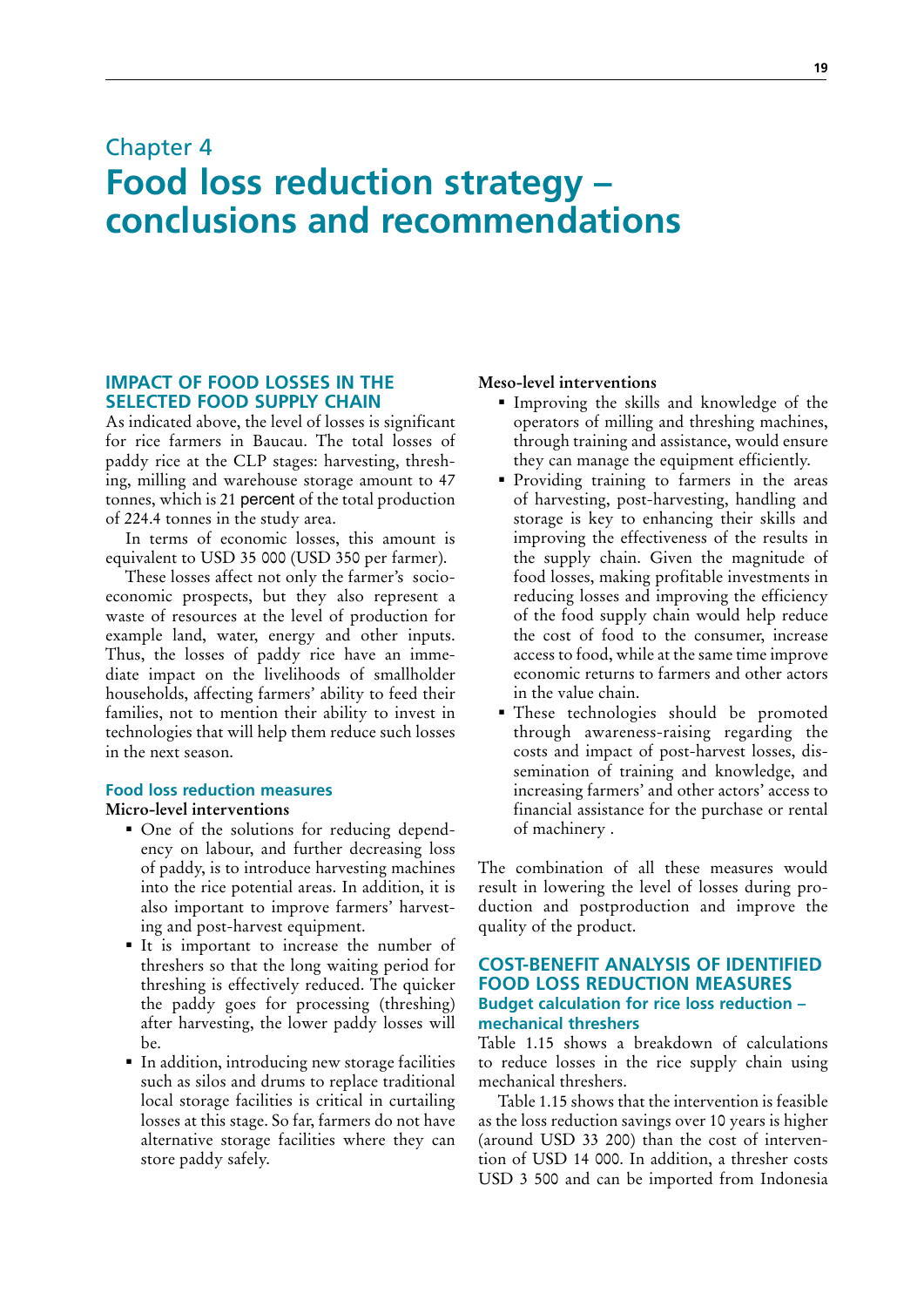<span id="page-35-0"></span>

|    | <b>Item: Stooking</b>          | Value   | <b>Unit</b>   | <b>Comments</b>                         |
|----|--------------------------------|---------|---------------|-----------------------------------------|
| a  | Product quantity               | 224.4   | tonne/year    |                                         |
| b  | Product value                  | 400     | USD/tonne     |                                         |
| c  | Loss rate                      | 4.75    | $\frac{0}{0}$ |                                         |
| d  | Anticipated loss reduction     | 77.5    | $\frac{0}{0}$ |                                         |
| e  | <b>Cost of intervention</b>    | 14 000  | <b>USD</b>    | USD 3 500/thresher x<br>4 threshers     |
| f  | Depreciation                   | 10      | years         |                                         |
| g  | Yearly costs of investment     | 1 400   | USD/year      | e/f                                     |
| h  | Yearly costs of operation      | 600     | USD/year      | USD 150/thresher/<br>year x 4 threshers |
| j. | Total yearly costs of solution | 2 0 0 0 | USD/year      | $q + h$                                 |
| j  | Client costs per tonne product | 8.9     | USD/tonne     | i/a                                     |
| k  | Food loss                      | 10.66   | tonne/year    | c x a                                   |
|    | Economic loss                  | 4 2 6 0 | USD/year      | k x b                                   |
| m  | Loss reduction                 | 8.26    | tonne/year    | k x d                                   |
| n  | Loss reduction savings         | 3,300   | USD/year      | m x b                                   |
| o  | <b>Total Client costs</b>      | 2 0 0 0 | USD/year      | $i = a \times j$                        |
| р  | Profitability of solution      | 1 300   | USD/year      | $n - o$                                 |

**Budget calculation for rice loss reduction – using mechanical threshers**

*Source:* authors' research (field survey)

or China. The beneficiaries of this solution will be farmer communities in rural areas: four groups of farmers or around 100 farmers (one group has around 25 farmers).

The financial resources will come from farmers, agencies and the Government. Farmers can afford this intervention as the annual income from paddy rice per farmer is around USD 300. The annual income of one group of 25 farmers will then be USD 7 500 (USD 30 000 for 100 farmers).

This intervention is expected to reduce the losses at the threshing stage, thus improving the value of the product and increasing the income of farmers in rural areas. Table 1.16 gives a summary of rice losses, causes and solutions.

## **FOOD LOSS REDUCTION STRATEGY**

The total production at national level of paddy rice is 50 000 tonnes per year, of which 15 percent is marketed. Farmers face many challenges, including the lack of marketing opportunities. High quantities of rice are imported into the country annually.

There are no interventions in the rice sector to reduce losses at harvesting and processing. Levels

of losses are high compared to other paddy rice producing countries. To address this problem, technical investment is required focussing on the introduction of new storage facilities and threshers, complemeted with training and technical assistance to empower farmers and other stakeholders.

Introducing more thresher machines, through targeted investments by the Government and the private sector, would reduce losses of paddy rice. The targeted beneficiaries of these investments will be farmers, operators and the community in general who are involved in this activity. To estimate the number of threshers needed in one area, further analysis is required of the quantity of the product that can be processed by one threshing machine per day. By doing this an estimate can be made of how many threshers are needed in one area.

Increasing the number of thresher machines would not be enough to address the issue of losses at the harvesting stage. Training and technical assistance would enhance the capacity of farmers and operators. Training could be carried out by extension workers and other stakeholders, including NGOs.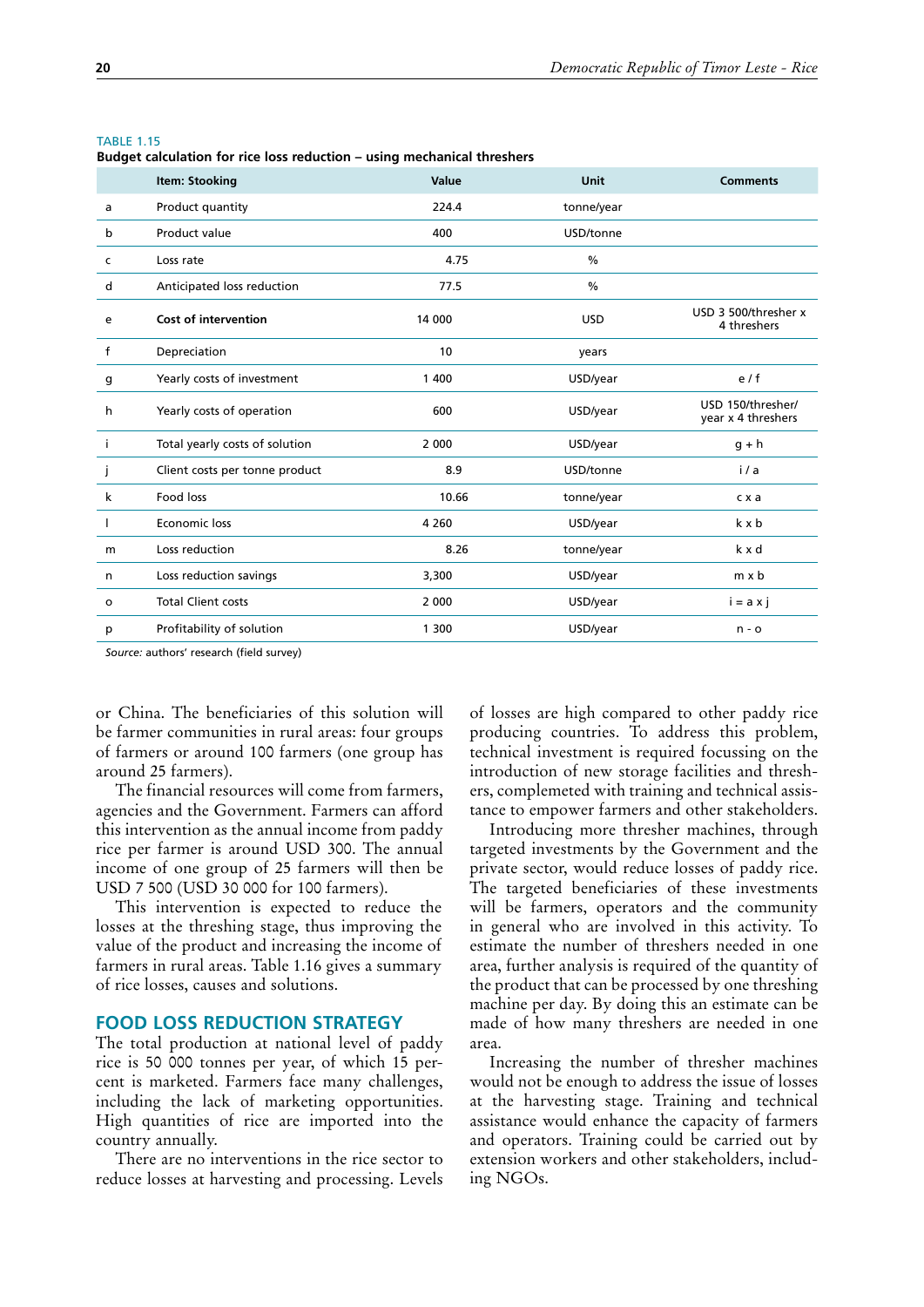<span id="page-36-0"></span>

| <b>TABLE 1.16</b> |                           |                                              |        | Summary table of rice losses, causes and solutions                                             |                                                                                                   |                                                                                                                          |                                                                                 |                                                                                           |                                                                                                                       |                 |             |                               |
|-------------------|---------------------------|----------------------------------------------|--------|------------------------------------------------------------------------------------------------|---------------------------------------------------------------------------------------------------|--------------------------------------------------------------------------------------------------------------------------|---------------------------------------------------------------------------------|-------------------------------------------------------------------------------------------|-----------------------------------------------------------------------------------------------------------------------|-----------------|-------------|-------------------------------|
| Critical loss     |                           | Magnitude of losses in the FSC<br>(per year) |        |                                                                                                | of losses<br>Causes                                                                               |                                                                                                                          |                                                                                 | Interventions to reduce loss                                                              |                                                                                                                       | Loss reduction  |             | interventions<br>Cost of      |
| point             | Percent-<br>age           | Weight<br>(kg)                               | usp    | Primary causes<br>(direct)                                                                     | y causes<br>Secondar<br>$\widehat{z}$                                                             | Secondary causes<br>(2)                                                                                                  | Microlevel                                                                      | Meso level (1)                                                                            | Meso level (2)                                                                                                        | Percent-<br>age | Vas<br>year | $(10 \text{ years})$<br>(USD) |
| Harvesting        | 3.5                       | 7850                                         | 3140   | soils, harvesting<br>use of manual<br>of wet grains,<br>Waterlogged<br>method of<br>harvesting | Lack of harvesting<br>during harvesting,<br>equipment, lack<br>of labour, rain<br>lack of capital | in rural areas, poor<br>technology, lack of<br>Lack of harvesting<br>services delivered<br>financial services<br>by MAFF | harvesting<br>Introduce<br>machines                                             | Training and<br>assistance                                                                | Ensure financial<br>rural areas and<br>service delivery<br>improve MAFF<br>available to<br>services are<br>farmers in | 75              | 2360        |                               |
| Threshing         | 5                         | 10 660                                       | 4 260  | Poor machine set-<br>up, Lack of skills,<br>paddy is too dry,<br>mixing of paddy<br>varieties  | Poor skills and<br>$\mathbf{Q}$<br>knowledg                                                       | delivered by MAFF<br>Lack of training,<br>poor services                                                                  | assistance to<br>farmers and<br>Continuous<br>operators                         | more training<br>farmers' skills<br>Increase the<br>to improve<br>number of<br>threshers, | service delivery<br>Improve MAFF                                                                                      | 77.5            | 3300        | 14 000                        |
| Storage           | LN                        | 8800                                         | 3500   | use of manual<br>equipment,<br>methods<br>Lack of                                              | Lack of storage,<br>lack of labour,<br>ack of capital                                             | financial services in<br>Lack of improved<br>storage, lack of<br>rural areas                                             | as drums, silos,<br>facilities such<br>new storage<br>Introduce<br>ن<br>فا      | availability of<br>new storage<br>facilities for<br>Ensure the<br>farmers                 | Ensure financial<br>farmers in rural<br>available to<br>services are<br>areas                                         | 50              | 1750        |                               |
| pnilliM           | °                         | 20000                                        | 24 000 | set-up, mix paddy<br>Poor machine<br>variety                                                   | Poor skills, mixed<br>rice variety, high/<br>low moisture<br>content                              | Lack of capital, lack<br>of training                                                                                     | More assistance<br>and operators,<br>grow uniform<br>to farmers<br>rice variety | More training<br>to improve<br>farmers' skills                                            | Ensure financial<br>farmers in rural<br>available to<br>services are<br>areas                                         | 80              | 19 200      |                               |
|                   | Source: authors' research |                                              |        |                                                                                                |                                                                                                   |                                                                                                                          |                                                                                 |                                                                                           |                                                                                                                       |                 |             |                               |

| ç |  |
|---|--|
|   |  |
|   |  |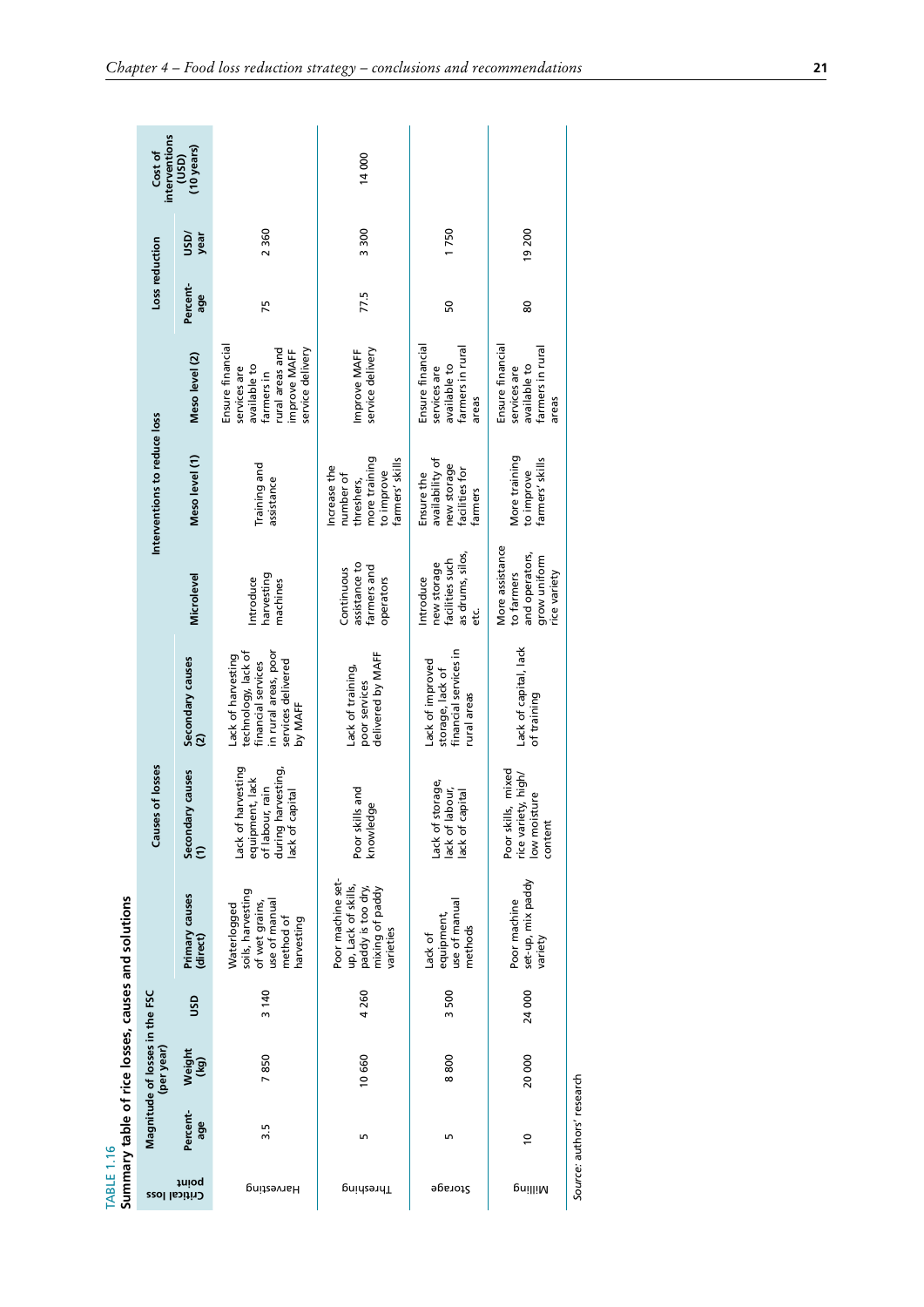Furthermore, silos, drums and other storage facilities should be introduced to replace the traditional facilities currently used. Adoption of the equipment could be reinforced by capacitybuilding activities for farmers and communities on how to manage new storage facilities effectively and efficiently. Government and international agencies could support farmers and communities by distributing these new storage facilities.

Raising awareness of the impact of food losses is also important, and can be accomplished through seminars, focus group discussions with farmer groups and communication interventions (distribution of pamphlets, brochures, etc.)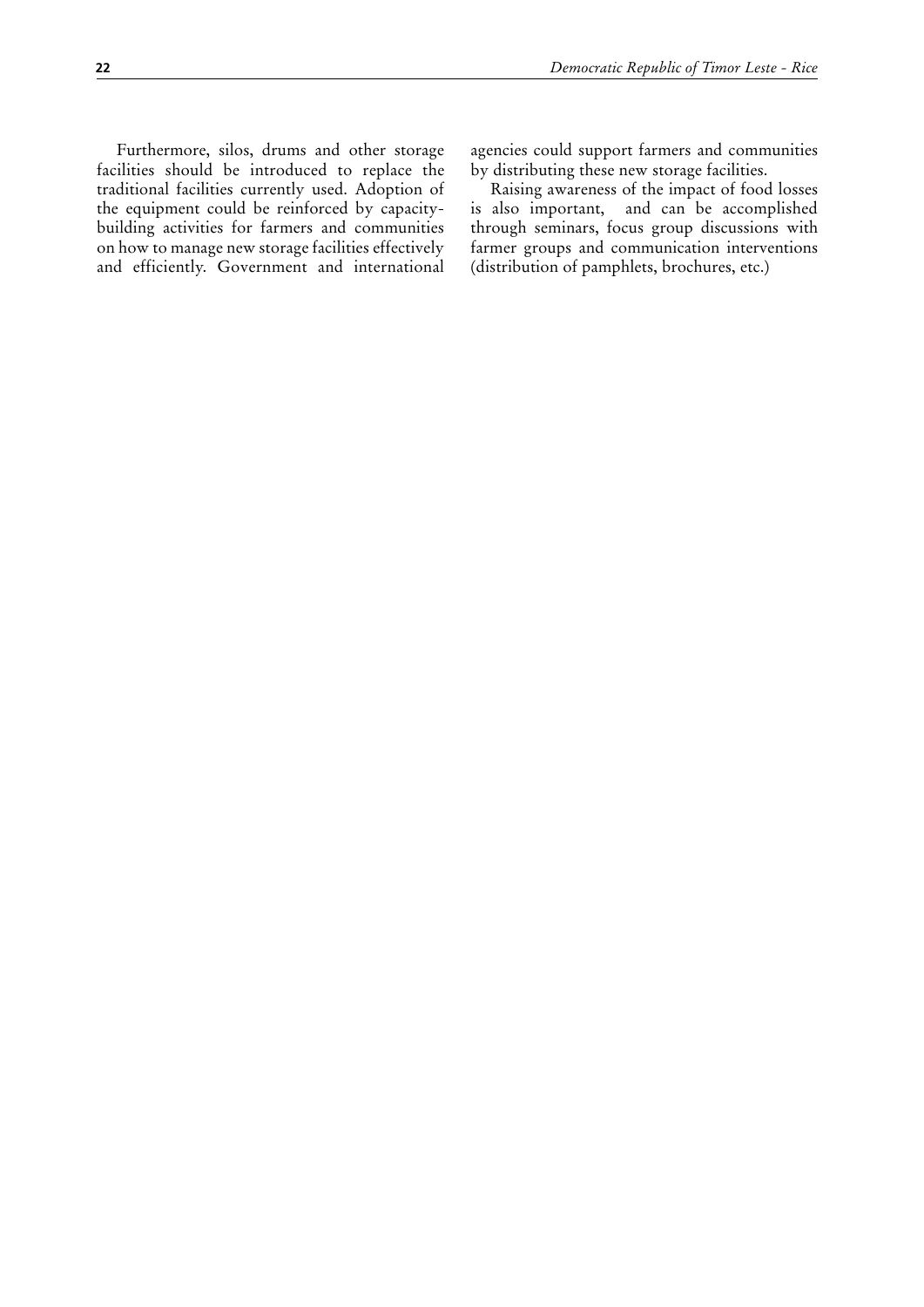## <span id="page-38-0"></span>**Bibliography**

- **Care International.** 2004. *Rice marketing survey report in Manatuto, Maliana, Suai, Viqueque and Oecusse*. Timor-Leste, Care International.
- **FAO/WFP.** 2007. *Crop and food supply assessment mission to Timor-Leste*. Rome, FAO/WFP.
- **IMF.** 2011. Democratic Republic of Timor-Leste: 2010 Article IV consultation Staff Report, IMF Country Report No. 11/65. Washington, D.C., International Monetary Fund.
- **Janes, J.A., Rubzen, M.F., Da Costa, A.G., Do Rego, A., Ximenes, M.A., Mahareswa, G. & Silva, O.** 2010. *Analysis of constraints and potential for rice and maize production in Baucau, Manufahi and Bobonaro districts*, Timor-Leste, ACIAR.
- **JICA.** 2014. *Impact of agricultural subsidy policy on Timor-Leste rice farmers*, Working Paper. JICA.
- **MAFF.** 2006. *Rice: An Overview, Commodity Profile Series No. 1 Version 1.* Dili, Timor-Leste, Directorate of Agribusiness, Ministry of Agriculture, Forestry and Fisheries,.
- **MAFF.** 2008a. *Annual report of the financial year of 2008*. Dili, Timor-Leste, Planning Division, Ministry of Agriculture, Forestry and Fisheries.
- **MAFF.** 2008b. Agribusiness Timor-Leste. Dili, Timor-Leste, *Agribusiness newsletter Volume* 3(1) February 2008. Agribusiness Division, Ministry of Agriculture, Forestry and Fisheries.
- **MAFF.** 2011. *Ministry of Agriculture, Fisheries and Forestry Annual Report 2011.* Dili, Timor-Leste, Planning Division, MAFF.
- **MAFF.** 2015. *Data on the potential areas, area cultivated and maize production 2010-2015*. Dili, Timor-Leste, National Directorate for Agriculture and Horticulture (DNAH), Ministry of Agriculture, Fisheries and Forestry.
- **MAP.** 2007. *Realizasoes do Ministerio da Agricultura, Florestas e Pescas: Relatorio de cinco anos 2002– 2007*. Dili, Timor-Leste, Ministério Agricultura e Pescas.

**Ministry of Finance.** 2011. *Timor-Leste Demographic and Health Survey 2009-2010*. Dili, Timor-Leste.

- **National Commission for Research and Development.** 2008. *State of Nation Report, Vol. 4.* Dili, Timor-Leste, Ministry of Economy and Development, RDTL.
- **NSD and UNFPA.** 2011. *Population and housing census of Timor-Leste 2010, Volume 3*. Dili, Timor-Leste, National Statistic Directorate and United Nations Population Fund.
- **RDTL.** 2007. *Rising agricultural income and productivity*. MAFF, Timor-Leste.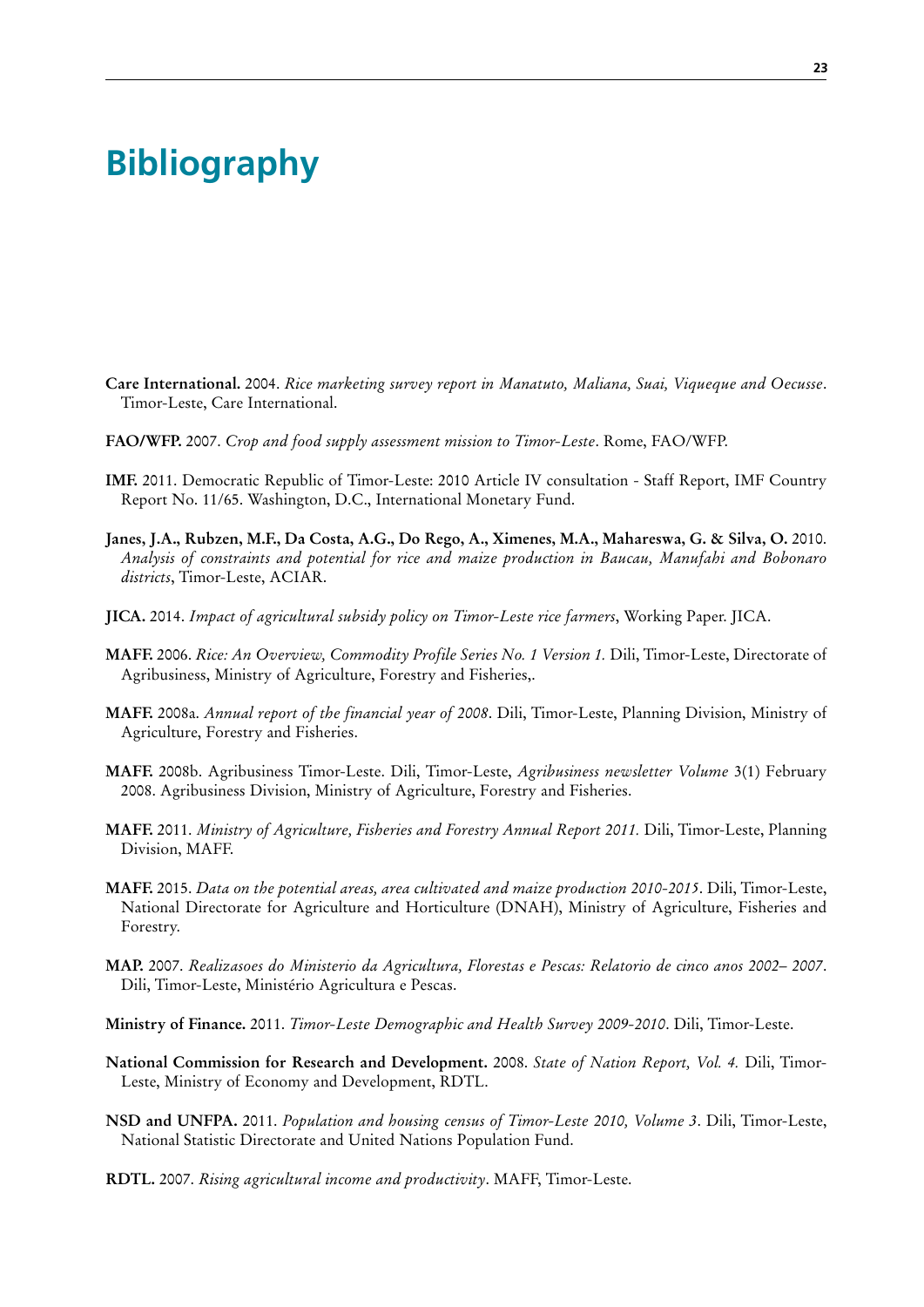**RDTL.** 2011. *Timor-Leste Strategic Development Plan 2011–2030*. Dili, Democratic Republic of Timor-Leste.

**Young, Philip.** 2013. *Impact of rice imports on rice production in Timor-Leste*. Commissioned Study for the Seeds of Life programme. Dili, Timor-Leste, Ministry of Agriculture and Fisheries.